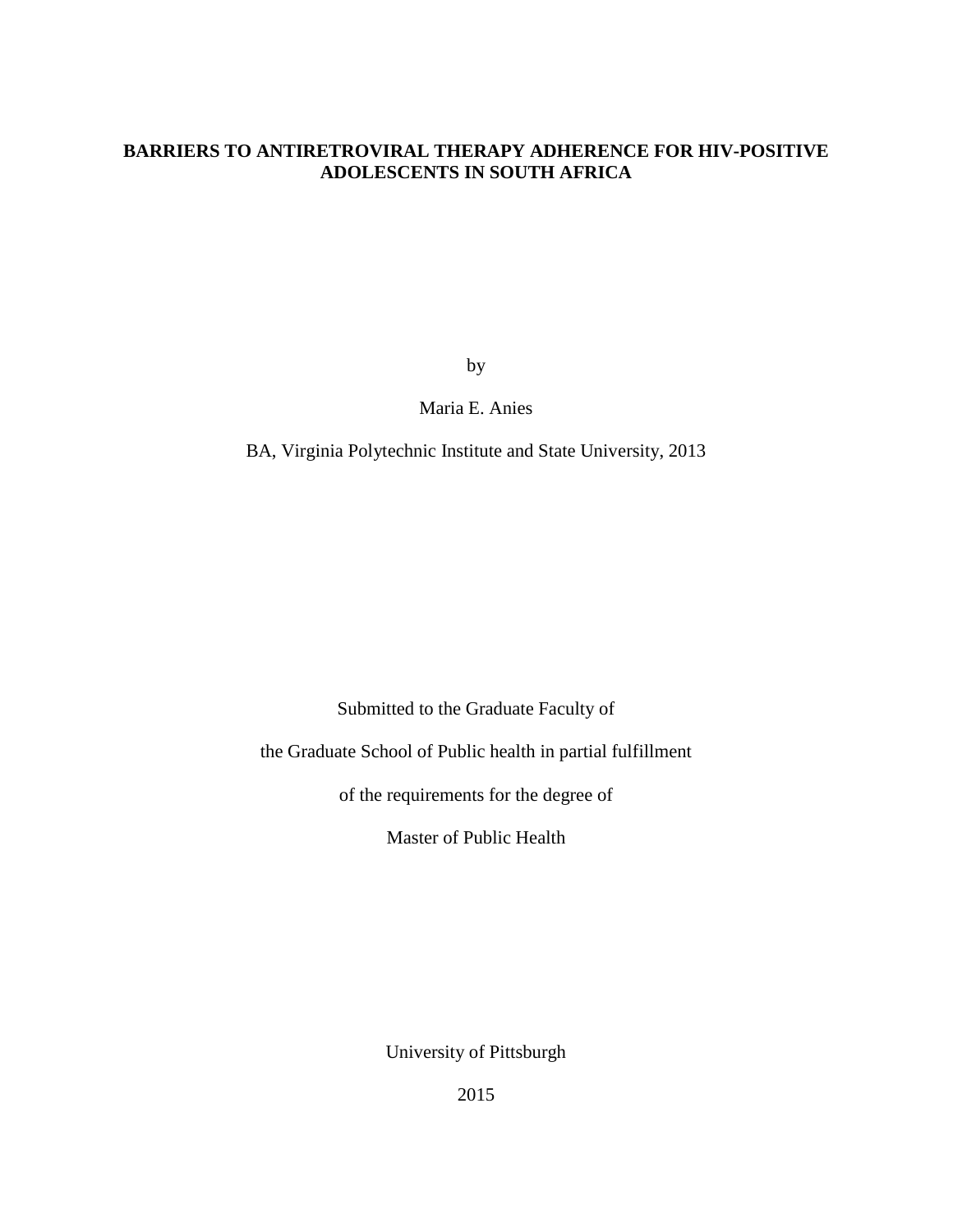### UNIVERSITY OF PITTSBURGH

## GRADUATE SCHOOL OF PUBLIC HEALTH

This thesis was presented

By

## **Maria E. Anies**

It was defended on December 2, 2015 and approved by

*Thesis Advisor* Jessica G. Burke, PhD, MHS Associate Professor and Associate Chair Department of Behavioral and Community Health Sciences Graduate School of Public Health, University of Pittsburgh

*Committee Member* Joanne Russell, MPPM Assistant Professor Department of Behavioral and Community Health Sciences Director, Center for Global Health Assistant Dean, Global Health Programs Graduate School of Public Health, University of Pittsburgh

*Committee Member* Elizabeth Miller, MD, PhD Chief, Division of Adolescent and Young Adult Medicine Children's Hospital of Pittsburgh of UPMC Associate Professor Department of Behavioral and Community Health Sciences Graduate School of Public Health, University of Pittsburgh

*Committee Member* Christina F. Mair, PhD Assistant Professor Department of Behavioral and Community Health Sciences Graduate School of Public Health, University of Pittsburgh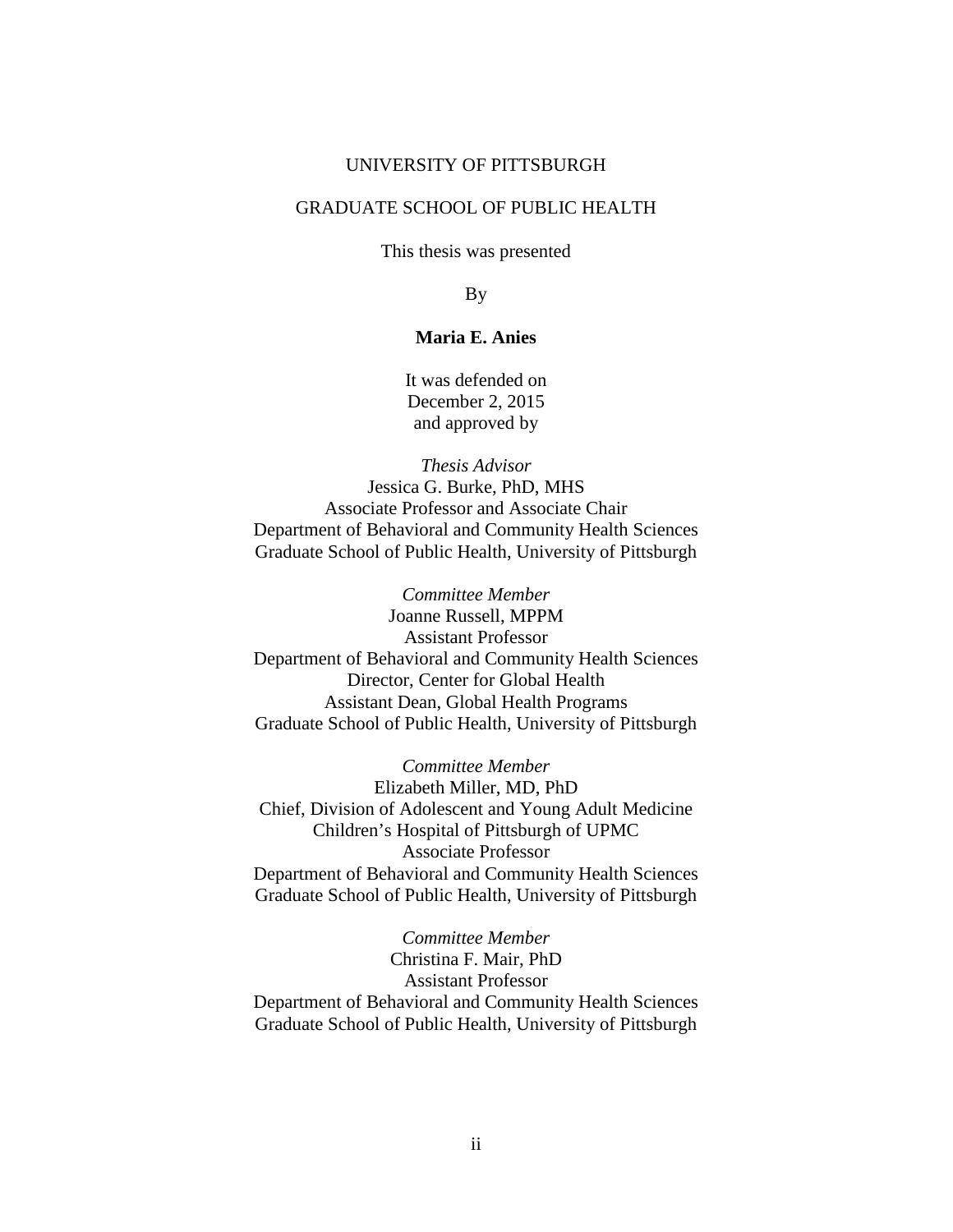# Copyright © by Maria E. Anies

2015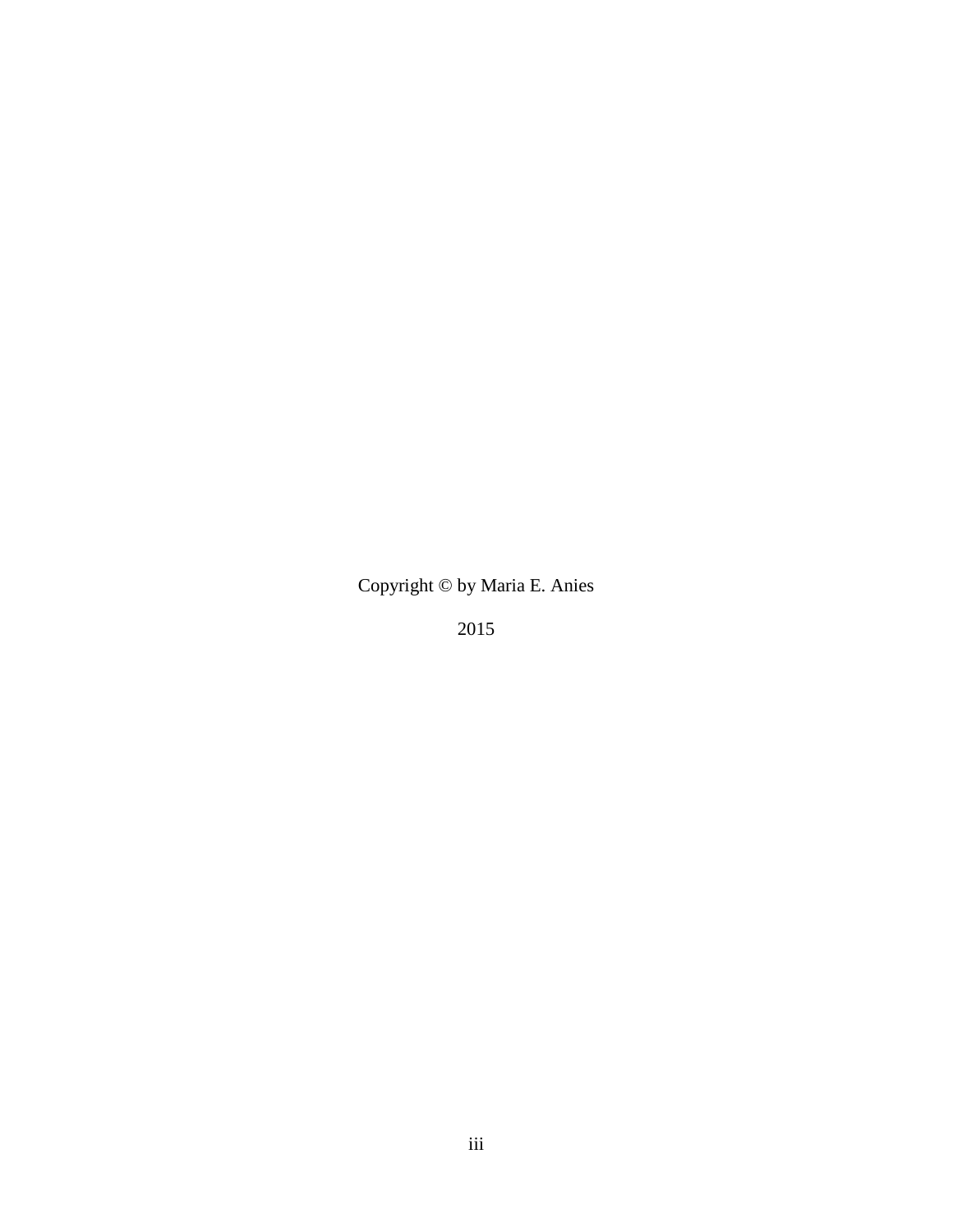# **BARRIES TO ANTIRETROVIAL THERAPY ADHERENCE FOR HIV-POSITIVE ADOLESCENTS IN SOUTH AFRICA**

Maria E. Anies, MPH

University of Pittsburgh, 2015

#### **ABSTRACT**

**Background**: The story of HIV in South Africa has been riddled with confusion and misinformation, claiming the lives of countless people. In 2014 HIV claimed the lives of over 140,000 people across the country. While the last 10 years have seen immense growth and improvement with regards to access to antiretroviral therapies (ART), new gaps in coverage have become apparent. We have entered an era in which children born HIV-positive are able to access treatment, and are likely to live through their teen years and beyond, but it is during this adolescent period that unique barriers threaten ART adherence efforts. **Objective**: This paper has two aims. Aim 1: Conduct a literature review of peer reviewed publications addressing barriers to ART adherence among HIV-positive adolescents in South Africa. Aim 2: Propose a pilot research project to improve ART adherence among adolescents seeking treatment in Khayelitsha, South Africa. **Conclusion:** There remains a notable gap in the literature with regards to data that determines and analyzes the barriers that HIV-positive adolescents on ART face within the context of South Africa. This paper seeks to fill the identified gaps and aims to summarize the important themes resulting from the literature search. In addition, it highlights potential barriers to adherence and outlines a pilot program to identify and address barriers for HIV-positive adolescents in Khayelitsha. **Public Health Relevance:** According to UNAIDS, if we address the issues of ART adherence within the adolescent population the current HIV/AIDS climate will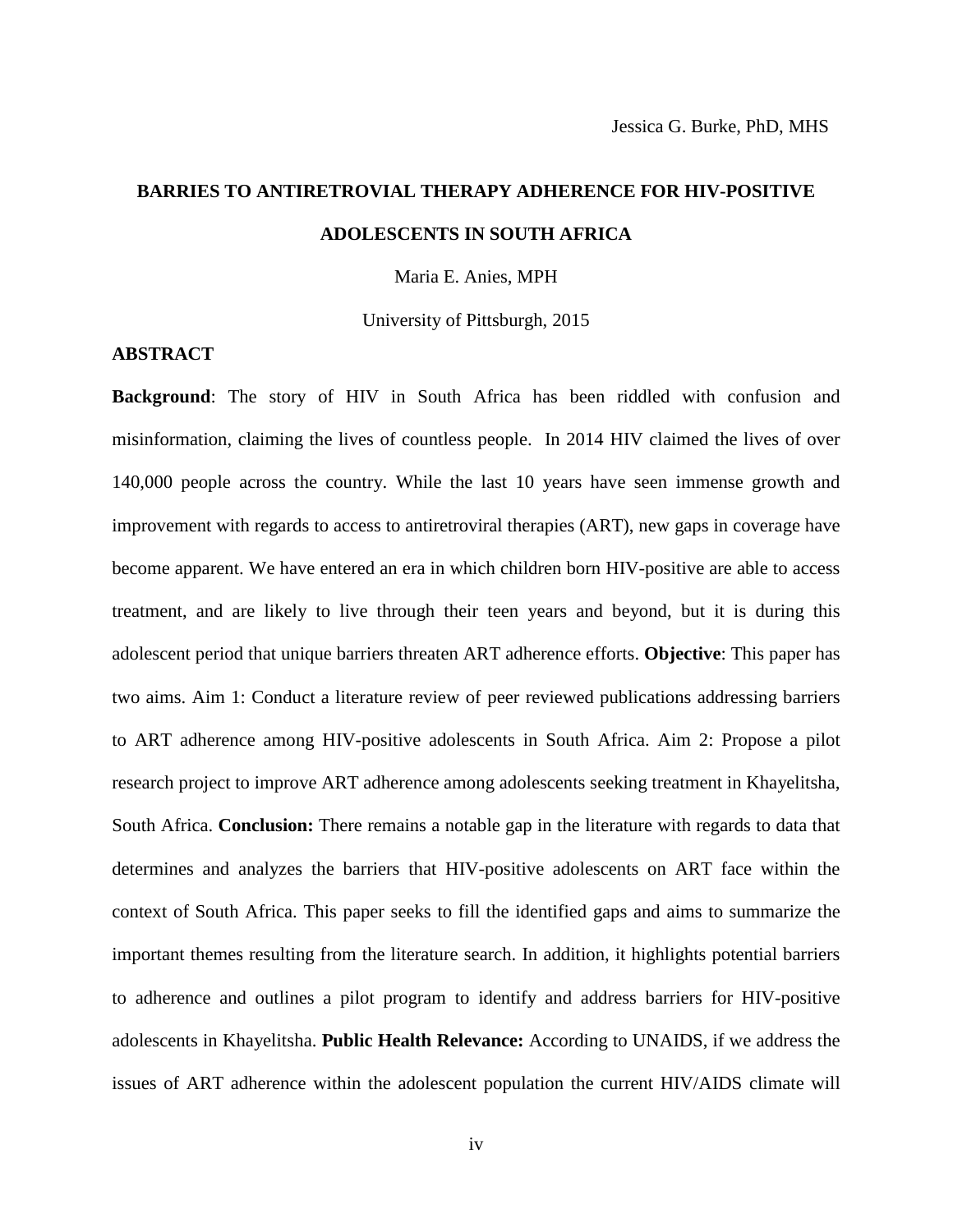change for the better. Increased adherence leads to lower and undetectable viral loads; lower viral loads then leads to a decreased likelihood of transmission, both horizontally and vertically. Ultimately, if greater adherence were to be achieved, there would be fewer people living with HIV and more people enabled to live longer, healthier and more productive lives.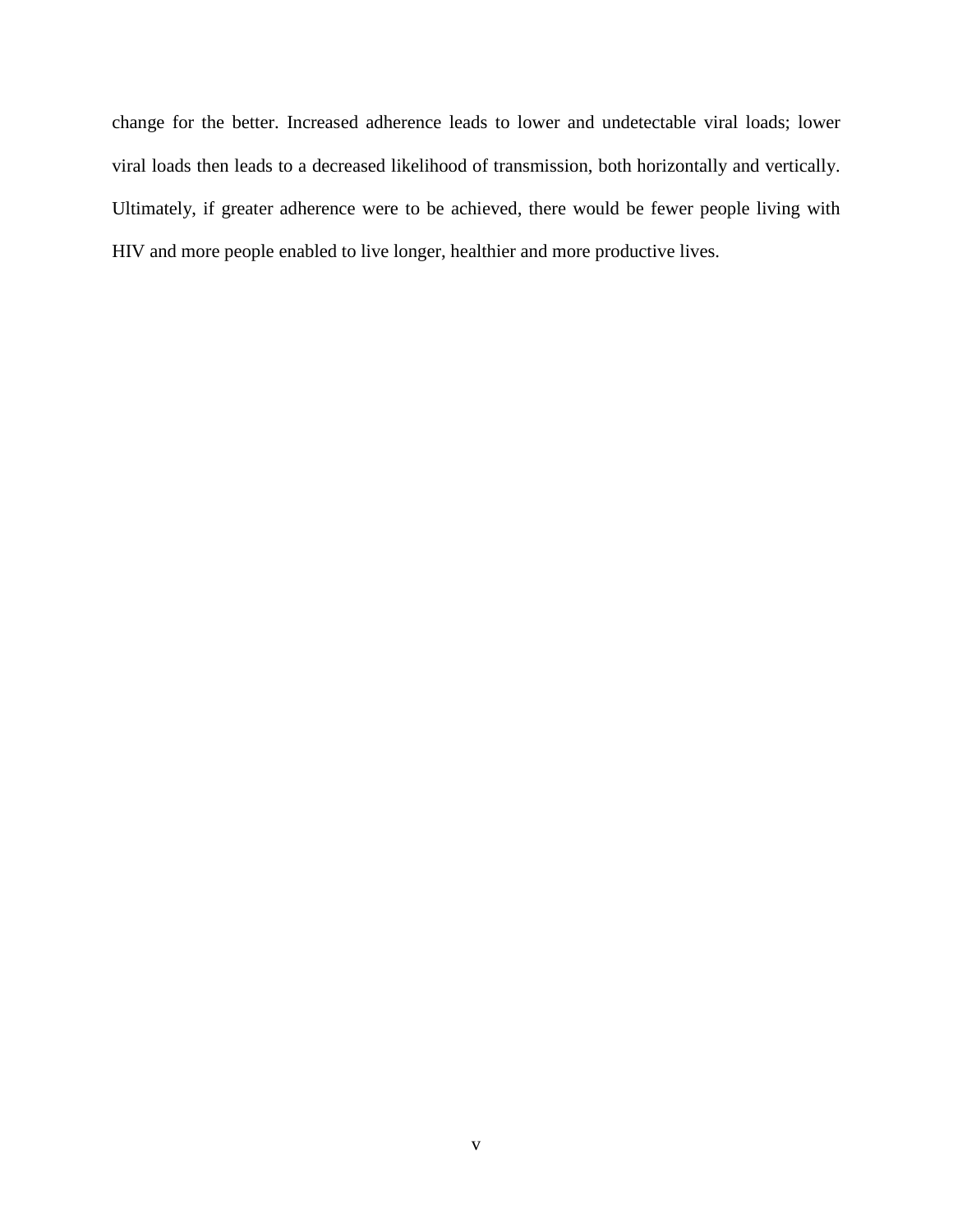## **TABLE OF CONTENTS**

| 1.0 |     |         |
|-----|-----|---------|
| 2.0 |     |         |
|     | 2.1 |         |
|     | 2.2 |         |
|     | 2.3 |         |
|     | 2.4 |         |
| 3.0 |     |         |
|     | 3.1 |         |
|     |     | 3.1.1   |
|     |     |         |
|     | 3.2 |         |
|     |     |         |
|     |     | 3.2.1.1 |
|     |     | 3.2.1.2 |
|     |     |         |
|     |     |         |
|     |     | 3.2.2.1 |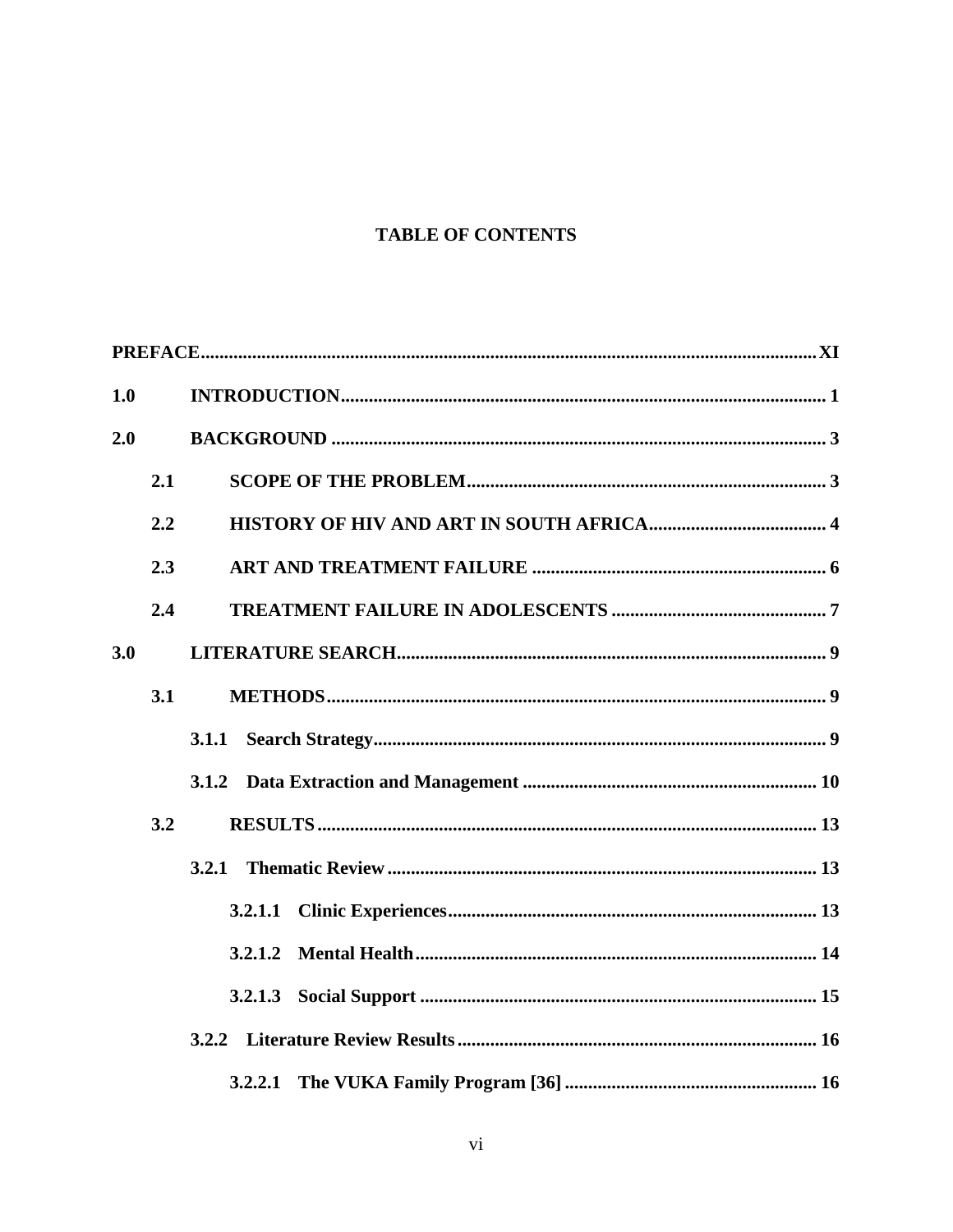|     |     |              |  | 3.2.2.2 Associations Between HIV-Disclosure and Adherence                        |  | to |
|-----|-----|--------------|--|----------------------------------------------------------------------------------|--|----|
|     |     |              |  |                                                                                  |  |    |
|     | 3.3 |              |  |                                                                                  |  |    |
|     |     | <b>3.3.1</b> |  |                                                                                  |  |    |
|     |     | <b>3.3.2</b> |  |                                                                                  |  |    |
|     |     | 3.3.3        |  |                                                                                  |  |    |
|     |     |              |  |                                                                                  |  |    |
|     | 3.4 |              |  |                                                                                  |  |    |
|     | 3.5 |              |  |                                                                                  |  |    |
| 4.0 |     |              |  |                                                                                  |  |    |
|     | 4.1 |              |  |                                                                                  |  |    |
|     | 4.2 |              |  |                                                                                  |  |    |
|     | 4.3 |              |  |                                                                                  |  |    |
|     | 4.4 |              |  |                                                                                  |  |    |
|     |     |              |  | 4.4.1 Aim 1: Identify the top three barriers to ART adherence that HIV-          |  |    |
|     |     |              |  |                                                                                  |  |    |
|     |     |              |  | 4.4.2 Aim 2: Create a pilot program that addresses the three identified barriers |  |    |
|     |     |              |  |                                                                                  |  |    |
|     |     |              |  | 4.4.3 Aim 3: Pilot test the program to determine the program's impact on         |  |    |
|     |     |              |  |                                                                                  |  |    |
|     |     |              |  |                                                                                  |  |    |
|     |     | 4.4.5        |  |                                                                                  |  |    |
|     |     |              |  |                                                                                  |  |    |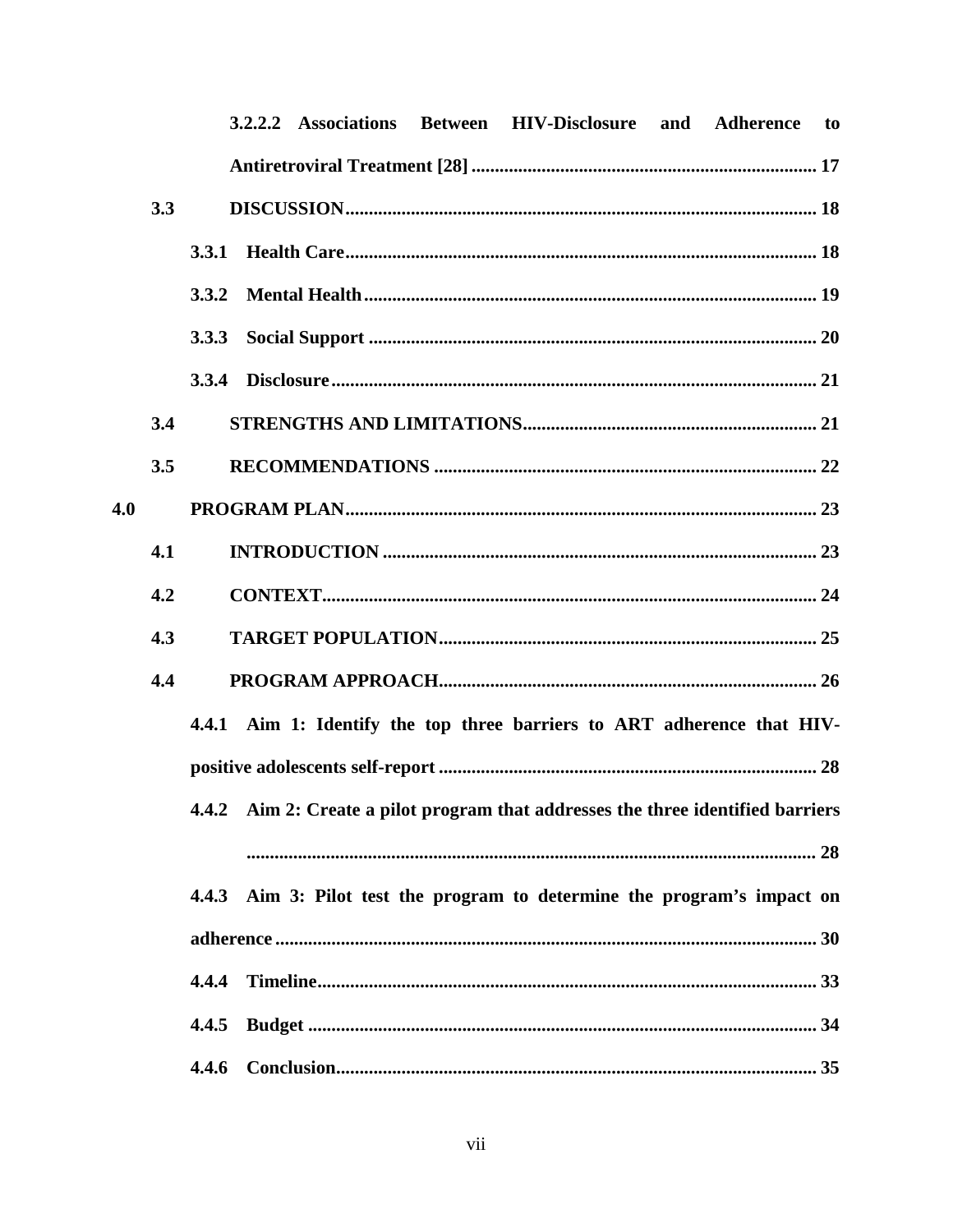| APPENDIX A: SEARCH STRATEGY FOR PUBMED, PSYCINFO AND GLOBAL |  |
|-------------------------------------------------------------|--|
|                                                             |  |
| APPENDIX B: EXAMPLE INITIAL SORTING GUIDE - PSYCINFO 38     |  |
|                                                             |  |
|                                                             |  |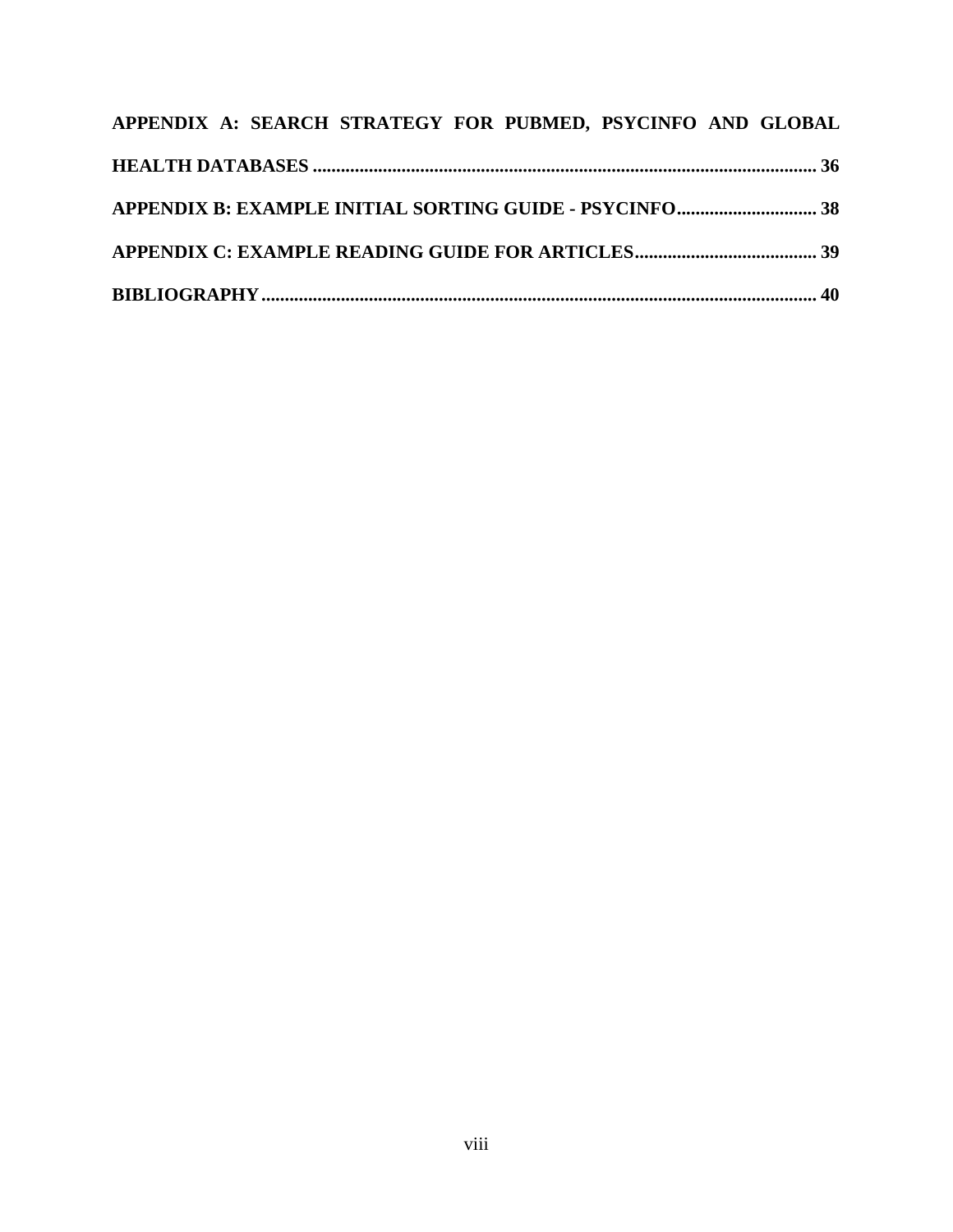## **LIST OF TABLES**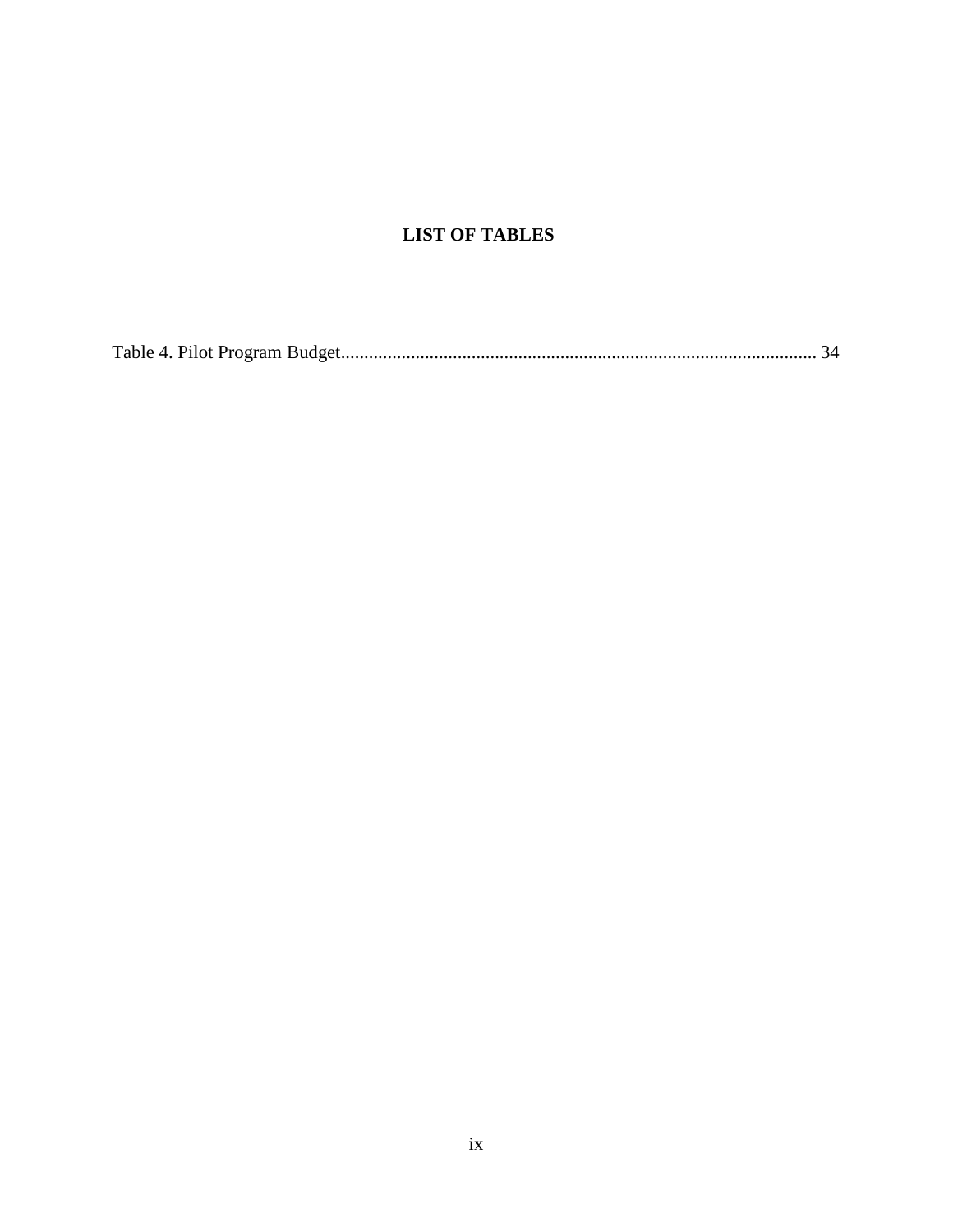# **LIST OF FIGURES**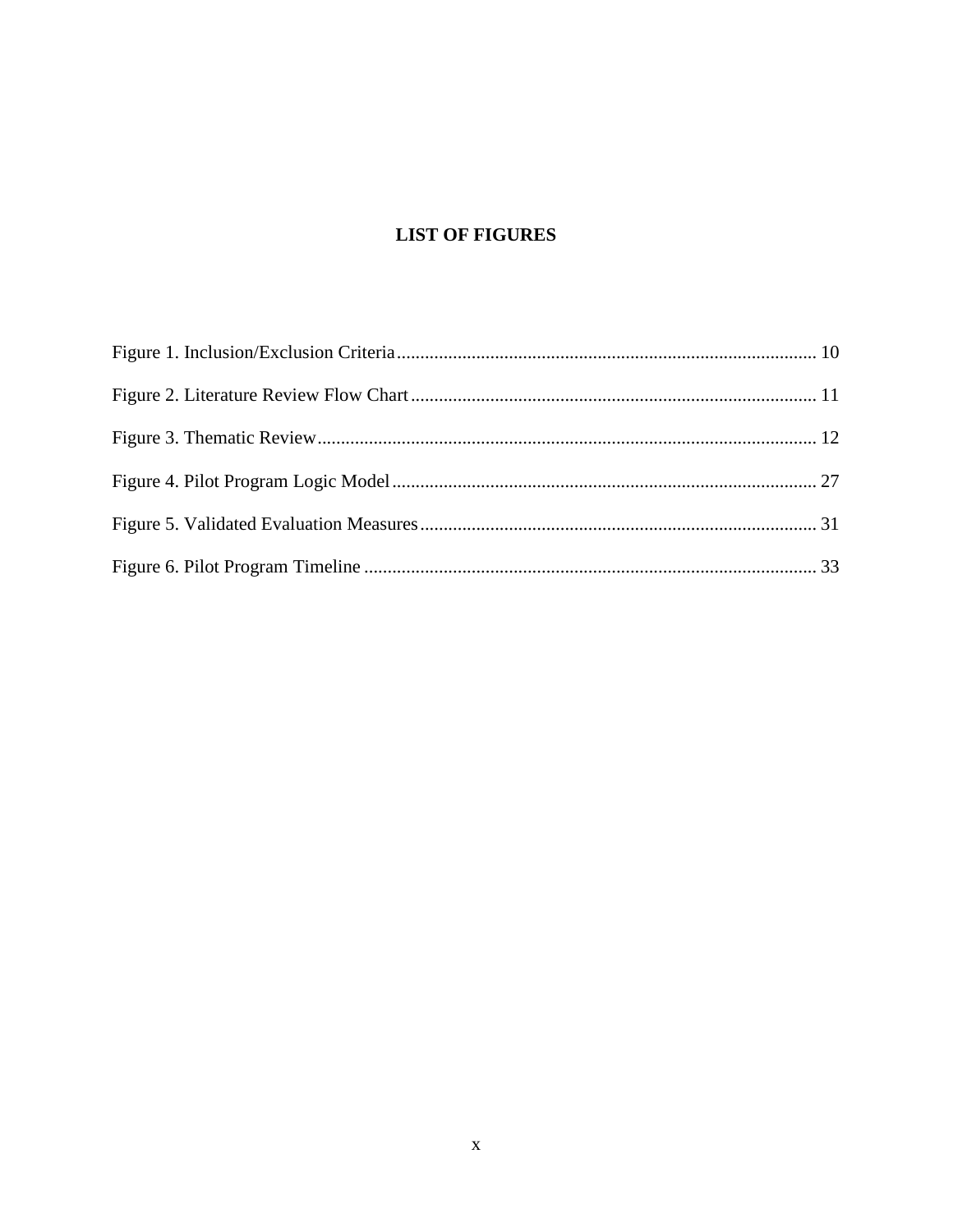## **PREFACE**

<span id="page-10-0"></span>There are many people that have helped get me to this point, for which I am very grateful. I firstly would like to thank the faculty of the Graduate School of Public Health's Department of Behavioral and Community Health Sciences. Thank you for imparting your knowledge, wisdom, and investing your time and energy into making my time at the Graduate School of Public Health invaluable. I specifically want to thank Dr. Jessica Burke for the continued guidance and mentorship throughout the past two years and for continually believing in me and advocating on my behalf. I additionally want to thank my thesis committee for their support and guidance throughout this process.

I am thankful for the experiences I had while conducting my practicum in Cape Town, South Africa during the summer of 2015. I especially want to acknowledge Dr. Jean Nachega for overseeing my work while in Cape Town, connecting me with the community and ensuring that the experience was extraordinary. I additionally want to thank Dr. Jonathan Bernheimer, of Doctors Without Boarders, for allowing me to see into the world of pediatric and adolescent HIV treatment on a personal level. Lastly, I couldn't have made it through this process without the support of my wonderful husband, family and friends.

This experience has continued to shape my interests and goals as an aspiring public health professional. Throughout this ongoing adventure I have learned more than I could have ever imagined possible. I know and trust that these experiences will continue to help me to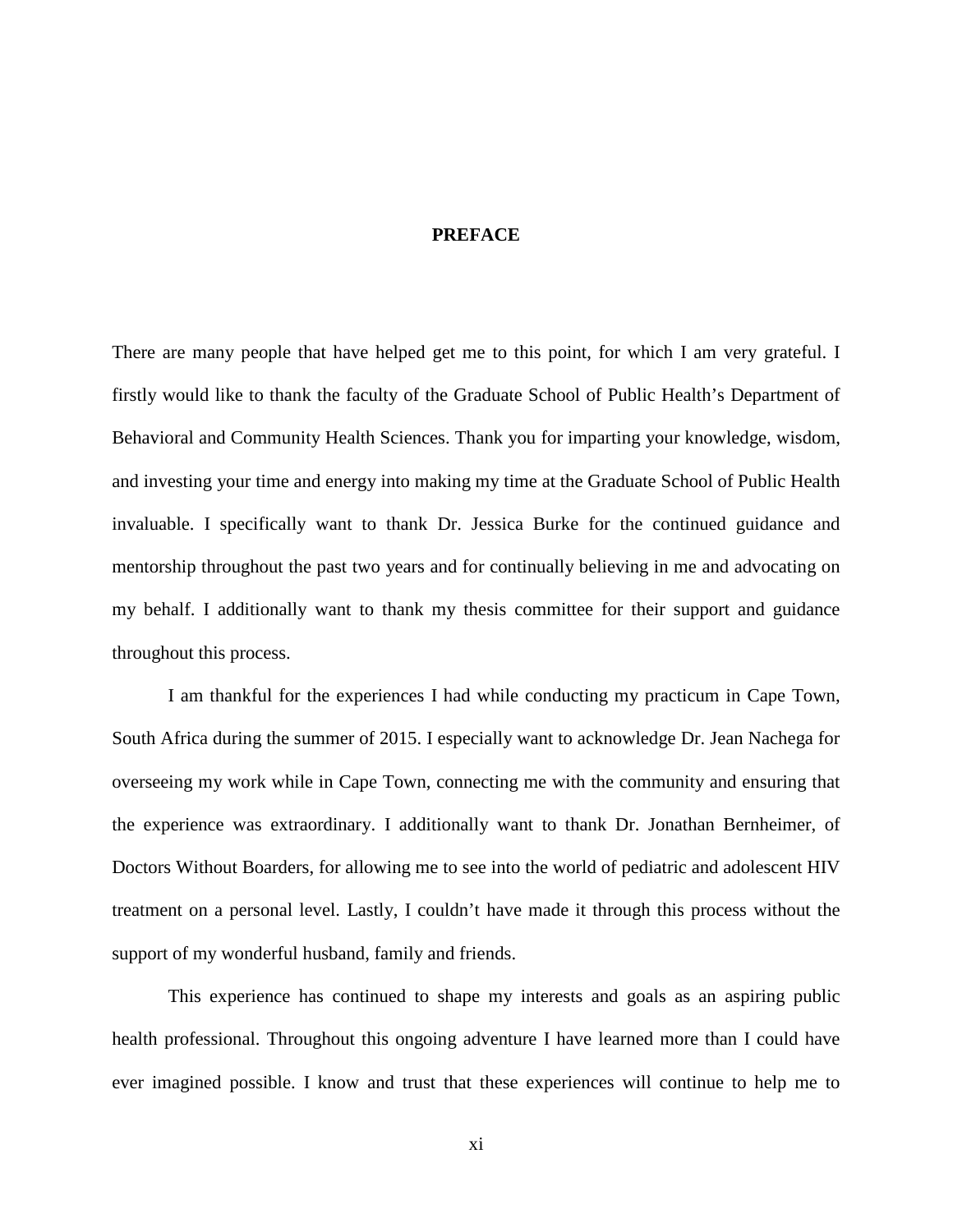become person, advocate, confidant and friend that I need to be to best assist the communities that I will work with in the future.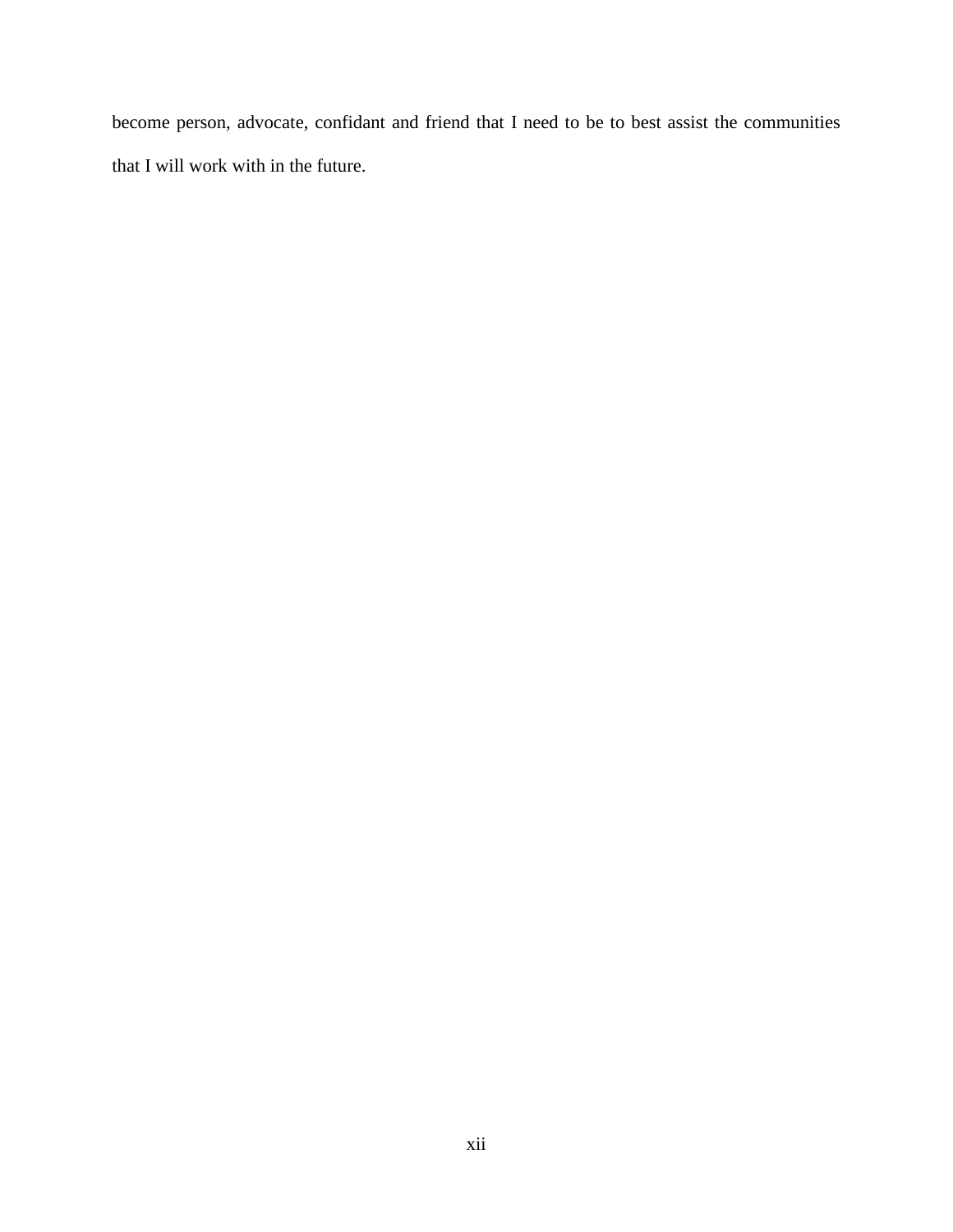### **1.0 INTRODUCTION**

<span id="page-12-0"></span>The summer of 2015 I conducted my practicum with Doctors Without Borders (MSF) in Khayelitsha, a township outside of Cape Town, South Africa. I worked closely with MSF's pediatric doctors and nurses and observed as many of their HIV-positive patients experienced virological failure due to antiretroviral treatment failure. After speaking with the clinic staff, it became apparent that they were relatively successful in managing the majority of their cases, but faced many problems with their adolescent patient population. The adolescent patients presented unique challenges with disease and medication management, and the staff was often unsure how to best address the issues at hand.

My experience with MSF refined the approach I took regarding my thesis. I knew anecdotally that adolescent patients were facing unique barriers to ART adherence, but I wanted to know what barriers the literature explicitly identified. Although the literature did identify important themes and concepts related to the topic of interest, to my chagrin, it lacked data identifying specific barriers that inhibit adherence for HIV-positive adolescents in South Africa. Considering the minimal literature uncovered from the search, I decided to take an unconventional approach towards this thesis and create a document with two overarching aims. Aim 1: Conduct a literature review of peer reviewed publications addressing barriers to ART adherence among HIV-positive adolescents in South Africa. Aim 2: Propose a pilot research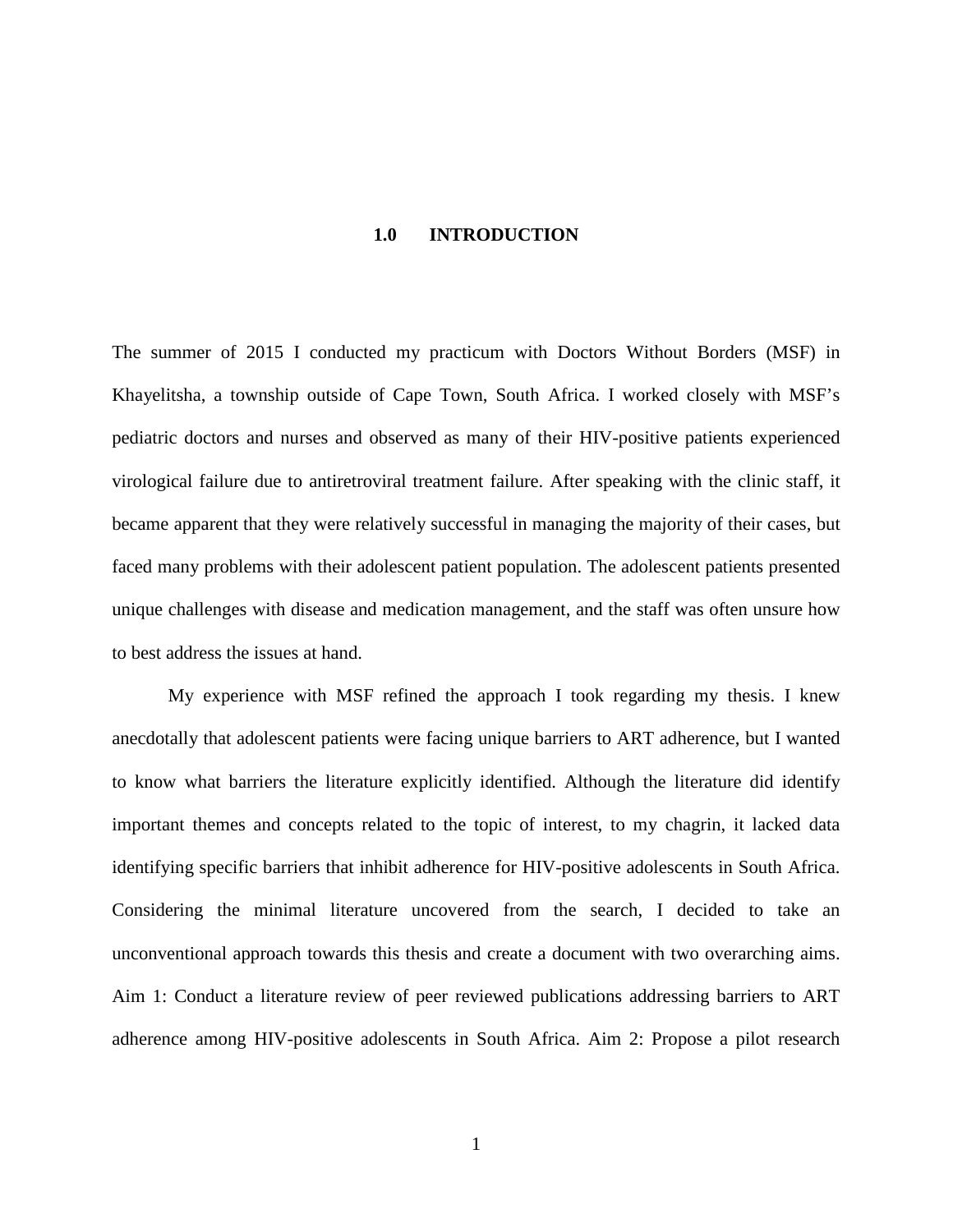project to improve ART adherence among adolescents seeking treatment in Khayelitsha, South Africa.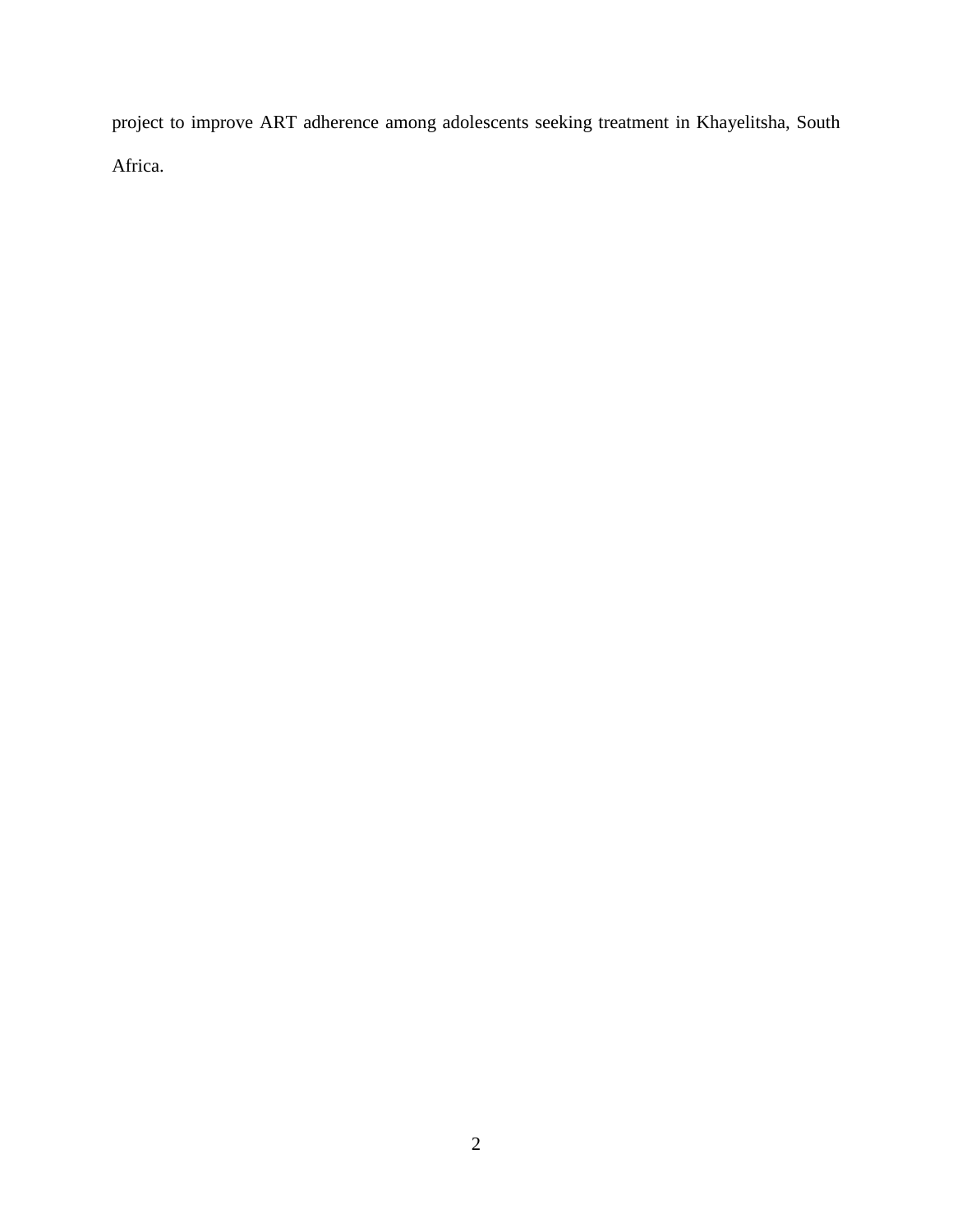### <span id="page-14-0"></span>**2.0 BACKGROUND**

## **2.1 SCOPE OF THE PROBLEM**

<span id="page-14-1"></span>There are currently 35 million people in the world living with HIV/AIDS. Since the beginning of the global HIV/AIDS epidemic there have been 39 million deaths attributed to HIV-related causes [1]. The global HIV prevalence in adults is 0.8%, 71% of which are people living in Sub-Saharan Africa [1], and only half of whom know their HIV-positive status [2]. In South Africa the national HIV prevalence rate is 18.8% [3]—totaling to 6.3 million people currently living with HIV/AIDs [2]—the most of any country in Sub-Saharan Africa. Within South Africa, the national prevalence rate for people aged 15-24 is 7.1% [3]. As identified in *South Africa's National Strategic Plan on HIV, STIs and TB for 2012-2016*, populations at high risk for acquiring HIV include: young women between the ages of 15-24, people living in informal settlements, young people not attending school, people of low socio-economic status, uncircumcised men, people using illegal drugs, people who frequently abuse alcohol, transgender persons, orphans and other vulnerable children and youth [4].

Antiretroviral therapy (ART) (also known as highly active antiretroviral therapy [HAART]) is a key component to curbing the spread of HIV. When adequately adhered to, ART is known to stop the progression of the virus and allow for the HIV-infected person to live a longer, more productive life [5]. The therapy is generally a regimen of at least three antiretroviral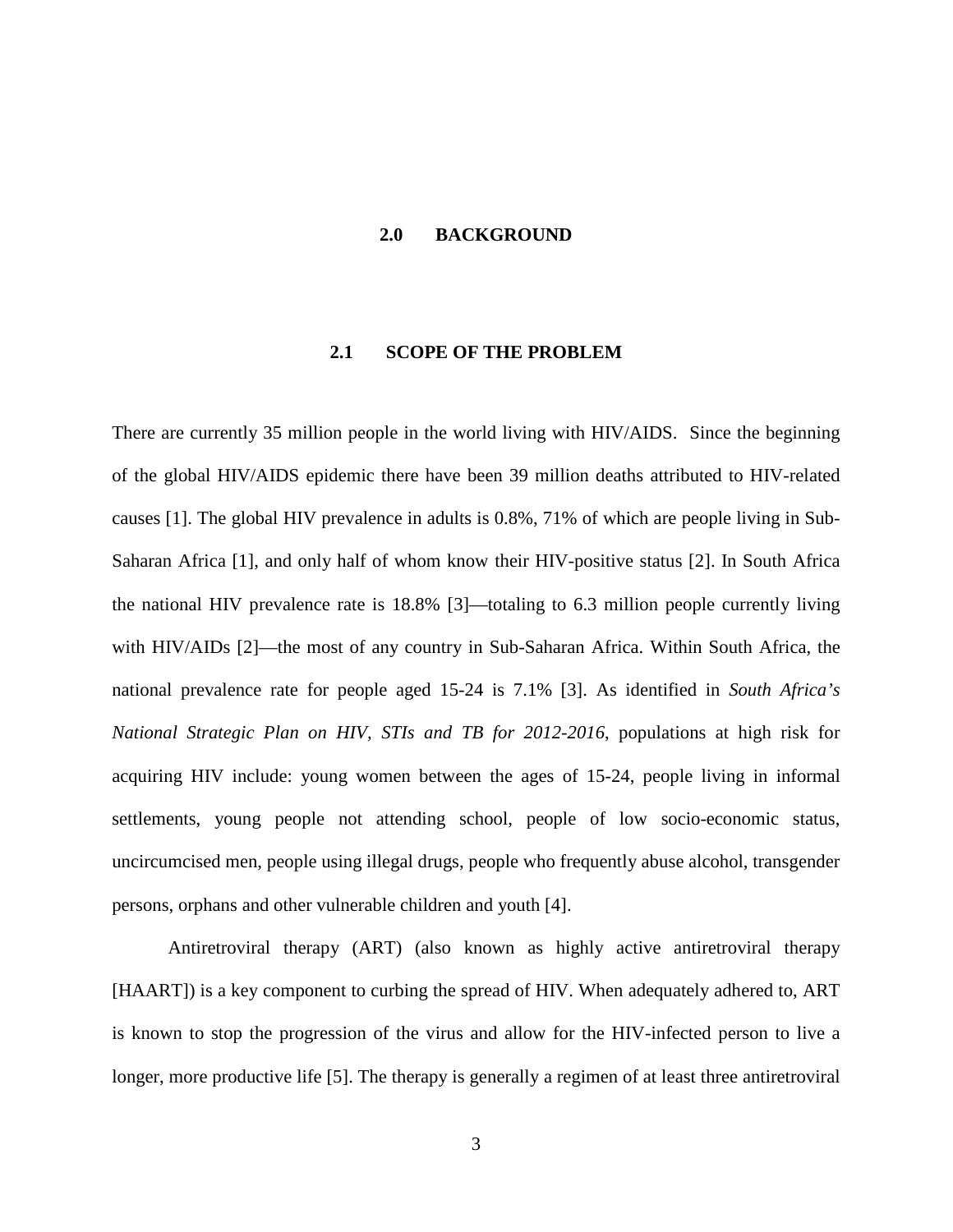(ARV) drugs [5]. There are more than 25 ARVs that fall into six different categories: nucleoside/nucleotide reverse transcriptase inhibitors (NRTIs), non-nucleoside reverse transcriptase inhibitors (NNRTIs), protease inhibitors (PIs), a fusion inhibitor (FI), a CCR5 antagonist, and integrase strand transfer inhibitors (INSTIs).

## <span id="page-15-0"></span>**2.2 HISTORY OF HIV AND ART IN SOUTH AFRICA**

The first two diagnosed cases of AIDS in South Africa occurred December 1982 [6], in two homosexual flight stewards in their early 40s [7]. The men acquired the virus while traveling to the United States—both cases progressed rapidly and the men died shortly after their return to South Africa [7]. Throughout the 1980s the majority of AIDS diagnoses in South Africa were limited to gay men and blood transfusion recipients. Until the late 1980s, the rate of the virus present in the heterosexual population remained relatively low with only 12 cases identified in the city of Pretoria in 1986 [8, 9]. Even as the virus spread beyond the initially limited population the issue went largely unaddressed by the South African Apartheid government as AIDS was seen to be an issue only within black and gay communities [9].

In 1990 the government began to measure infection rates by collecting data from anonymous antenatal surveys. The results showed a volatile and rapid increase, suggesting that the national prevalence rate was 0.76%, which increased to 10.44% by 1995, and astonishingly to 22.4% by 2000 [9, 10]. Despite the rapidly increasing prevalence rates, the government denied the evidence and made no concerted efforts to address the issue [11]. Despite what the global and scientific community repeatedly suggested about the spread and management of the disease, South African government officials were often found reporting the opposite. For example, in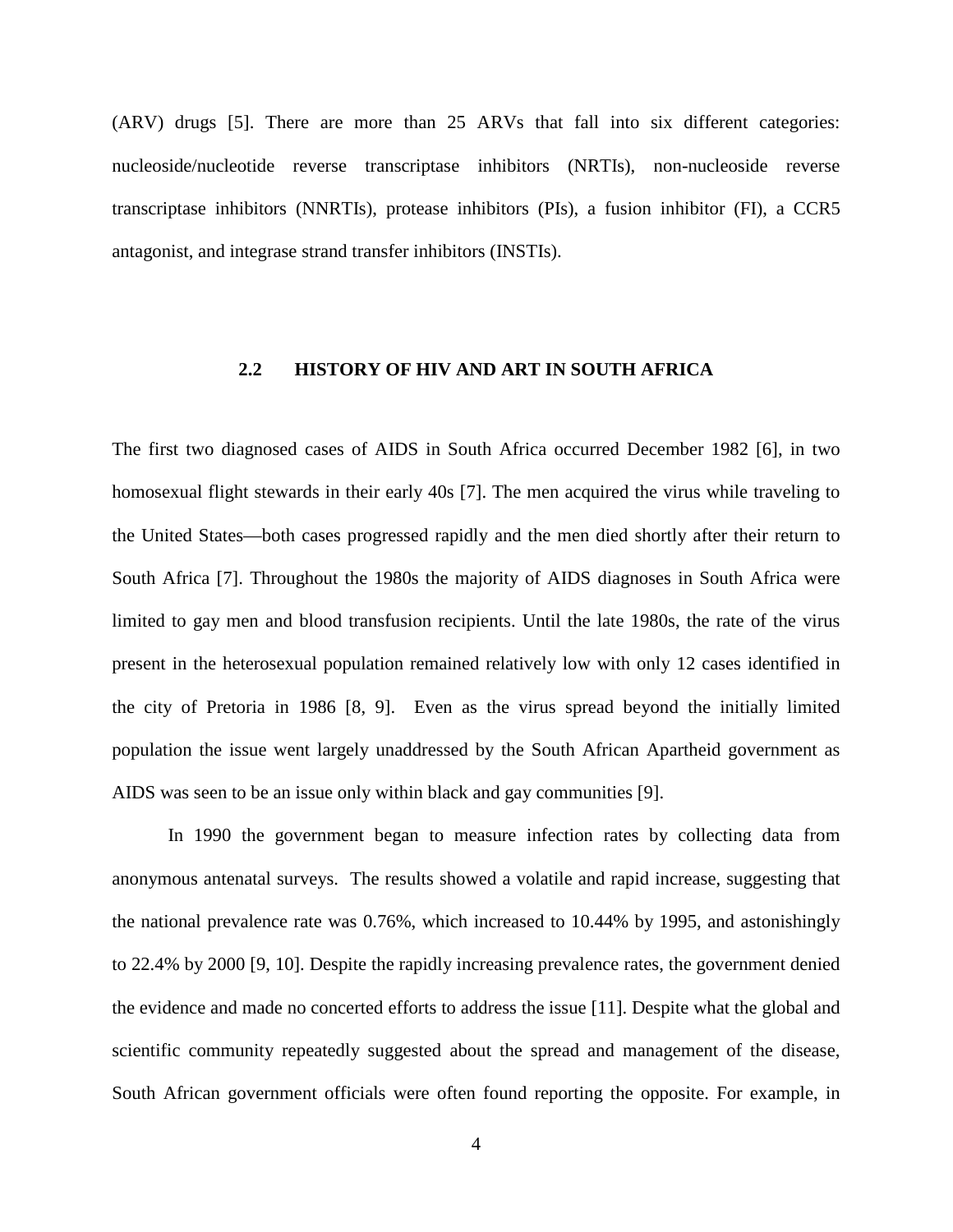1999, President Thabo Mbeki defended a statement that HIV does not cause AIDS and any medications created to manage HIV were unnecessary [12]. He also claimed that Zidovudine, a proven effective drug used to prevent the transmission of HIV from mother to child in utero, had "toxic" side effects and was a "danger to health" [12]. As a continuation of these claims the government restricted the use of Nevirapine, a medication in the antiretroviral family, although it had been donated to the South African Government by the global community [11]. The government instituted ban on life-saving medication was ultimately seen as unconstitutional and was overturned by the High Court in July of 2002, enabling HIV-positive pregnant women to access prevention of mother to child transmission (PMTCT) services and medications [11, 13, 14].

The first ART regimen was approved by the United States Food and Drug Administration (FDA) by the end of 1995 and made available to the American public shortly thereafter [15, 16]. In contrast, widespread implementation of ART programs in South Africa did not occur until April  $1<sup>st</sup>$ , 2004 [11], all while PMTCT programs and ARV campaigns were well underway in neighboring country, Botswana, by 1999 and 2001, respectively. Chigwedere et al. [17] conducted a study in efforts to estimate the benefits lost due to South Africa's delay in implementing widespread ART programs. The results suggested that more than 330,000 lives (approximately 2.2 million person-years) were lost due to the lack of ART implementation.

Despite the complicated history in South Africa in the fight against HIV, the past five years have been largely defined by growth and success. With the election of President Jacob Zuma in 2009 and the appointment of Dr. Aaron Motsoaledi as South Africa's Minister of Health, new attention and urgency was given to the HIV situation in South Africa [11]. After Dr. Motsoaledi acknowledged that the past 10 years were spent "pedaling backwards", the president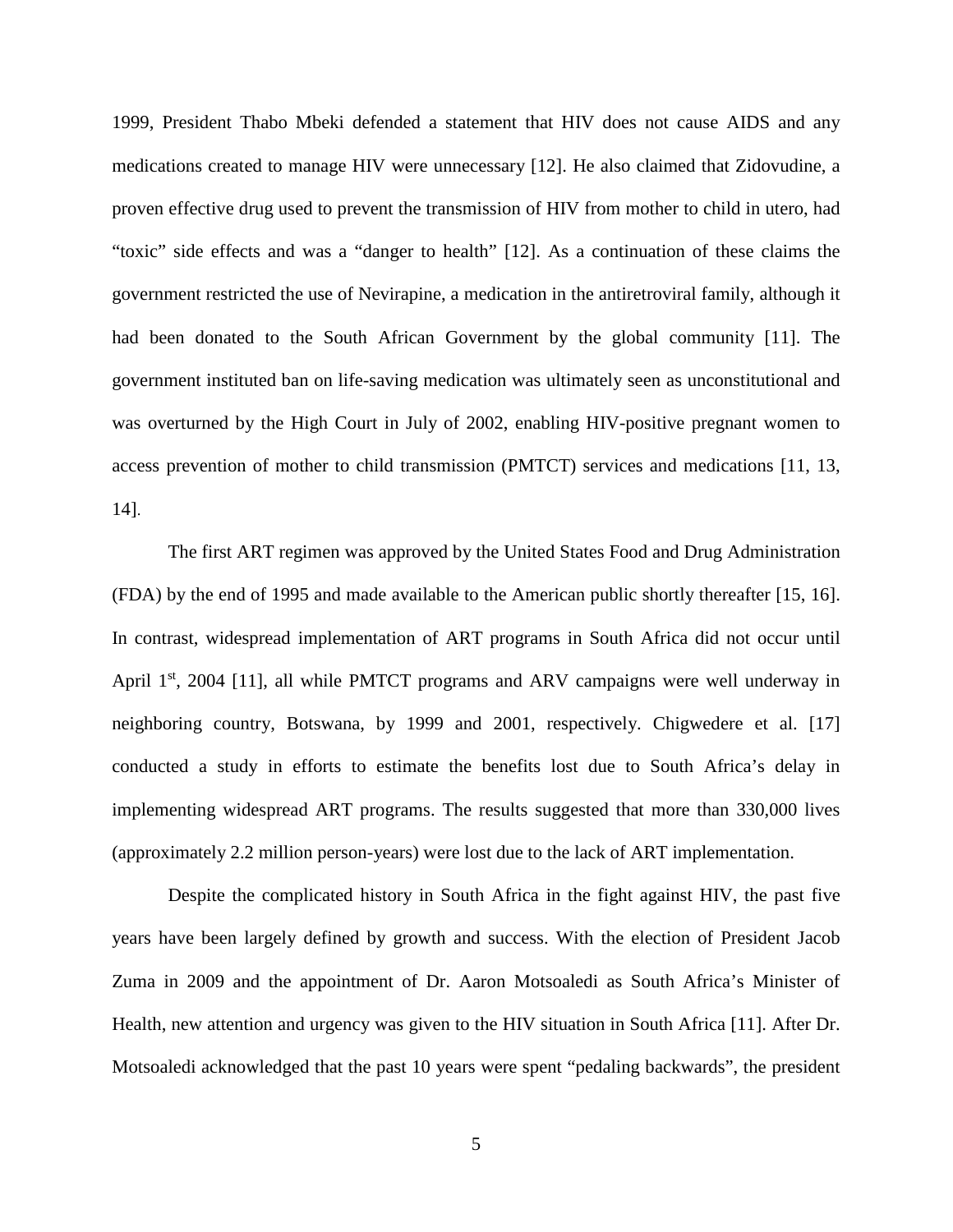declared World AIDS Day 2009 as, "the day on which we start to turn the tide in the battle against AIDS" [11, 18]. The effects of this new charge were seen shortly thereafter; the rate of adults on ART rapidly increased from 4.9% in 2004 to 55% in 2010 [11, 19]. Simultaneously, with the increase of coverage and continual monitoring, segments of the population that did not have adequate access to care have been identified. On World AIDS Day 2011, South Africa released their third National Strategic Plan (NSP) for the years 2012 – 2016 which included a new and emphasized focus on under-reached populations such as sex workers, men who have sex with men, and adolescents [4, 11].

## **2.3 ART AND TREATMENT FAILURE**

<span id="page-17-0"></span>Antiretroviral treatment failure is defined as an HIV-positive patient who is experiencing virological failure, which can occur due to poor medication adherence, drug resistance, poor medication absorption, inadequate dosing, and drug interactions [20]. A person's virological state is measured through a viral load blood test. If the results shows that a person's blood contains anywhere from 1,000 to 5,000 copies of the HIV virus per milliliter, they are said to be experiencing virologic failure [21]. High adherence, defined as taking the prescribed medication 95% or more of the time, is necessary for a greater chance of virological suppression; a state when the virus is controlled within an individual's system [22]. If a person is able to achieve longstanding suppression, their immune system can restore functionality and will likely avoid the progression of HIV to AIDS [23, 24].

Based on the National Institute of Health's AIDS info [25], there are three stages of HIV infection: 1) acute infection 2) chronic infection and 3) AIDS. Acute infection, the earliest stage,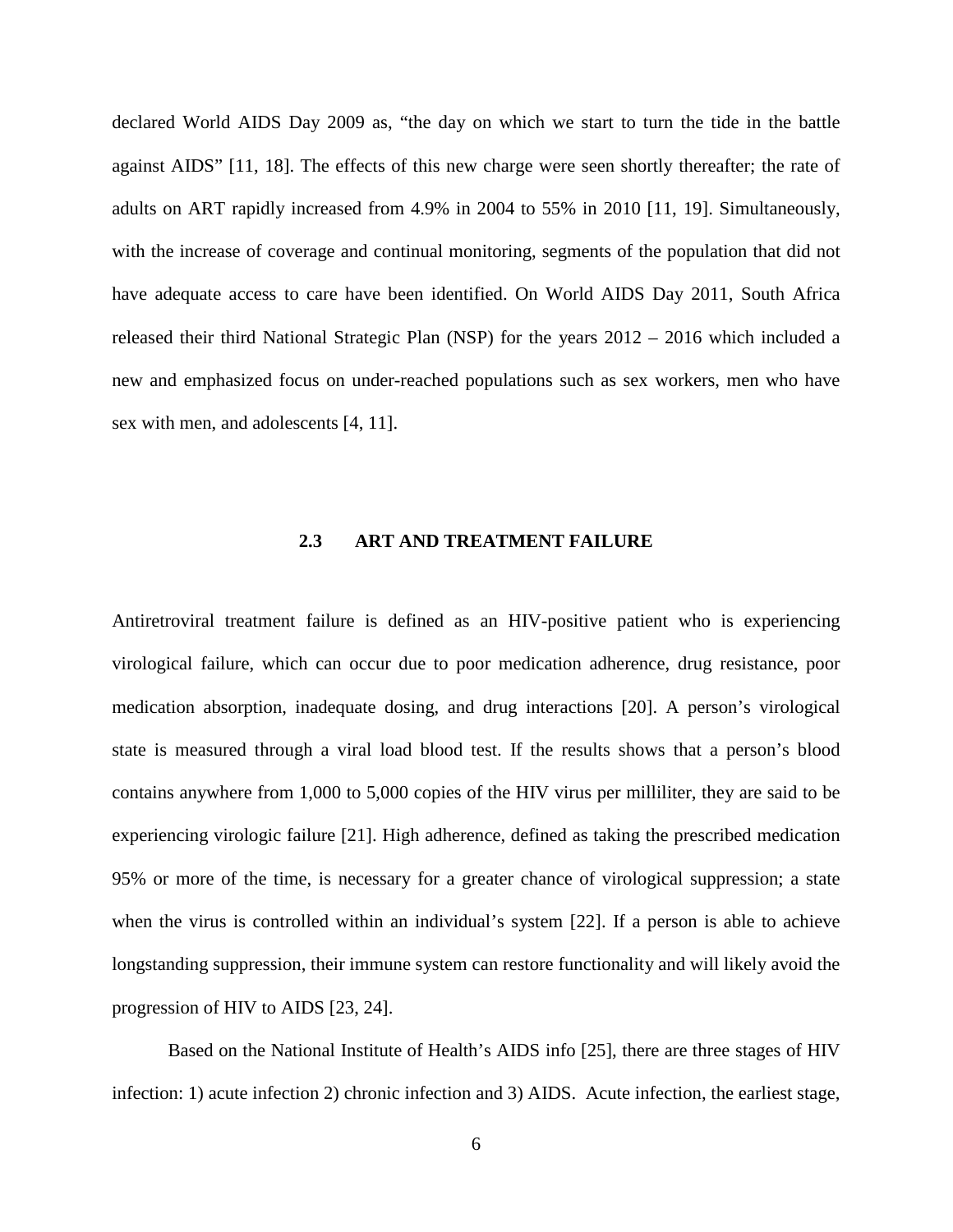is when the virus multiplies rapidly and destroys the immune system's CD4 cells. The chronic infection stage is asymptomatic and is when the virus continues to multiply in the body, although at a much slower rate than in the acute phase. Without regular treatment, the virus usually advances to the AIDS stage in 10 to 12 years. AIDS is diagnosed when a person has a CD4 count of less than 200 cells/cubic millimeter and/or they have one or more opportunistic infections (i.e. pneumonia, tuberculosis). Without treatment, a person with AIDS will generally live three years following their diagnosis.

#### **2.4 TREATMENT FAILURE IN ADOLESCENTS**

<span id="page-18-0"></span>Adherence to an ART regimen is key if an HIV-positive individual is to live a long, productive life. Adherence issues are, however, present in both adult and adolescent populations. A combination of factors, including but not limited to, the relationships between the patient and the provider, medication issues, psychological status, and structural issues can impede adherence efforts [26]. Adolescents face a unique set of challenges with ART and management. In a paper reviewing the literature to identify ART management challenges for perinatally HIV-infected adolescents, authors Agwu and Fairlie [26] identified barriers including: diverse presentation of HIV and its symptoms, ART usage in a setting of rapid physical growth and development, nonadherence, resistance, long-term treatment management, and difficult transition from pediatric care to adult care.

Adolescents, according to the World Health Organization [27], are young people between the ages of 10 and 19 years. It is reported that in both high and low income countries, adolescents have a lower rate of ART adherence than HIV-positive adults [28-31]. Many HIV-positive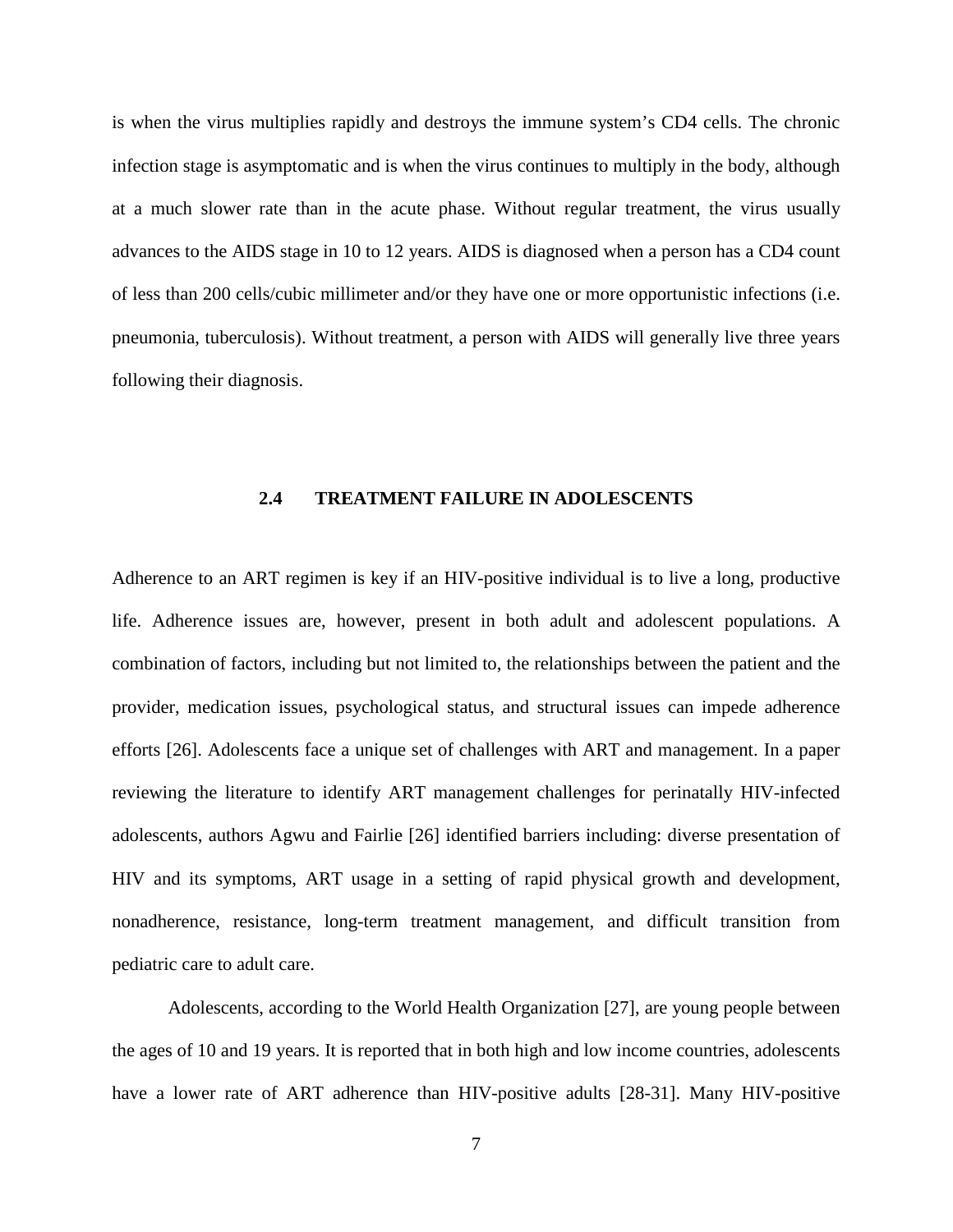perinatally infected adolescents display an array of delays, including delayed onset of puberty [32], decreased levels of school functioning [33, 34] and behavioral problems [35]. Additionally, many HIV-positive adolescents face family disruptions, often including loss of a parent or primary caregiver [36]. These challenges can hinder an HIV-positive adolescent's ability to properly adhere to an ART regimen.

Pediatric and adolescent treatment failure is often a neglected and under-recognized issue within the realm of HIV treatment [37], possibly because adolescents face such unique circumstances when compared to their pediatric and adult counterparts [26]. This lack of recognition poses a severe threat given that 2.1 million adolescents are HIV-positive worldwide [38]. According to the UNAIDS 2014 report on *HIV prevention, treatment, care and support for adolescents and youth*, it is critically important to address the issues surrounding adolescent and youth HIV because this group has the, "opportunity to end the AIDS epidemic through leadership and behavioral and social changes which would have an impact on new HIV infections, AIDS-related deaths and the way the world responds to HIV and AIDS" [39].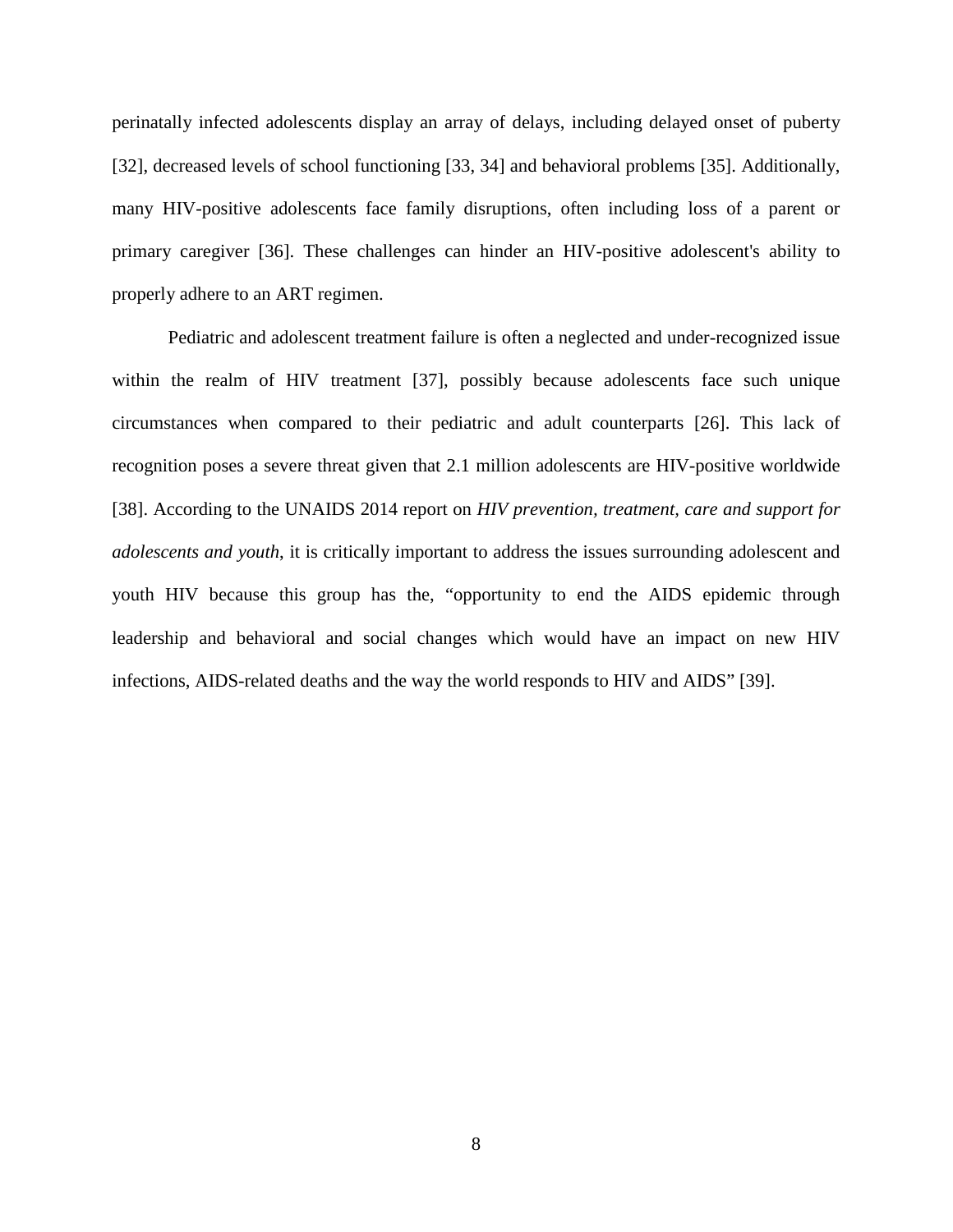#### **3.0 LITERATURE SEARCH**

<span id="page-20-1"></span><span id="page-20-0"></span>In efforts to assess the barriers to ART adherence that adolescents face specifically in South Africa, a search of the current literature was conducted.

## **3.1 METHODS**

## <span id="page-20-2"></span>**3.1.1 Search Strategy**

Under the guidance of a Health Systems Librarian at the University of Pittsburgh, I created a search strategy to best extract relevant articles on the topic of interest. The terms used to create this search were variations of the following: antiretroviral therapy, medication adherence, HIV/AIDS, adolescents and South Africa (See Appendix A). The initial PubMed search resulted in 120 articles, with none excluded based on date or language. This PubMed search was adjusted for both PsycINFO and Global Health databases, which resulted in an additional 87 articles. After removing the duplicate articles, the result was 192 unique articles.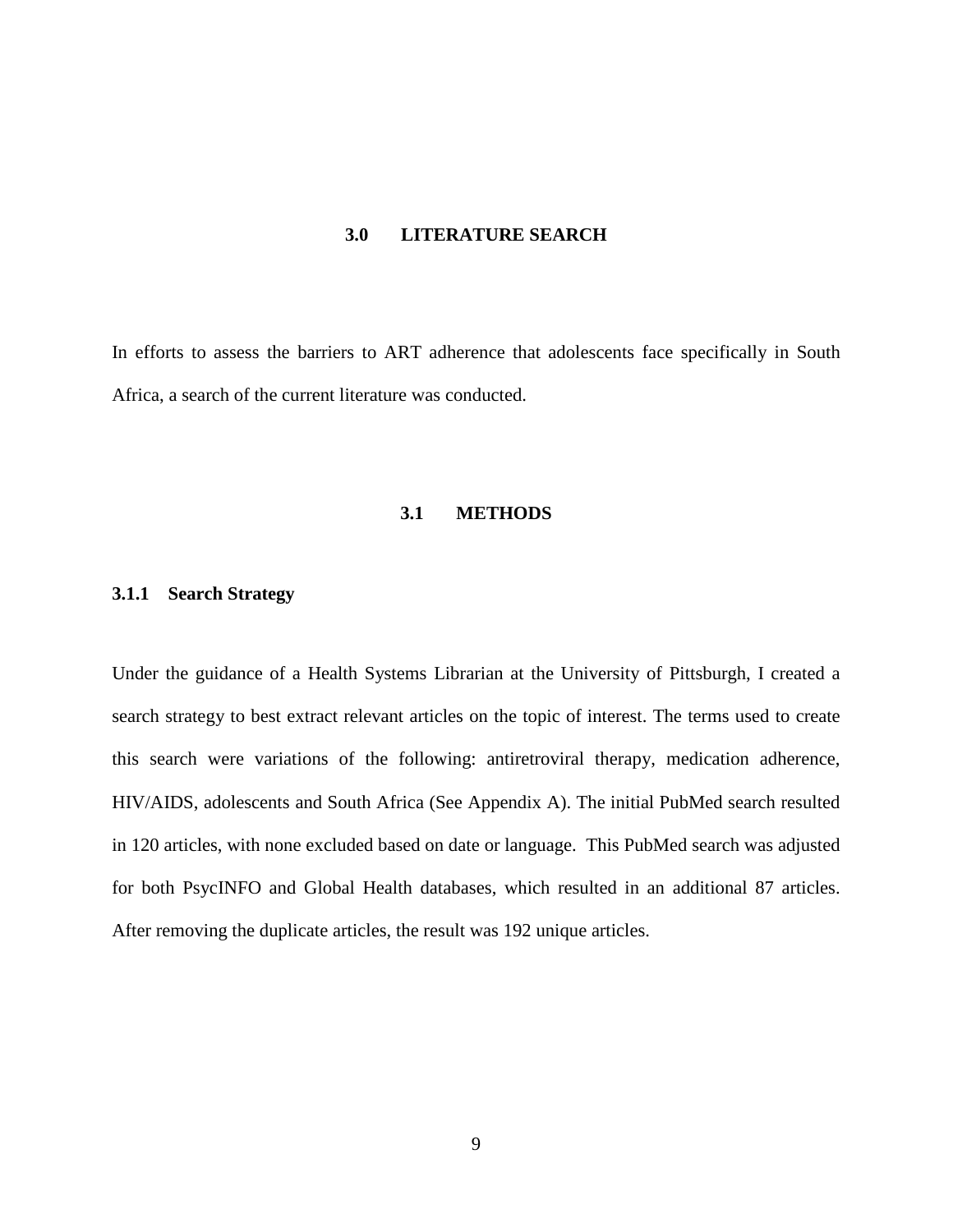## <span id="page-21-1"></span><span id="page-21-0"></span>**3.1.2 Data Extraction and Management**

The title and abstracts were extracted from each of the 192 articles. Two independent reviewers read the title and abstracts for each article and decided to keep or pass the article based on established inclusion and exclusion criteria. For an article to be included in the analysis it had to include the following topics:

| <b>Population</b><br>of Interest: | Adolescents; including any papers that have<br>a target population within the specified 10-19<br>age range. Include any papers that deal with<br>pediatrics but do not specify age. |
|-----------------------------------|-------------------------------------------------------------------------------------------------------------------------------------------------------------------------------------|
| <b>Location:</b>                  | South Africa                                                                                                                                                                        |
| <b>Condition:</b>                 | <b>HIV/AIDS</b>                                                                                                                                                                     |
| <b>Medication:</b>                | <b>Antiretroviral Therapy</b>                                                                                                                                                       |
| <b>Behavioral</b><br>Component:   | <b>Medication Adherence</b>                                                                                                                                                         |
| <b>Specified Date:</b>            | Include publications from all dates <sup>1</sup>                                                                                                                                    |

**Figure 1. Inclusion/Exclusion Criteria**

<span id="page-21-2"></span><sup>&</sup>lt;sup>1</sup> Oldest article dates back to 2003. Based on complex history of ART in South Africa, decided to not initially exclude.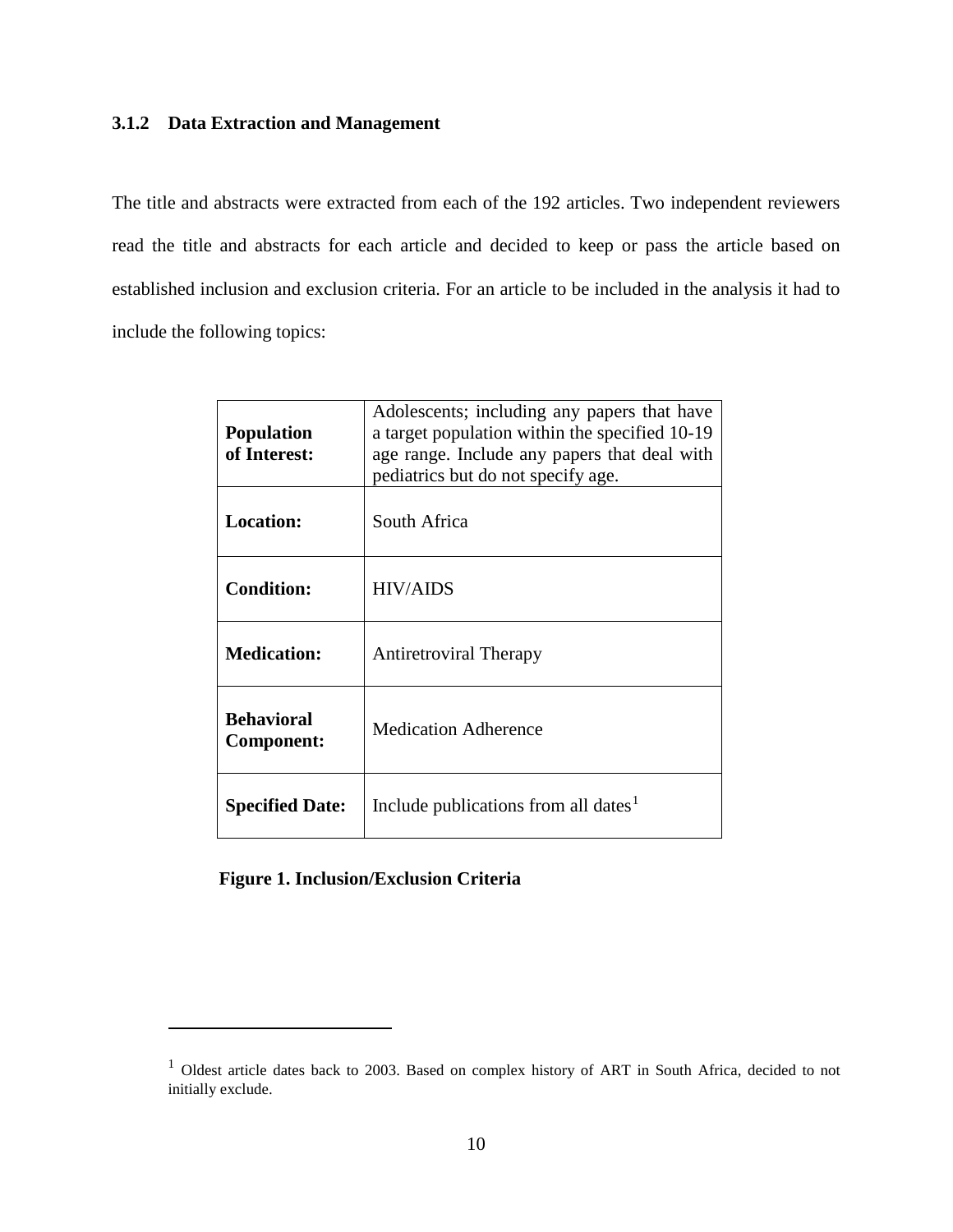<span id="page-22-0"></span>The reviewers were not blinded to the names of the authors or journals. Following the initial independent sorting, the reviewers agreed to include nine of the papers, exclude 163, and due to disagreeing results, discuss 20. The discussion included an in depth look at the title and abstract to determine if the paper met the inclusion criteria. Following the discussion, the reviewers decided to include nine of the 20 papers that were initially disagreed upon, resulting in a total of 18 papers that were read and analyzed for potential barriers to adherence.



**Figure 2. Literature Review Flow Chart**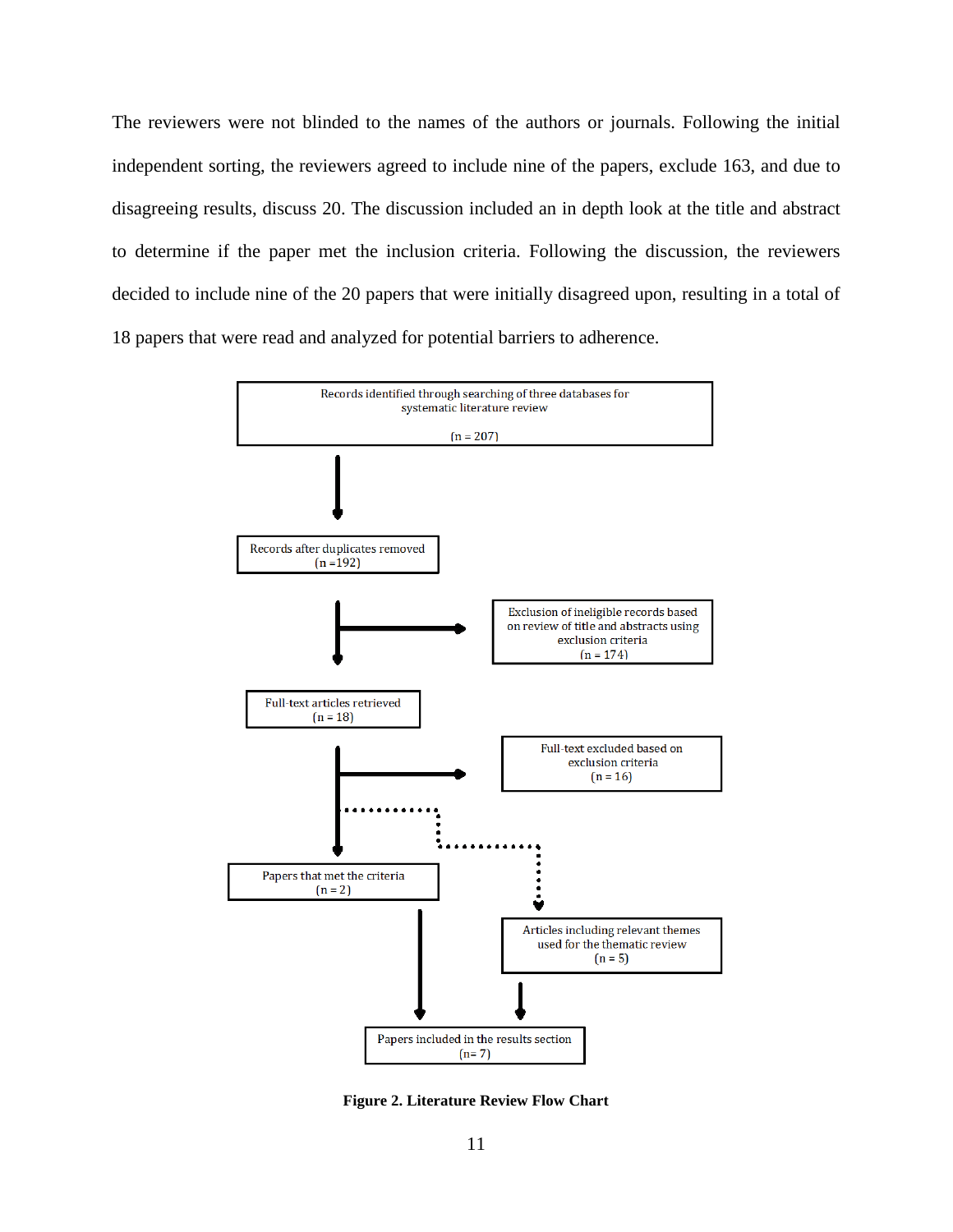<span id="page-23-0"></span>Both readers read the articles independently and extracted corresponding information regarding adolescent ART adherence (see Appendix B). Following the inclusion criteria guidelines two articles remained that directly measured adherence in HIV-positive adolescents in South Africa. Five others were identified as not directly measuring adherence as an outcome variable, but still discussed important themes surrounding HIV-positive adolescents in care in South Africa, and were therefore kept. Because of the relatively small number of articles that met the inclusion criteria (n=2), I conducted a thematic review of all the relevant articles.

| <b>Theme Identified</b> | Paper Cited $(n=6)$       |
|-------------------------|---------------------------|
| Clinic Experiences      | Hornschuh et al. (2014)   |
|                         | Pienaar and Visser (2012) |
| Mental Health           | Petersen et al. (2010)    |
|                         | Li et al. (2010)          |
|                         | Bhana et al. (2014)       |
|                         | Snyder et al. (2014)      |
| Social Support          | Pienaar and Visser (2012) |
|                         | Hornschuh et al. (2014)   |

**Figure 3. Thematic Review** 

The themes were identified and extracted by one reader and are discussed in the results section. Themes were chosen for thematic review if they were identified in two or more papers. The results section outlines the findings from the thematic review (n=6) and the literature review (n=2). The thematic review includes one article from the literature review, as it contained important themes relevant to the results. Additionally, the literature review summarizes the findings from the two articles extracted from the literature search that directly measure adherence. The discussion section gives context as to other studies that identify these themes as potential compounding variables that can directly or indirectly effect adherence to antiretroviral therapy.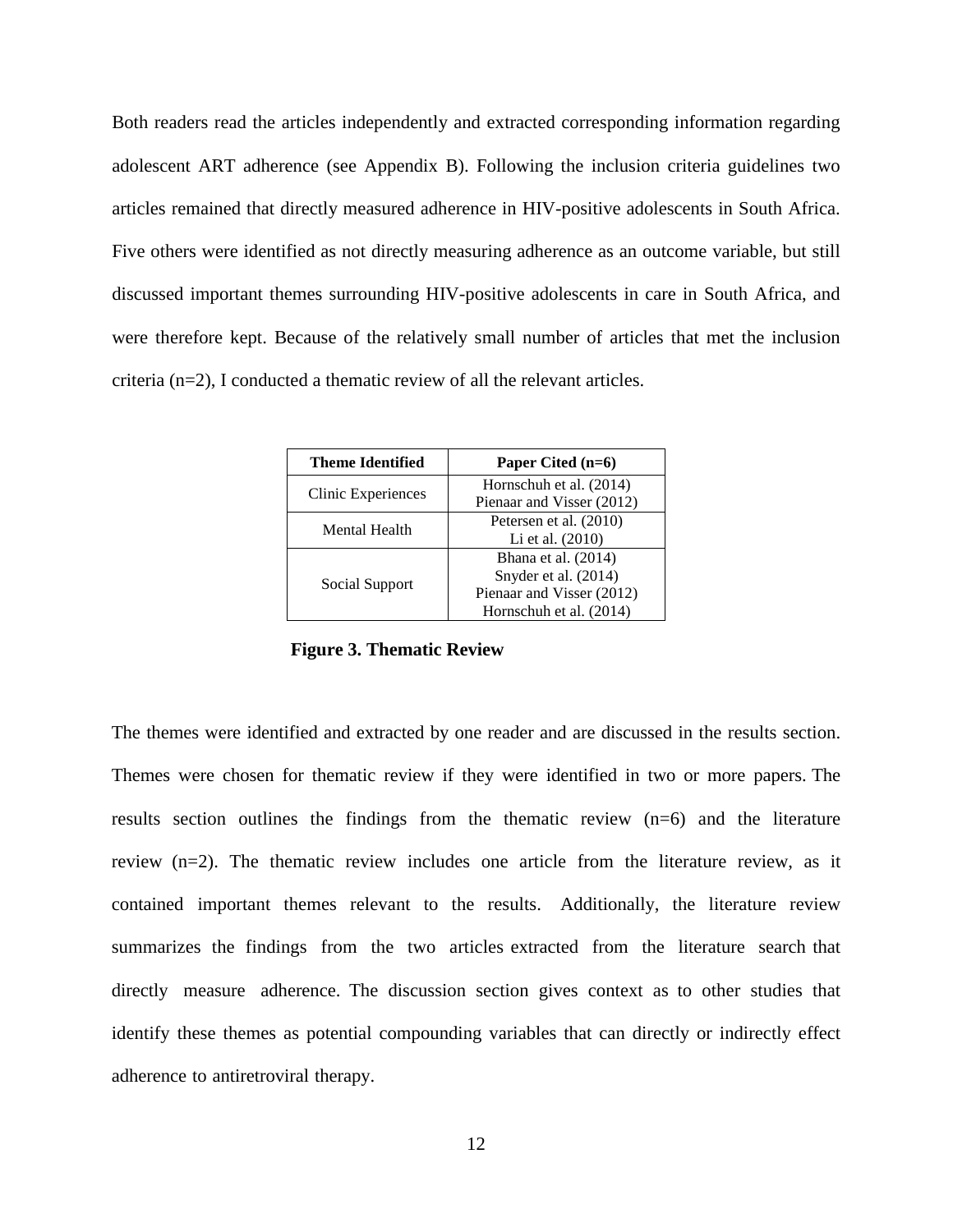## **3.2 RESULTS**

#### <span id="page-24-1"></span><span id="page-24-0"></span>**3.2.1 Thematic Review**

#### <span id="page-24-2"></span>**3.2.1.1 Clinic Experiences**

The literature search resulted in two papers that discuss the importance of the clinic experience to HIV-positive adolescent patients. One study, conducted by Hornschuh et al. [40], examined in-clinic experiences of 18 HIV-positive young adults (aged 15 to 25 years old) in Soweto, a township community in Johannesburg. According to respondents, it was very important that the providers demonstrate nonjudgmental attitudes and ensure complete confidentiality. When staff embodied these characteristics, patients felt most at ease and trusted the care being provided. Patients expressed that when nurses treated them as individuals and with respect, they were more likely to see the nurses as "friends" or "mothers". They were also more likely to speak candidly and discuss difficult topics with them. In fact, participants admitted they would rather talk to a clinic worker instead of their own mother about sensitive topics such as sex, condom use, romantic relationships, medication difficulties, and drug abuse. Familiarity and consistency with the clinic staff was important to patients, as patients wanted the staff to know them on an individual level. Patients expressed concern with the thought of having to transfer clinics due to the phasing out process from a pediatric clinic and into an adult clinic. They fear this transition may jeopardize confidentiality, that they may feel stigmatized, and that medication availability may be less consistent.

A study conducted by Pienaar and Visser [41] examined the disease-management efforts of six HIV-positive adolescents (aged 12-18 years) in Pretoria. The respondents from this study identified lack of communication and impersonal interactions with providers as the most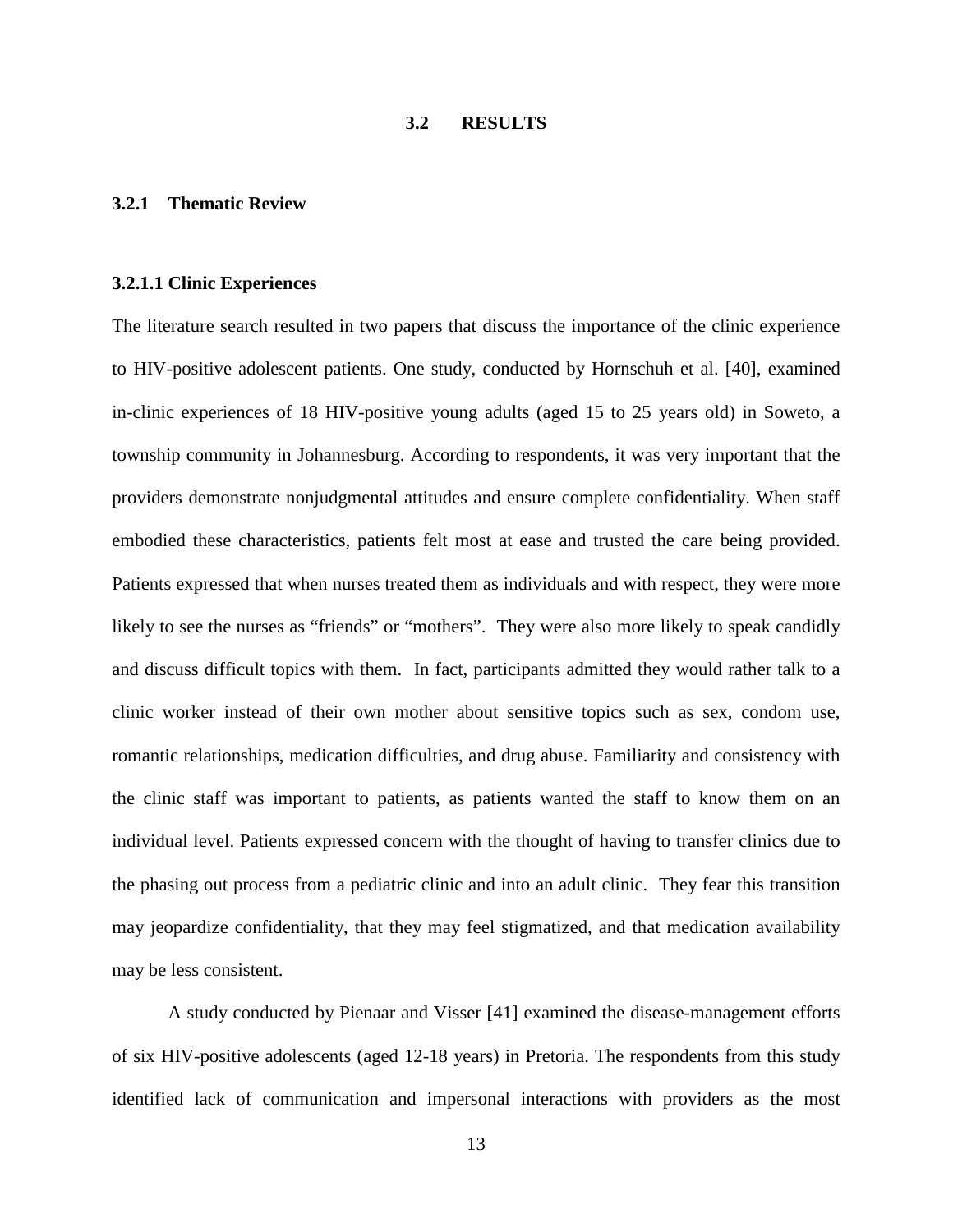prominent barriers to proper disease management [41]. The findings from these two papers suggest that experiences within the clinic do affect adolescents' perception of care.

#### <span id="page-25-0"></span>**3.2.1.2 Mental Health**

Petersen et al. [42] conducted a qualitative investigation to examine the psychosocial challenges and protective influences for coping among 25 HIV-positive adolescents in Durban. The major psychosocial challenges found were: dealing with the loss of one or both parents, embracing their HIV status, perceived and felt stigma, and disclosure issues. The coping factors identified were: the availability of HIV information, the ability to create goals and dreams for the future, as well has having positive family and peer support. All of these factors play a role in emotional and mental well-being of the adolescent.

Li et al. [43] conducted four focus groups with 26 total participants  $(10 - 15$  years) to identify the needs of adolescents on ART in Cape Town. Results from this study suggest that participants embrace both positive and negative outlooks on life. Respondents stated that HIV is painful, both physically and emotionally—their status causes them to feel fearful, angry, and causes some of them to contemplate suicide. Being HIV-positive was found to drive participants to isolate themselves and retract from friends and activities they enjoy. This isolation is due to fear and potential stigma that could occur if their status were made known to friends and community members. Conversely, adolescents were able to maintain a positive mindset when they reported having strong support from their family and friends.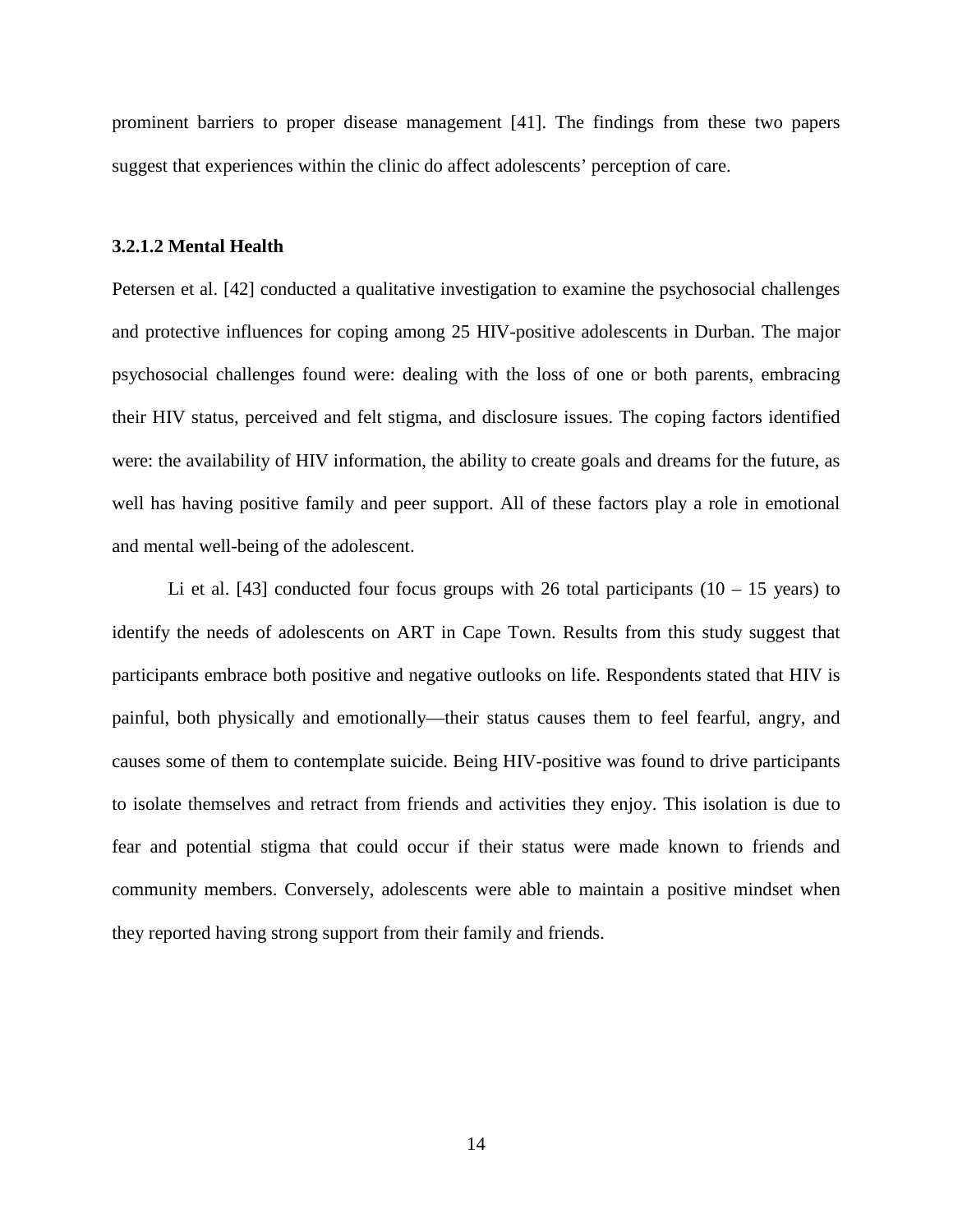#### <span id="page-26-0"></span>**3.2.1.3 Social Support**

#### Family/Caregiver Support

Bhana et al. [36] evaluated the VUKA Family Program—a pilot program that used a familybased psychosocial intervention in KwaZulu-Natal. In this evaluation, 33 patients (10-14 years) received the intervention and were compared with a control group. The results suggest that certain aspects of familial and peer support may improve ART adherence in adolescents. The VUKA Family Program not only created a support group for adolescent patients, but also created a system for parents and caregivers to learn how to best help their child, resulting in improved caregiver-child support. With improved support, adolescents were seen to have higher rates of adherence. And while many of the adolescents claimed primary responsibility for taking their medication, caregivers began to provide much-needed backup assistance.

#### Peer Support

The Hlanganani Program, a support group for recently diagnosed 16-24 year olds in Cape Town (n=109), was evaluated by Snyder et al. [44]. Results show that participants were initially unaware of how to access support and different services from their community, especially given the fear of stigma. Following the three-session support group, participants exchanged cell phone numbers with one another and expressed interest in more group sessions. Following the completion of the program, both rates of disclosure and self-reported feelings of support improved for the participating adolescents. The program helped increase participants selfefficacy in accessing their surrounding social network and support systems. With increased access of said network, rates of perceived support increased.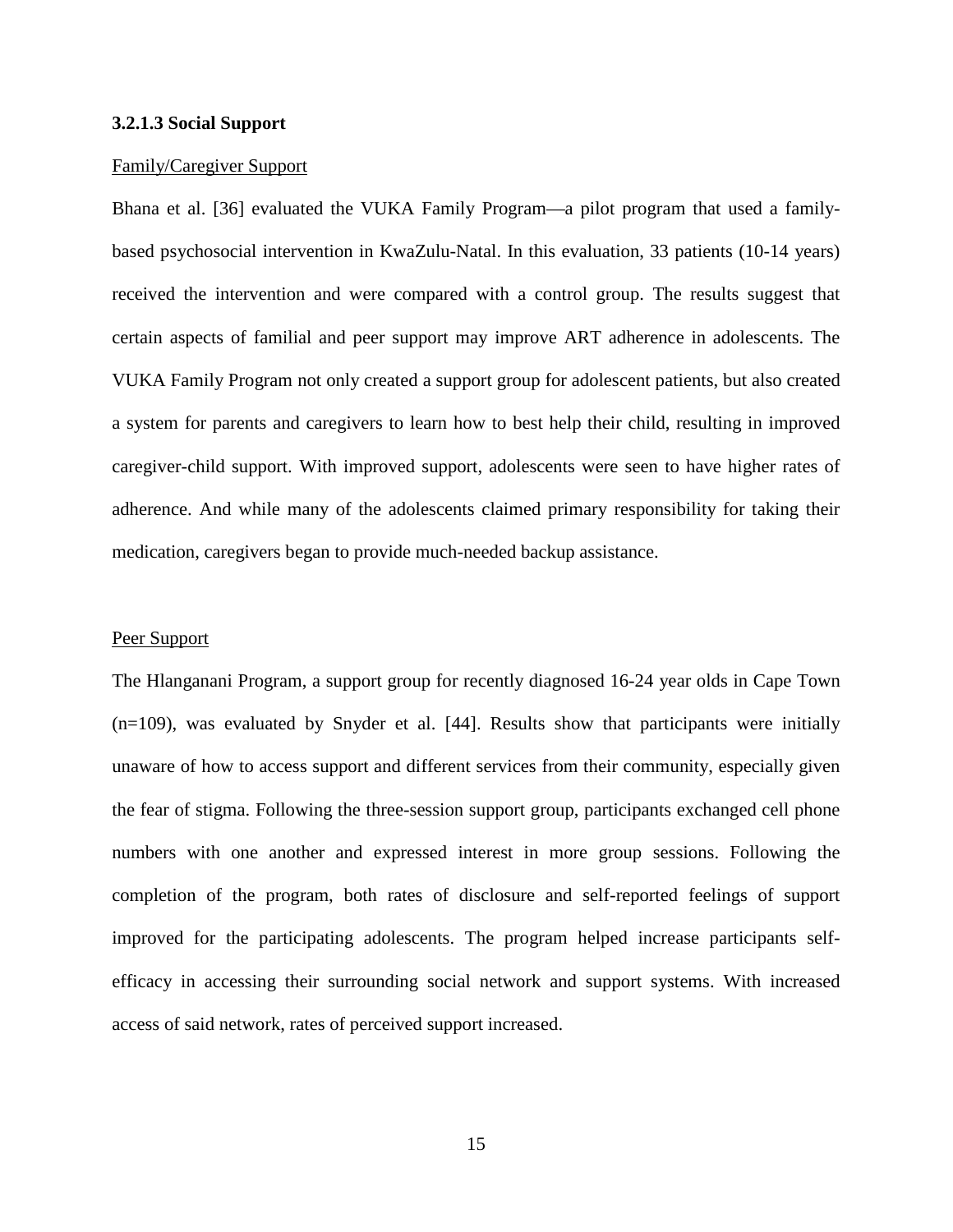#### Clinician Support

As previously mentioned, from the Pienaar and Visser paper [41], the experiences that adolescents have in health care facilities and with health care workers do affect them and have the potential to affect their efforts regarding disease management. Aside from traditional functions, the clinic also serves to provide a social network for many HIV-positive adolescents. As Hornschuh et al. [45] reported, when good interactions occur in the clinic setting, adolescents are much more likely to trust the clinic workers and heed their instruction. The increase of positive interactions aids in creating a strong network for adolescents within the clinic setting and decreases the likelihood of loss to follow-up.

## <span id="page-27-0"></span>**3.2.2 Literature Review Results**

### <span id="page-27-1"></span>**3.2.2.1 The VUKA Family Program [36]**

The aforementioned Bhana et al. paper [36] evaluated The VUKA Family Program to determine the effect that a family-based psychosocial intervention can have on HIV-positive adolescents with regards to adherence, mental health, self-concept, HIV knowledge, treatment knowledge, youth-caregiver communication and perceived stigma. The program used evidence based interventions (CHAMP and CHAMP+) [42] to target HIV-positive adolescents (10-14 years) in KwaZulu-Natal. The VUKA intervention was delivered to 65 adolescents through 10 sessions that lasted over a three-month period. Sessions were conducted by community lay-counselors and utilized a culturally-adapted cartoon story line within the support-group setting.

Adherence was measured using a derivative from the Pediatric AIDS Clinical Trials Group [46, 47], on a single item scale, and by qualitative process evaluation measures. Comparing participants enrolled in the VUKA group to the control group, the adolescents in the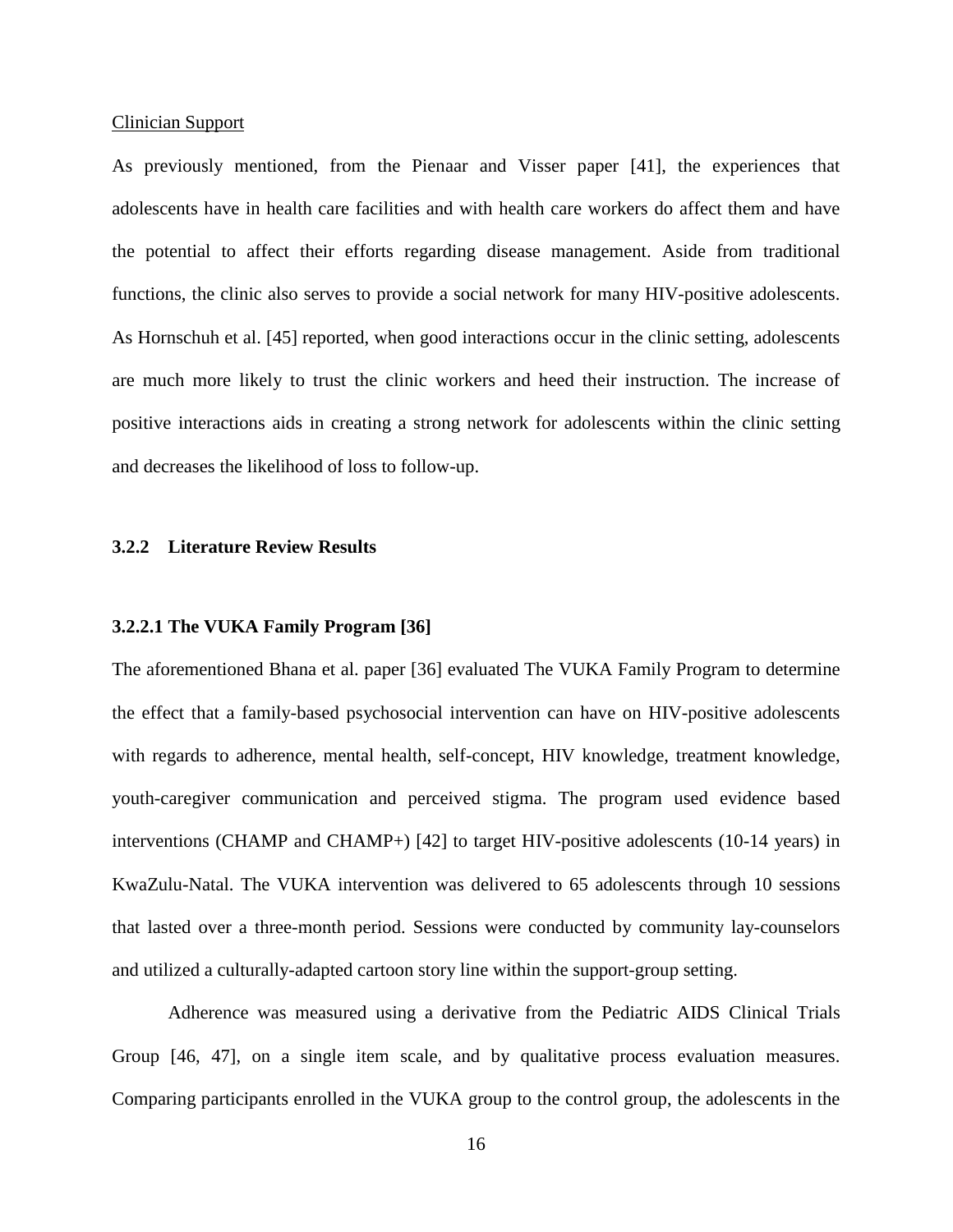program showed significant improvements in self-reported ART adherence. Looking at selfreported adherence between groups, using a multivariate analysis to measure the change between the comparison and control groups, improvement was calculated to demonstrate a p value of .05 at a significance level of .05. Additionally, the qualitative evaluation reported repeating themes of improved adherence. One caregiver was quoted saying:

"*I'm very happy because he didn't want to take his medication and now [after coming to VUKA Family Program] he takes it on time, with no difficulties. I think it's also because he can see other children, he can see that he's not the only one, there are many others…" [Caregiver response from Bhana et al. focus group][36]*

Based on these findings, it can be concluded that elements of the VUKA Family Program yielded improved self-reported rates of adherence in HIV-positive adolescents living in KwaZulu-Natal.

# <span id="page-28-0"></span>**3.2.2.2 Associations Between HIV-Disclosure and Adherence to Antiretroviral Treatment [28]**

Cluver et al. [28] conducted a cross-sectional study to measure the association between HIVstatus disclosure and ART adherence amongst adolescents in South Africa's Eastern Cape Province. The study included 684 adolescents aged 10-19 years who were already in an ART program. An adolescent is considered to be disclosed to if they have been informed that they are HIV-positive and have an understanding of HIV and ART [48, 49]. Structured interviews and focus groups were used for the qualitative and quantitative measurements. Adherence was measured using self-reported measures that were adapted from a similar study conducted in Botswana [50], as well through the Patient Medication Adherence Questionnaire [51]. The results suggested that adolescent knowledge of HIV-positive status is associated with higher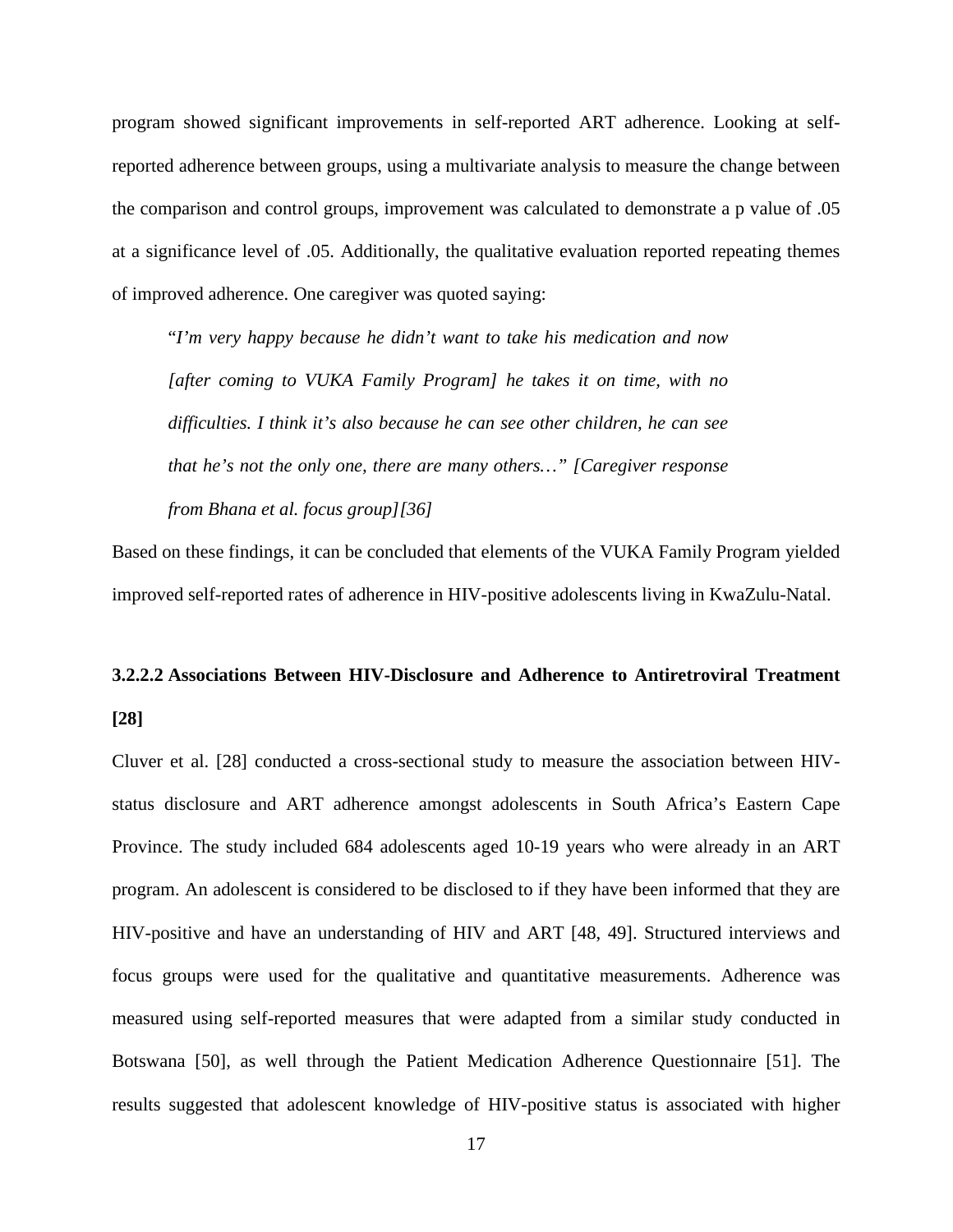adherence (OR 2.18; 95% CI 1.47-3.24), and there is an even stronger correlation between adherence levels and being disclosed to before the age of 12 (OR 2.65; 95% CI 1.34-5.22). Based on the results of this study, there is reason to believe that a relationship exists between adherence to ART and disclosure status for HIV-positive adolescents in the Eastern Cape.

## **3.3 DISCUSSION**

<span id="page-29-0"></span>The following discussion brings context to the findings identified above by placing them within the context of current literature. It aims to bring to light how the themes and concepts discovered do play an important role in ART adherence efforts for adolescents

## <span id="page-29-1"></span>**3.3.1 Health Care**

Perceptions of health care and quality of care provided can alter adherence efforts for HIVpositive patients. Roberts [52] conducted a study in the United States to determine if there was a correlation between adult HIV-positive patients, satisfaction with their physician, and ART adherence. Results showed an apparent association between the perceived relationship and levels of adherence—good patient-provider relationships strengthened adherence and poor relationships hurt adherence. In fact, the literature demonstrates that there are specific factors within the patient-provider relationship that can affect adherence [53]. These factors include the patientprofessional relationship [54, 55], communication, and characteristics of the health professional (i.e. experiences with ARV treatment, attitudes towards the client [56]). Additionally, the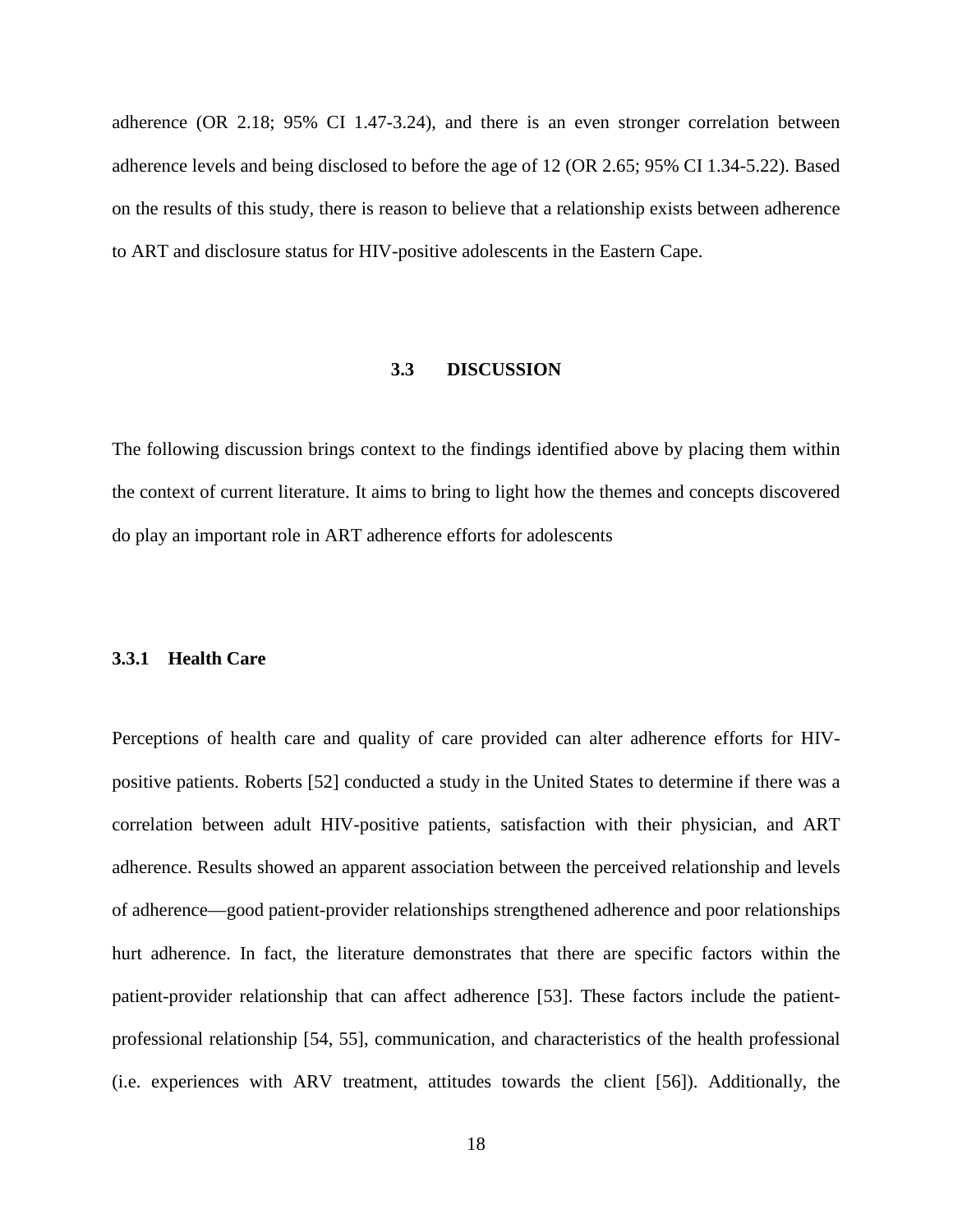literature shows that the same holds true for adolescent patients [57]. When a positive patientprovider relationship is present, there is a greater likelihood for information to be conveyed accurately and received completely. Conversely, poor patient-provider relationships can result in poor communication where the message is not accurately or clearly received, which may result in lower rates of patient compliance, adherence, and loss to follow up [58].

Pediatricians and adult physicians are often unprepared to identify and address the needs of their adolescent patients. Hence, there needs to be greater emphasis on adolescent-friendly health services. This includes facilities that are physically accessible, open at convenient times, require no appointment, offer free services, provide referrals for other needed services, and are staffed with clinicians who break down cultural, generational and gender-specific barriers [59]. In efforts to properly address the emerging health concerns of the world's adolescent population, UNICEF released the 2011 *State of the World's Children* report [59], which identifies and addresses the unique challenges that adolescents pose in the health care setting.

The results from this search demonstrate that patients value aspects of health care services such as relationships with providers, consistency, and open communication. These aspects of care are important to adolescents, and without taking them into consideration we cannot begin to address the issue of ART adherence.

## <span id="page-30-0"></span>**3.3.2 Mental Health**

Many HIV-positive individuals have experienced severe trauma and suffer from severe depression [60]. If an HIV-positive individual has a mental disorder, especially is the case for depression [61, 62] or have experienced trauma [63], they are less likely to have adequate ART adherence and more likely to experience treatment failure [64]. This is often is the case for HIV-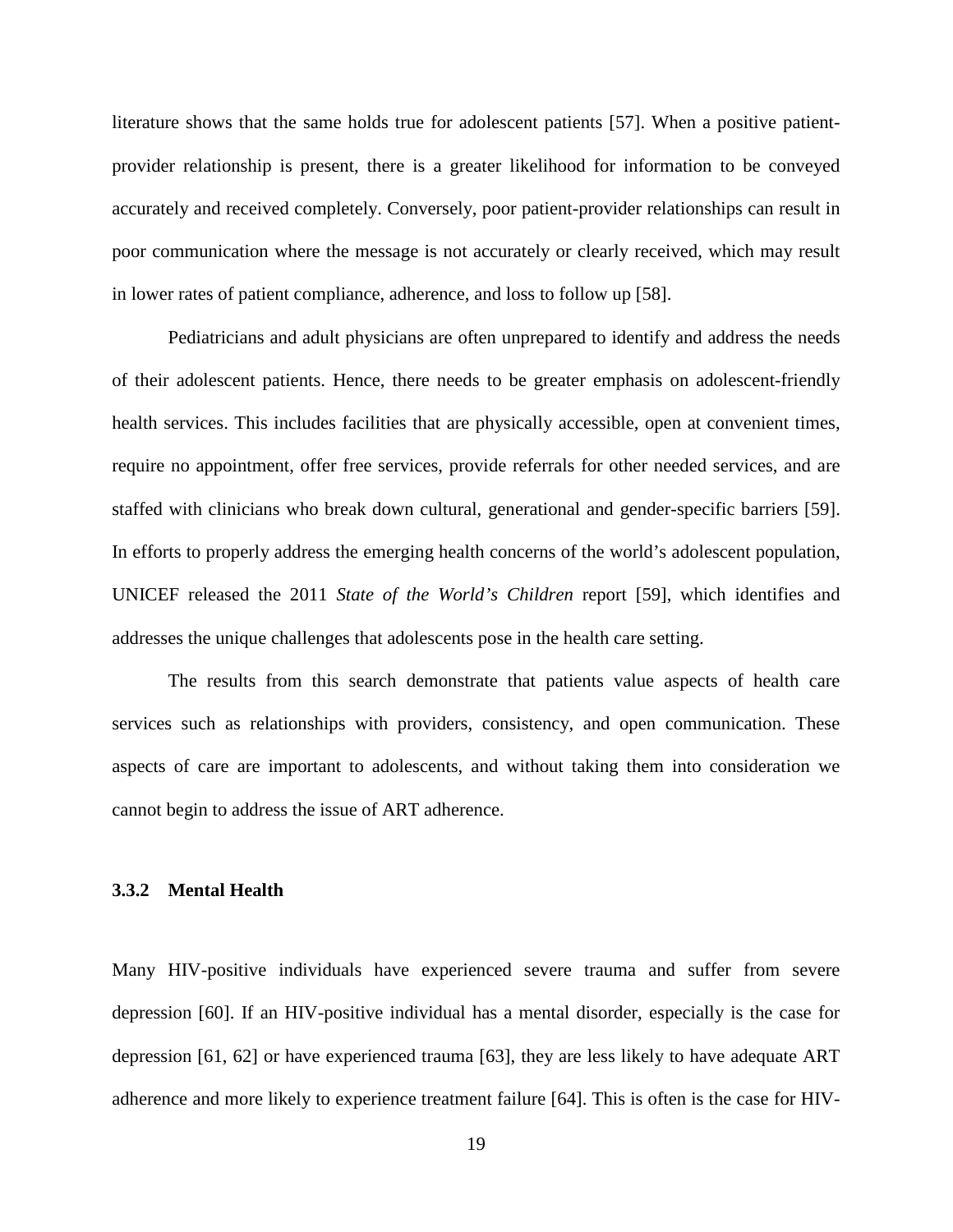positive adolescents, as many of them have lost one or both parents or primary caregivers. According to UNICEF [65], 2.5 million children lost one or both of their parents due to AIDS in 2012. A study conducted by Rotheram-Borus et al. [66] found that adolescents in the United States bereaving the loss of a parent due to HIV-related causes had more emotional distress, more contact with the criminal justice system, increased reports of depressive symptoms, and increased instances of risky sexual behaviors when compared to non-bereaving adolescents of HIV-positive parents.

The literature suggests that an individual's ability to adhere to an ART regimen can be directly affected by their mental state. Additionally, as is the case with adolescents, HIV can negatively impact the mental health status of an individual. It therefore can be suggested that there is likely a correlation between the mental state of adolescents in South Africa and their ability to properly adhere to an ART regimen.

#### <span id="page-31-0"></span>**3.3.3 Social Support**

Studies strongly suggest that there is a relationship between levels of social support and ART adherence among populations, such as, pregnant mothers in South Africa [67], newly diagnosed young adults in the United States [67], and adults in South Africa [68]. Social support has been identified to improve a patient's mental health status and is known to help improve ART adherence [61, 69]. The themes uncovered from the literature search demonstrate that among HIV-positive adolescents in South Africa, social support may come by way of caregivers, friends, or clinicians. Support may also come in the form of disclosing ones HIV-status to friends, family members or teachers. However, disclosing to friends or family can be a complicated process due to the high levels of HIV-related stigma and fear of potential shame [42,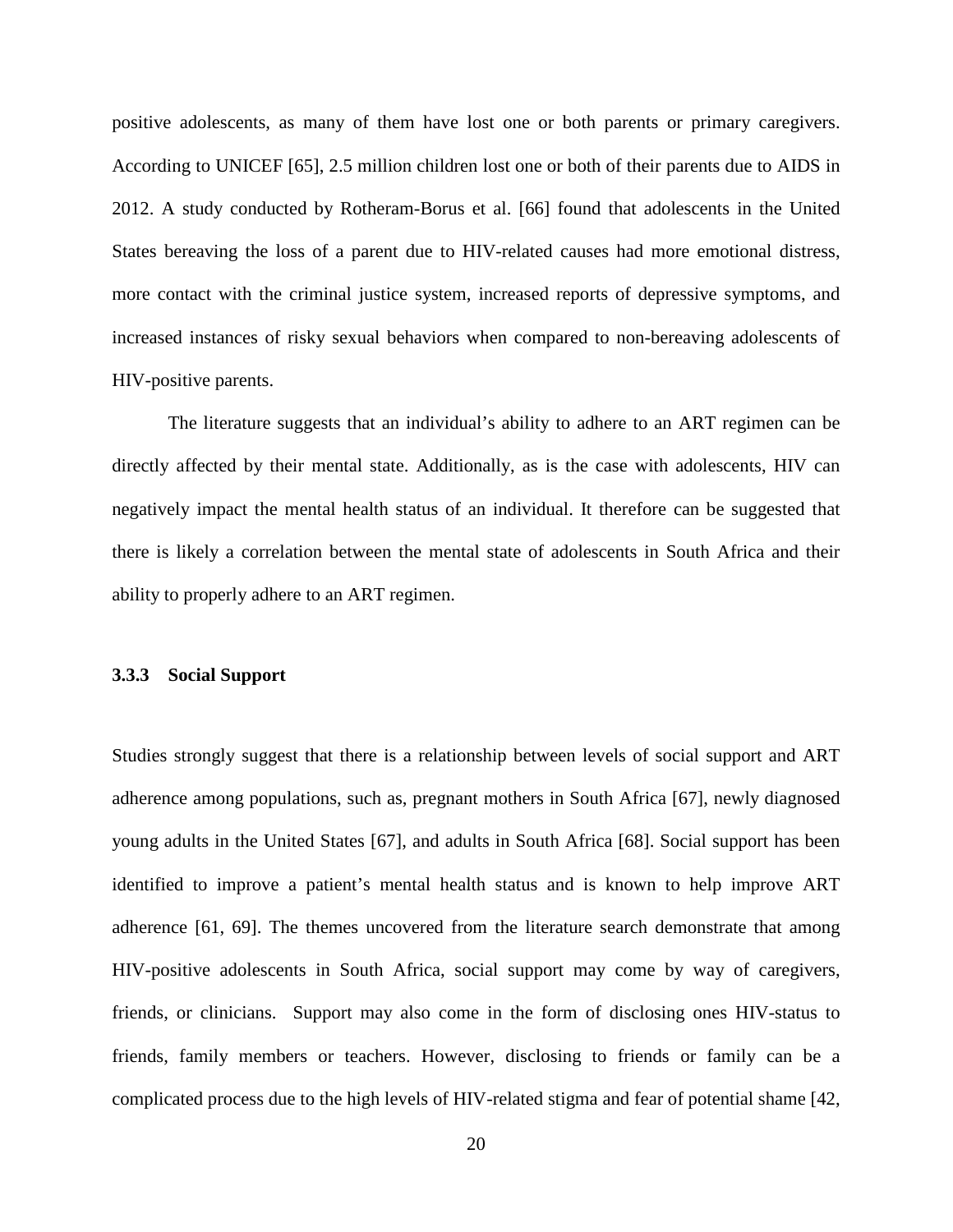43, 70]. When an adolescent is able to disclose their status to members within the community, there tends to be greater sense of support felt by the patient [44] and a lessened perception of stigma [36]. This decreased perception of stigma is linked to improved measures of mental health and adherence [71]. Additionally, patient support groups can aid in decreasing felt shame and stigma [72].

### <span id="page-32-0"></span>**3.3.4 Disclosure**

Disclosure of HIV status is seen to have a positive correlation with adherence—as was observed in Cluver et al. [28], reported by the WHO [70], and found in a similar study conducted in Uganda [73]. Disclosure is of extreme importance and has implications for long-term ART adherence. It is not only important for the patient to know the name of the condition they have (HIV), but it is also important for them to have an understanding of HIV and ART [28]. In response to the data demonstrating the connection between disclosure and ART adherence, the WHO has created a recommended process for the disclosure of HIV-positive children [70]. This process takes into consideration the sensitive, and at times traumatic, nature of the disclosure process and has created recommendations to make it as effective as possible.

#### **3.4 STRENGTHS AND LIMITATIONS**

<span id="page-32-1"></span>There are several limitations from this literature search worth noting. There were only two readers for the initial phases of the literature search, which could have introduced certain selection biases. Additionally, based on the guidance of the Health Systems Librarian, only three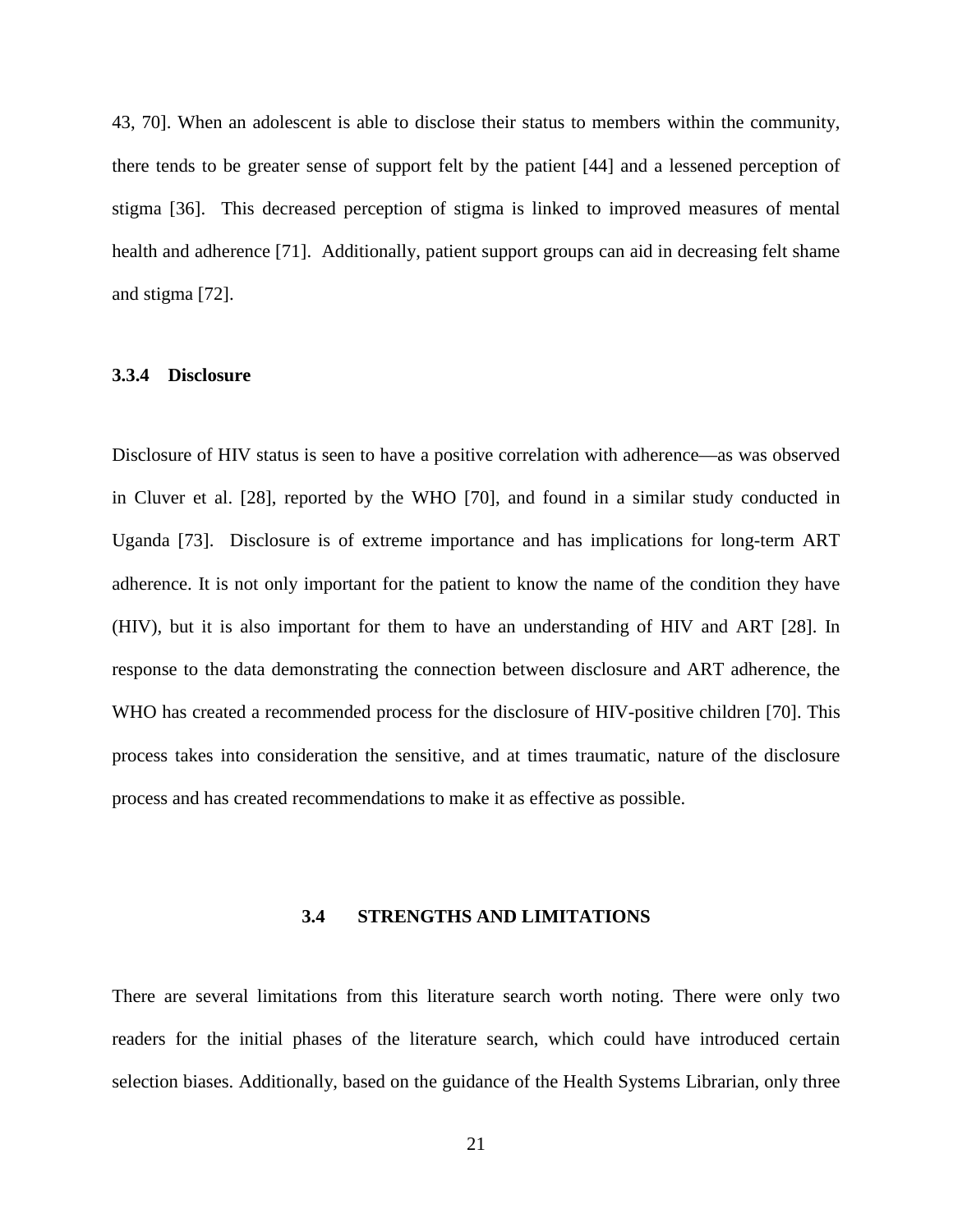databases were used to gather data, which may have excluded relevant papers published elsewhere. Lastly, the thematic review was solely based on the discretion of one reader, which may have allowed for inclusion and exclusion bias.

The strengths of this literature review should be mentioned. The extensive assistance from a qualified librarian ensured that the search terms were formulated to extract the most relevant papers. The exclusion phase did rely on two independent readers that were strict with their inclusion criteria and also discussed papers that were disagreed upon. Any papers that were continually disagreed upon or were unclear as to whether they met the criteria, were kept and read by each reader.

#### **3.5 RECOMMENDATIONS**

<span id="page-33-0"></span>The lack of relevant literature clearly demonstrates the need for more data in order to better understand the barriers that HIV-positive adolescents in South Africa face. Despite the lack of literature, there remains important themes and concepts that provide insight into the struggles of HIV-positive adolescents in care. I suggest that the data uncovered from this literature search be used to serve as the formative framework for the creation of a pilot program.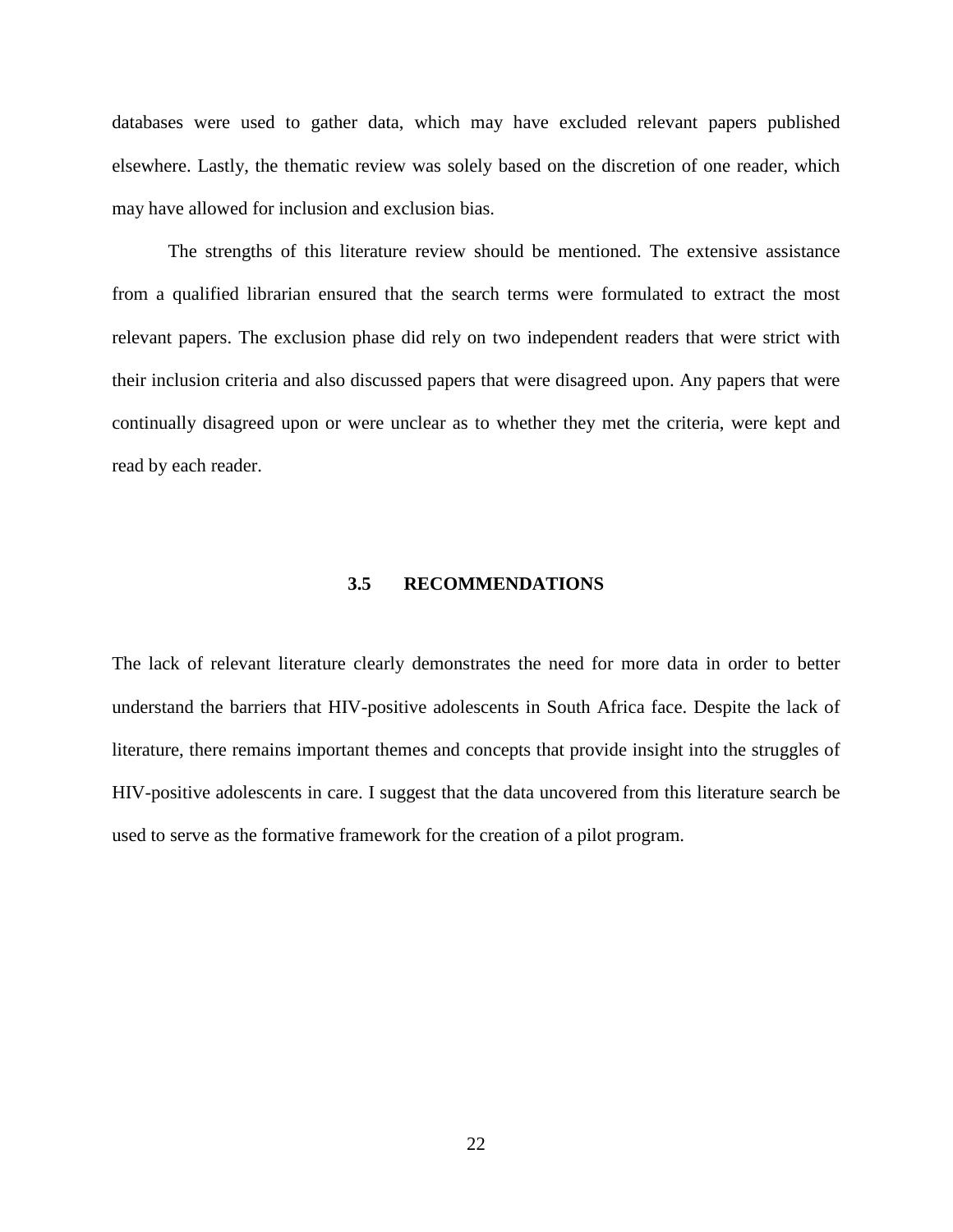## <span id="page-34-0"></span>**4.0 PROGRAM PLAN**

## **4.1 INTRODUCTION**

<span id="page-34-1"></span>Findings from the literature search suggest that there is a range of barriers that hinder South African adolescents' ability to fully adhere to an antiretroviral therapy (ART) regimen. This proposal outlines the development and pilot testing of a program that aims to further identify the barriers adolescents in this setting face, as well as to actively address these barriers by ways of video-making activities. The three aims of the project are as follows:

**Aim 1:** Identify the top three barriers to ART adherence that HIV-positive adolescents self-report

**Aim 2:** Create a pilot program that addresses the identified barriers

**Aim 3:** Pilot test the program to identify if the adolescents involved were seen to have improved ART adherence, and whether this pilot can be scaled up to reach other similar communities

The program will be conducted under the umbrella of Doctors Without Borders (MSF) pediatric and adolescent treatment failure clinic [37]. This pilot uses a multi-faceted approach to improve self-efficacy, knowledge and social-support for HIV-positive adolescents on antiretroviral therapy in Khayelitsha, a large township outside of Cape Town, South Africa. Increased ART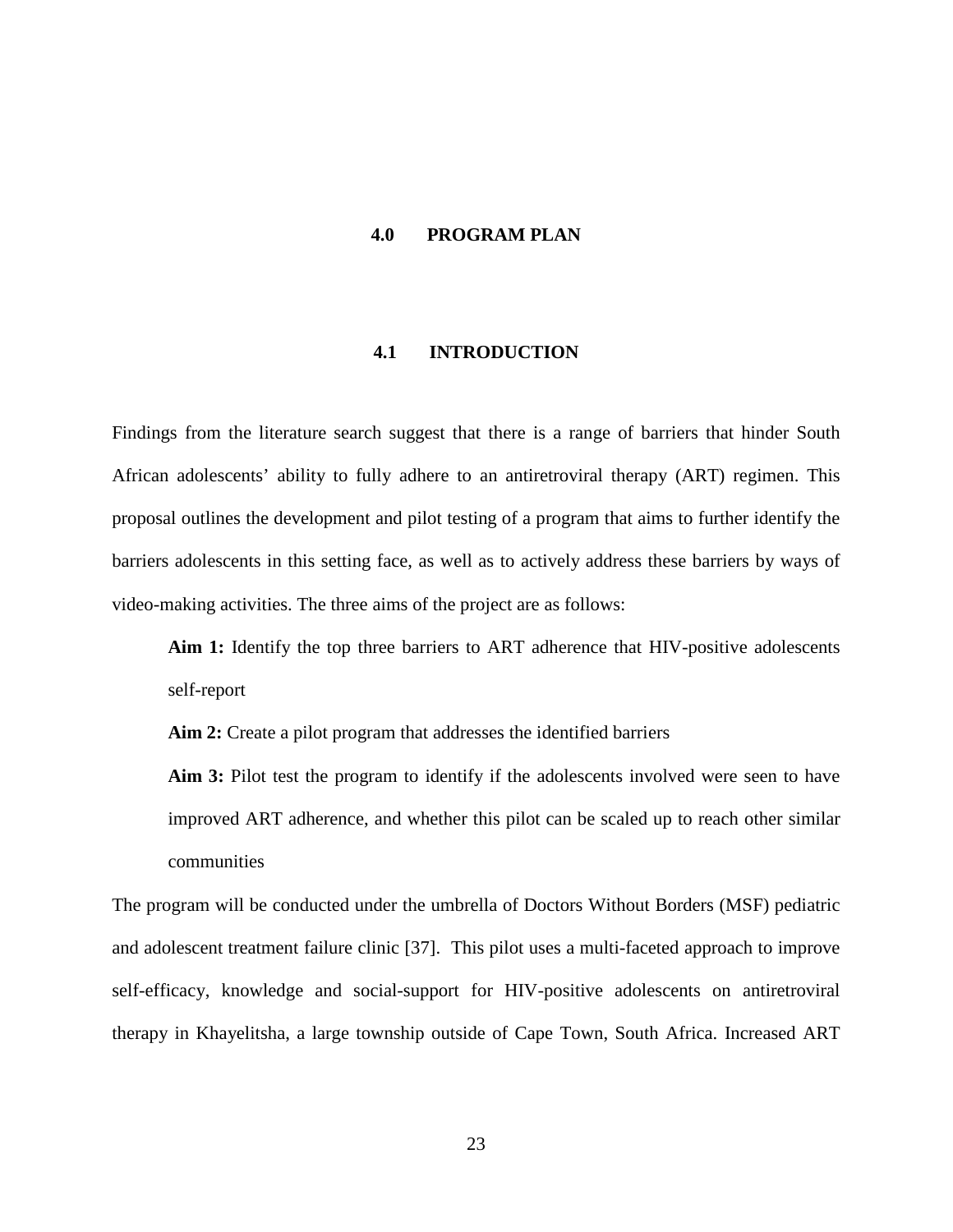<span id="page-35-0"></span>adherence will result from the creation and implementation of a video series for adolescents who are currently enrolled and receiving treatment at the treatment failure clinic.

### **4.2 CONTEXT**

The national HIV prevalence rate in South Africa is 18.8% [3]. Additionally, the national prevalence rate for people aged 15 – 24 is 7.1% [3]. The Western Cape Province is known to have the lowest prevalence rate in South Africa, at 16.9% [74], and of those who are infected in the Western Cape, 44.1% of them are under the age of 24 [74]. While the Western Cape does have the lowest prevalence rate, there appears to be a large area where there is an apparent need for intervention.

Khayelitsha, a township community located about 20 kilometers outside of the metropolitan center of Cape Town, is home to more than 400,000 people [75] and has an HIV prevalence rate of 33.1% [76]. Khayelitsha is a mixture of both formal and informal settlements—55% of the population lives in what is considered to be an informal settlement or dwelling [77]. An informal settlement, as defined by the South African Census is, "an unplanned settlement on land which has been surveyed or proclaimed as residential, consisting mainly of informal dwellings (shacks)." The definition for an informal dwelling is, "a makeshift structure not erected according to approved architectural plans"[78]. Only 62% of households in Khayelitsha have access to piped water in their home or yard, and 74% of households have a monthly income of 3,200 South African Rand or less (equivalent to about \$238USD) [77]. Within the community, 99% of people are defined as black South African, and the majority of the population is under the age of 30. Additionally, only 36% of people living in Khayelitsha 20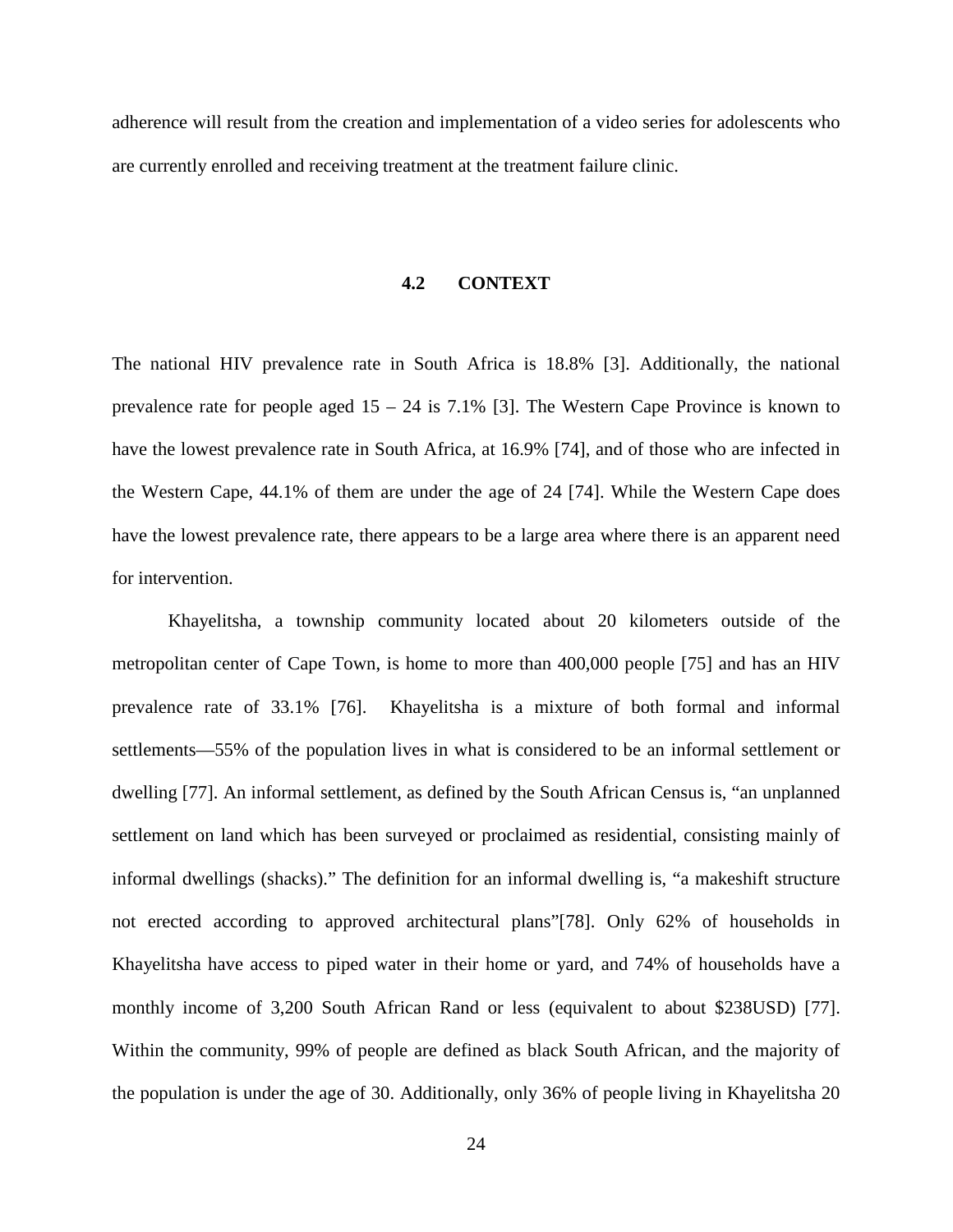years or older have completed grade 12 or higher [77]. Khayelitsha is a community of migrants – 72% of the adult population above the age of 20 were born in the Eastern Cape Province [77, 79], many of whom migrated for economic purposes [80].

Khayelitsha is known to have very high rates of violence, which greatly affects the residents. Violence in this area is cited to be a constraint to self-employment, is a source of anxiety, and inhibits people from moving around at night [79]. Two of three young adults in Khayelitsha report having seen someone being hurt in their community, one in nine reported being the victim of a physical assault, and one in eight reported being a victim of armed robbery [79].

## **4.3 TARGET POPULATION**

<span id="page-36-0"></span>The target population for this intervention is HIV-positive adolescents (10-19 years old) currently attending MSF's treatment failure clinic in Khayelitsha. The clinic has two general groups of patients: 1) those who have an unsuppressed viral load, are failing treatment, and are currently seeking clinical care; and 2) those who are virologically suppressed and are enrolled in a family or teen support club [37, 81]. There are 144 HIV-positive pediatric patients enrolled in MSF's treatment failure clinic [81]. While the data is unavailable about the stratification of ages within this group, based on MSF's findings, it is known that 42% of the patient population falls within the age range 10-15 [37]. If remaining ages are equally distributed, this means that there are about 87 adolescent patients in the clinic. No data is available for the exact number of adolescent patients that are suppressed and have been transferred to a teen or family support club, but based on a report from MSF [81], it can be inferred that about 35 suppressed patients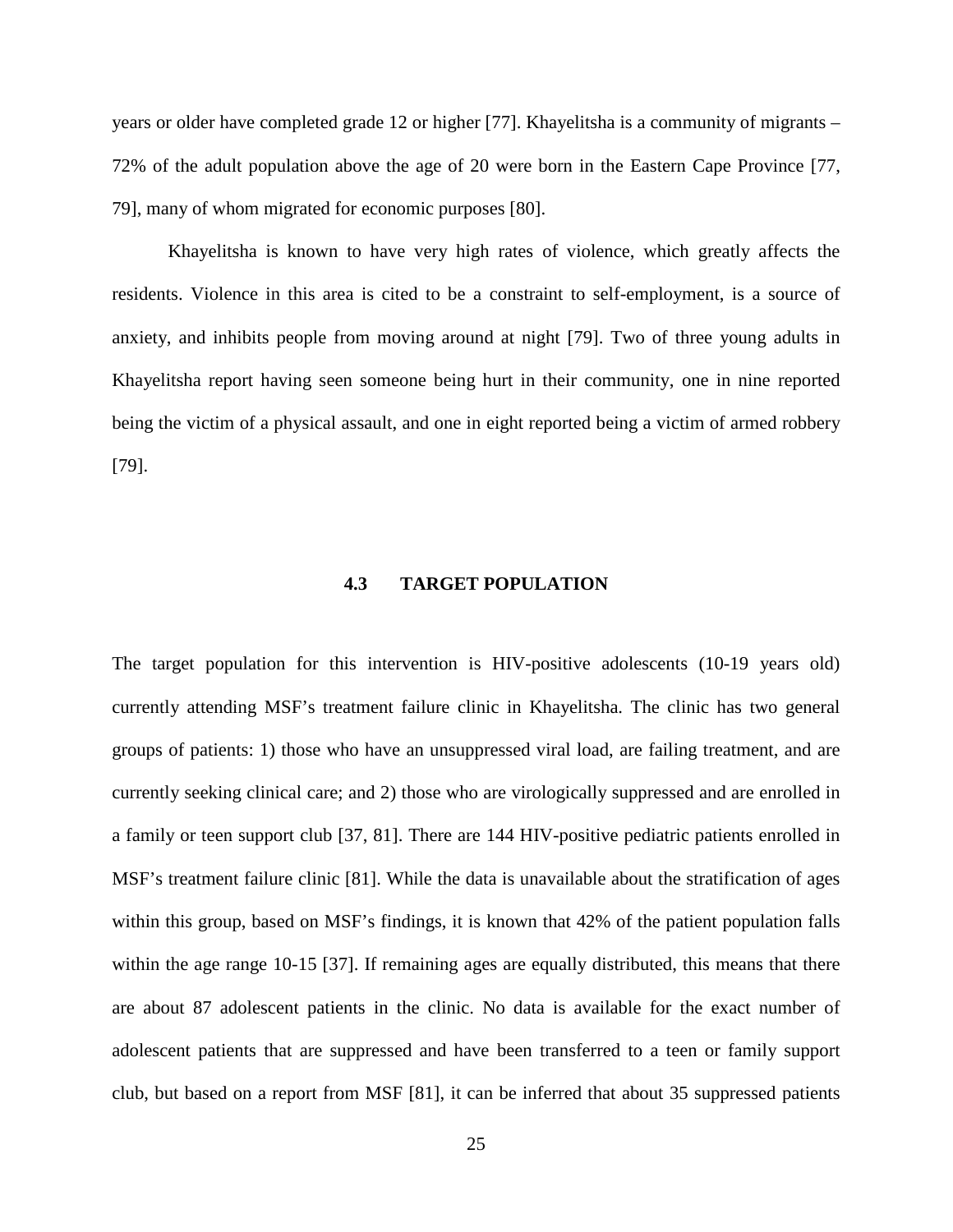are enrolled in a teen support club. Therefore, for the purposes of this pilot program plan, the target population consists of 35 suppressed adolescents enrolled in a support club and 52 nonsuppressed adolescents currently seeking care. While we do fully recognize that this is a convenience sample—and given the relationship that we have with MSF and the relationship that MSF has with the target population—it is reasonable to best determine the future impact of this program we pilot this program with a readily accessible population.

## **4.4 PROGRAM APPROACH**

<span id="page-37-0"></span>In order to best engage the adolescent community, we will employ a stakeholder-engaged approach and call upon the support and relationships that many of the adolescents have with the MSF clinic staff. We will work closely with staff to gain entrée with patients and caregivers of this community in order to build their trust so that they are more likely and willing to participate in the pilot program.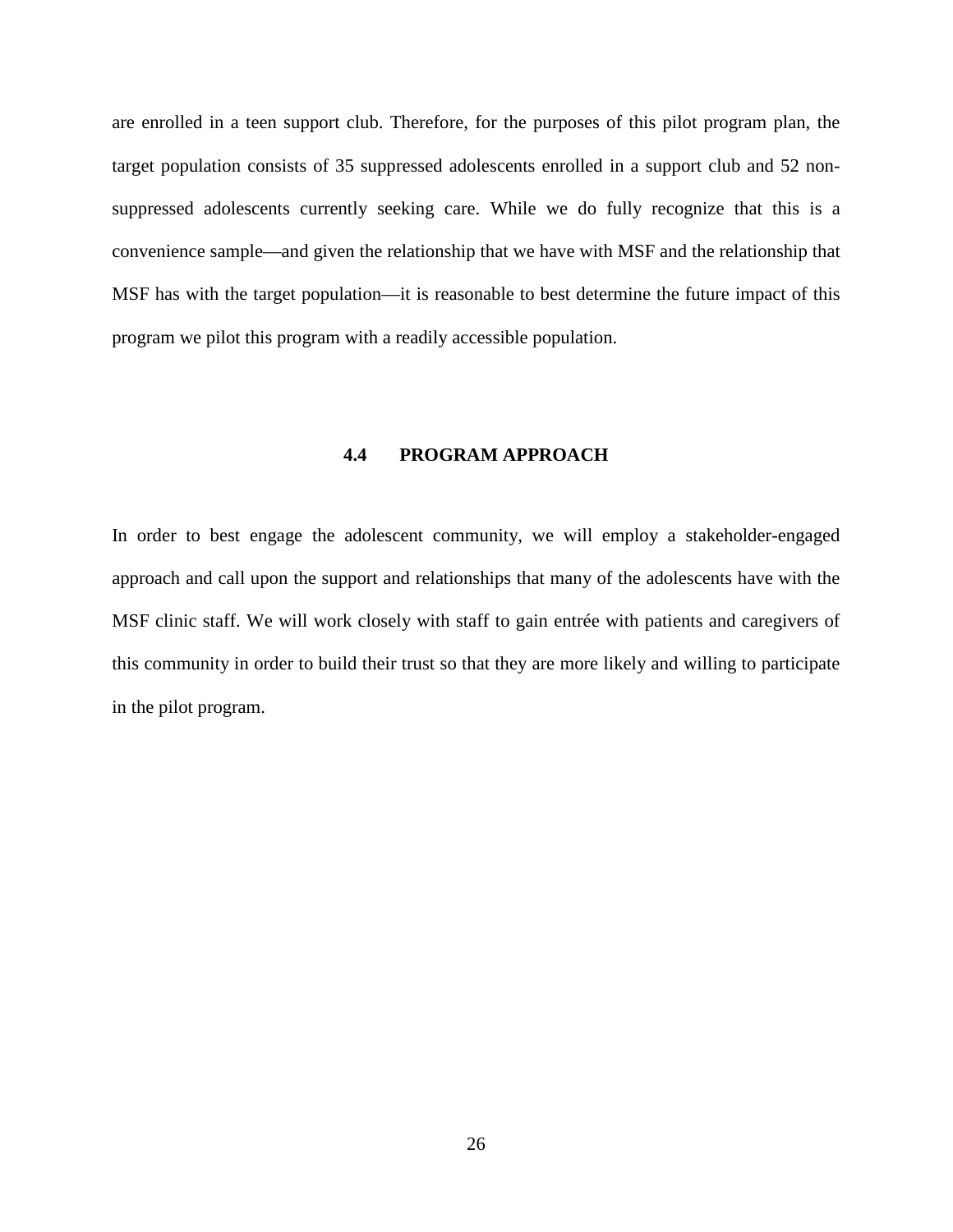### The Ithemba Pilot Project

Problem Statement Antiretroviral Therapy (ART) has changed the lives for people living with HIV, allowing them to live longer, more productive lives. However, strict adherence (measured as taking the medication 95% or more of the time) is key for suppression and to avoid medication resistance. HIV-positive adolescents living in South Africa face many different kinds of barriers that discourage and inhibit them from being adherent to their prescribed ART regimen including misinformation, lack of support, and stigma.

<span id="page-38-0"></span>

| <b>Inputs</b>                                                                                                                                                                                                                                                                                              | <b>Outputs</b>                                                                                                                                                                                                                                                                                                                                                                                                                             |                                                                                                                                                                                                                        | <b>Outcomes -- Impact</b>                                                                                                                                                                                                                                                                                                                                                                                                                                                                                                                                                                          |                                                                                                                                                                                                                                                                                                                                                                                                                         |                                                                                                                                                                                                                                                                                                                                                                                                                                                                                                 |
|------------------------------------------------------------------------------------------------------------------------------------------------------------------------------------------------------------------------------------------------------------------------------------------------------------|--------------------------------------------------------------------------------------------------------------------------------------------------------------------------------------------------------------------------------------------------------------------------------------------------------------------------------------------------------------------------------------------------------------------------------------------|------------------------------------------------------------------------------------------------------------------------------------------------------------------------------------------------------------------------|----------------------------------------------------------------------------------------------------------------------------------------------------------------------------------------------------------------------------------------------------------------------------------------------------------------------------------------------------------------------------------------------------------------------------------------------------------------------------------------------------------------------------------------------------------------------------------------------------|-------------------------------------------------------------------------------------------------------------------------------------------------------------------------------------------------------------------------------------------------------------------------------------------------------------------------------------------------------------------------------------------------------------------------|-------------------------------------------------------------------------------------------------------------------------------------------------------------------------------------------------------------------------------------------------------------------------------------------------------------------------------------------------------------------------------------------------------------------------------------------------------------------------------------------------|
|                                                                                                                                                                                                                                                                                                            | <b>Activities</b>                                                                                                                                                                                                                                                                                                                                                                                                                          | Participation                                                                                                                                                                                                          | <b>Short</b>                                                                                                                                                                                                                                                                                                                                                                                                                                                                                                                                                                                       | <b>Medium</b>                                                                                                                                                                                                                                                                                                                                                                                                           | Lona                                                                                                                                                                                                                                                                                                                                                                                                                                                                                            |
| A relationship with<br>MSF and the ability<br>to work with their<br>patients<br>52 adolescents who<br>$\bullet$<br>are currently failing<br>treatment and are<br>seeking treatment<br>35 adolescents who<br>were failing<br>treatment and are<br>not suppressed and<br>enrolled in teen or<br>family clubs | Suppressed<br>$\bullet$<br>adolescents who are<br>currently enrolled in a<br>"Teen Club" or "Family<br>Club" create a movie<br>series to help<br>adolescents who have<br>not suppressed                                                                                                                                                                                                                                                    | <b>HIV positive teens</b><br>from MSF's<br>treatment failure<br>dinic - both those<br>who are currently<br>suppressed and<br>those who are not<br>Primary care givers<br>٠<br>to adolescents<br>enrolled in the clinic | (12 Months)<br>3 focus groups are<br>held with the teen<br>club participants to<br>identify barriers and<br>themes for the film<br>Patients participate<br>in the Ithemba Pilot<br>Project activities -<br>i.e. create script for<br>the short-films, film,<br>edit, etc.<br><b>Baseline</b><br>$\bullet$<br>assessments are<br>completed for both<br>suppressed and non-<br>suppressed patients<br><b>Hire Project</b><br>Manager, Project<br><b>Assistant and</b><br><b>Creative Director</b><br>Hold once-weekly<br>$\bullet$<br>Club meetings<br>Complete one 10-<br>$\bullet$<br>minute movie | (24 Months)<br>Two more 10-minute<br>movie to be shown<br>in clinic<br>appointments<br>completed<br>Movie series is<br>shown at clinic<br>appointments<br>Increase in number<br>of virologically<br>suppressed<br>adolescents<br>Self-reported<br>measures of ART<br>adherence increase<br>in by in both<br>suppressed and<br>non-suppressed<br>adolescents<br>Chart review reports<br>affirm improved ART<br>adherence | (36 Months)<br>Continued increase<br>of number of<br>suppressed<br>adolescent patients<br>Self-reported<br>$\bullet$<br>measures of<br>adherence continue<br>to increase<br>Chart review affirm<br>$\bullet$<br>reported measures<br>of adherence on a<br>virological level<br>Patients report<br>greater felt<br>caregiver and peer<br>support<br>Majority of in-clinic<br>patients are shown<br>the video series<br>Evaluation is done<br>$\bullet$<br>to determine impact<br>and scalability |
| <b>Assumptions</b><br>Lack of adherence is due to a lack of understanding about the barriers that HIV positive                                                                                                                                                                                             |                                                                                                                                                                                                                                                                                                                                                                                                                                            |                                                                                                                                                                                                                        | <b>External Factors</b>                                                                                                                                                                                                                                                                                                                                                                                                                                                                                                                                                                            |                                                                                                                                                                                                                                                                                                                                                                                                                         |                                                                                                                                                                                                                                                                                                                                                                                                                                                                                                 |
| unsuppressed patients<br>$\bullet$                                                                                                                                                                                                                                                                         | adolescents in Khayelitsha face. With a video series that identifies these barriers as well<br>as provides a manageable "solution" to them, ART adherence will increase for the<br>Through the video series, the caregivers will gain a better understanding to the difficulties<br>that their child can face and will be more able to support them<br>HIV-positive adolescents that are currently suppressed and take part in the Ithemba |                                                                                                                                                                                                                        | Stigma<br>Unsupportive family/caregivers<br>Lack of disclosure<br>Frequent travel/migration                                                                                                                                                                                                                                                                                                                                                                                                                                                                                                        | Previous negative experiences in clinic settings                                                                                                                                                                                                                                                                                                                                                                        |                                                                                                                                                                                                                                                                                                                                                                                                                                                                                                 |
| Project have a greater responsibility, sense of accountability and are now role models<br>and therefore have a greater incentive to continue to adhere                                                                                                                                                     |                                                                                                                                                                                                                                                                                                                                                                                                                                            |                                                                                                                                                                                                                        |                                                                                                                                                                                                                                                                                                                                                                                                                                                                                                                                                                                                    |                                                                                                                                                                                                                                                                                                                                                                                                                         |                                                                                                                                                                                                                                                                                                                                                                                                                                                                                                 |

#### **Figure 4. Pilot Program Logic Model**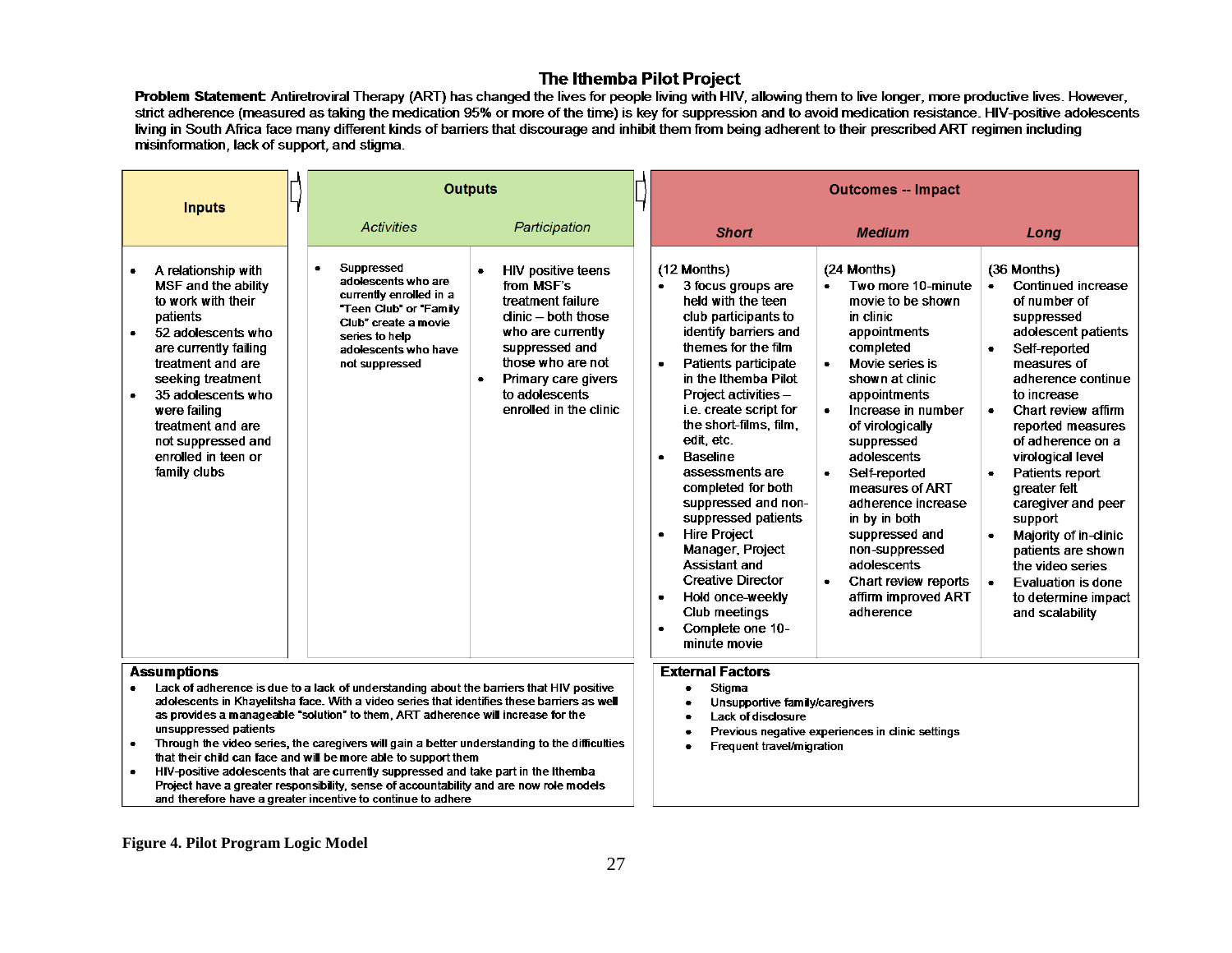# <span id="page-39-0"></span>**4.4.1 Aim 1: Identify the top three barriers to ART adherence that HIV-positive adolescents self-report**

Considering the lack of data available identifying the barriers that HIV-positive adolescents in South Africa face, and accounting for the unique context that a setting such as Khayelitsha presents, the first aim of the pilot program is to identify barriers that are most relevant for the adolescents living in this community. This will be accomplished by way of focus groups: three focus groups will be conducted with 5-7 adolescents from the support clubs. The aim of the focus groups is to facilitate an environment where adolescents can talk candidly about the barriers they faced before they were fully adherent to their ART regimen and what helped them to overcome said barriers. All of the focus groups will be audio recorded and then coded and analyzed in the ATLAS.ti software system. The results will be analyzed to determine the top three barriers identified by the adolescents; these three barriers will then be the themes for the movies that will be created.

#### <span id="page-39-1"></span>**4.4.2 Aim 2: Create a pilot program that addresses the three identified barriers**

A new club, called the *Ithemba Club* (Xhosa for hope), will be established for adolescents from MSF's treatment failure clinic who have achieved suppression and no longer need to seek regular care. The primary function of the *Ithemba Club* is to create three short films to be shown in the clinic to those who are currently not suppressed to aid in their adherence efforts. The filmmaking process will occur in the once-weekly club meetings, held in the clinics meeting rooms, under the supervision of the program's Creative Director. The club members will be asked to work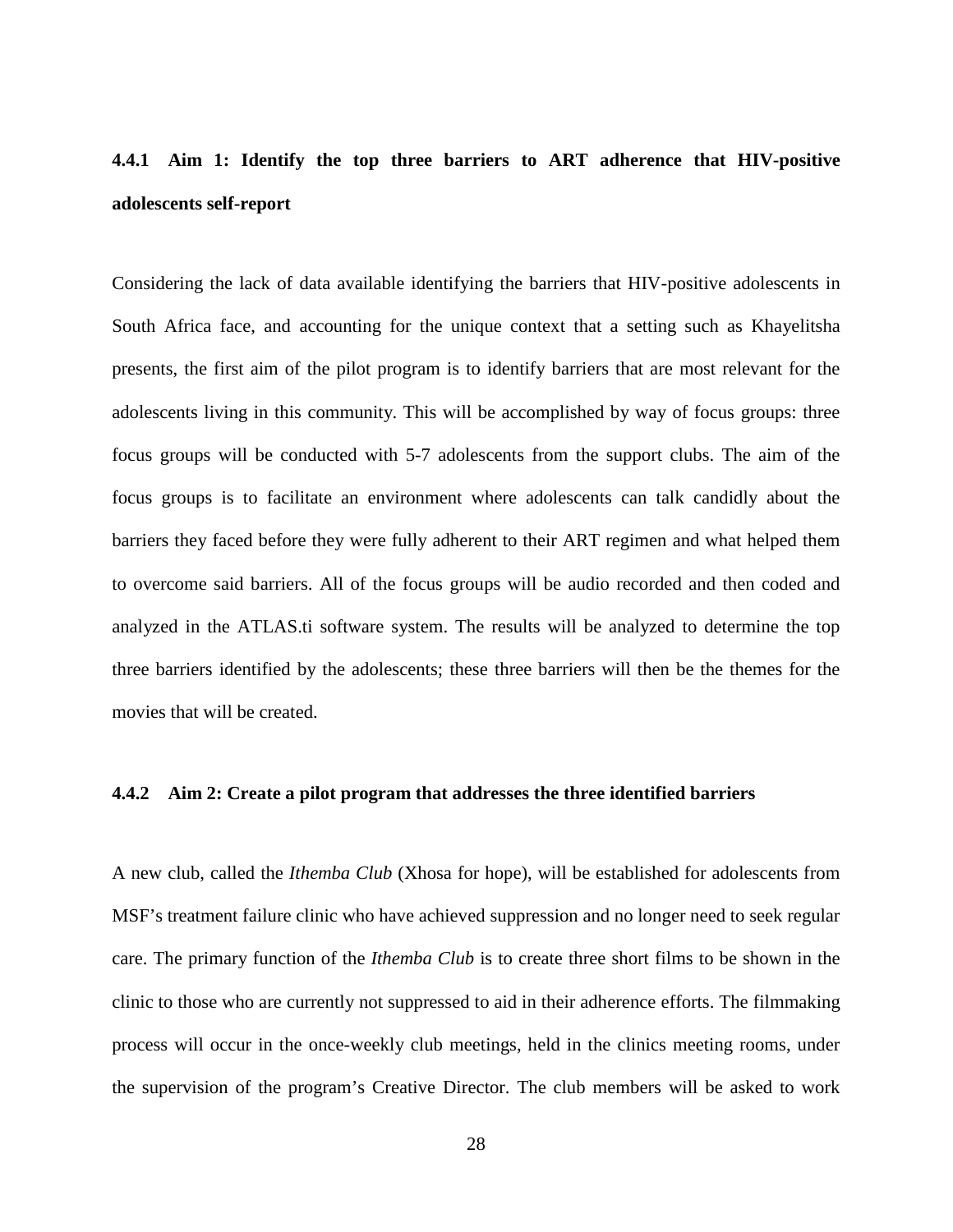together to create a script for the each of the films, with the goal of addressing how the identified barriers manifest themselves in their own lives and some practical problem solving skills that can be used to overcome these barriers. The club members will also be responsible for recording and editing the film. The videos will be shown to the patients during their regular clinic appointments. This activity has three aims:

- Aim 2a: Provide the non-suppressed adolescents with a tool that can help them to identify and address barriers that are interfering with their adherence efforts. The ability to identify barriers and solutions is in line with the evidence based intervention, Managed Problem Solving (MAPS), which is known to help HIVpositive adults achieve higher rates of adherence and maintain an undetectable viral load [82]. We believe that a video is a good platform for this pilot because a previous study, conducted with HIV-positive adults in Soweto, South Africa [83], demonstrated that after viewing HIV management related videos patients were more likely to have improved understanding and knowledge of HIV and ART, which is a key factor for adequate adherence to be achieved. A different program, that used a story line based intervention with a relatable main character, demonstrated that an intervention using a multimedia approach could help improve adherence, treatment knowledge, and parent-child communication ability for HIV-positive adolescents in South Africa [36].
- Aim 2b: Provide the non-suppressed adolescents with a vision of their community, and provide peer-support by presenting other people their age experiencing similar difficult situations. Peer Support is recognized by the CDC as an evidence-based intervention and best practice for HIV prevention [82]. A study in Paris, France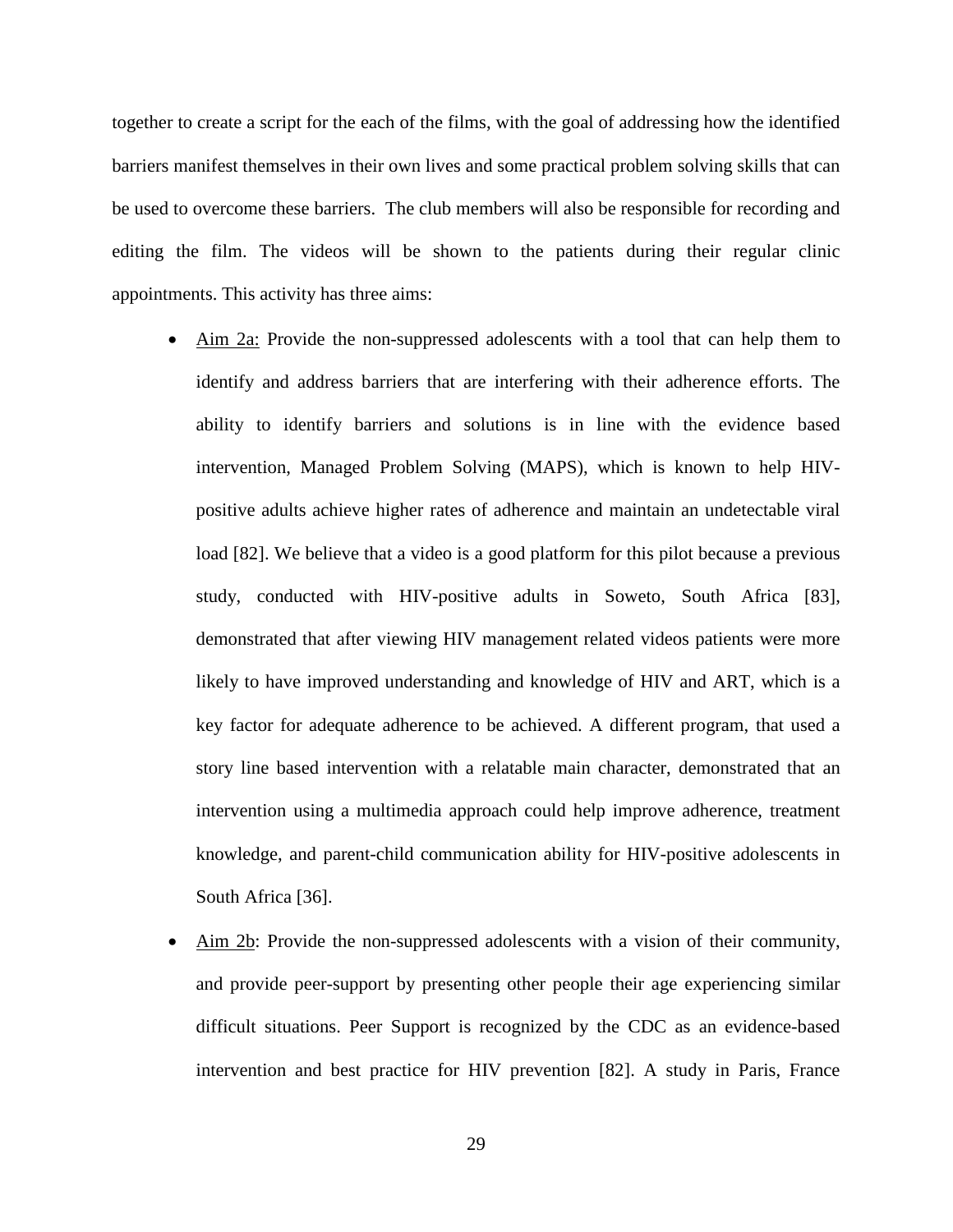measured significant improvement in HIV-positive adolescent ART adherence, decreased negative perceptions of treatment as well as a higher number of patients with an undetectable viral load after being a member of a peer-support group [84].

• Aim 2c: Encourage suppressed adolescents to fight medication fatigue and help them to continue adhering to their medication by providing them with a platform to discuss the difficulties they face, ideas on how to counteract difficulties, and training them to play a peer-supporter role to non-suppressed adolescents. Research shows that a peersupport approach can not only provide support for the patient, but also for the supporter, as shown in studies with chronically ill patients [85]. Within the realm of HIV, a qualitative investigation was conducted to identify the impact that peersupport has on the supporters. The findings suggested that being a peer-supporter created a greater sense of social acceptance, reciprocal support, as well as greater personal growth and empowerment [86].

## <span id="page-41-0"></span>**4.4.3 Aim 3: Pilot test the program to determine the program's impact on adherence**

In efforts to determine whether this pilot program would be a feasible intervention in helping improve the adherence efforts for HIV-positive adolescents in South Africa, as well as to determine the scalability of this approach, four different data collection tools that will be used:

- 1. Baseline questionnaire
- 2. Follow-up questionnaire
- 3. Biologic data
- 4. Participant questionnaire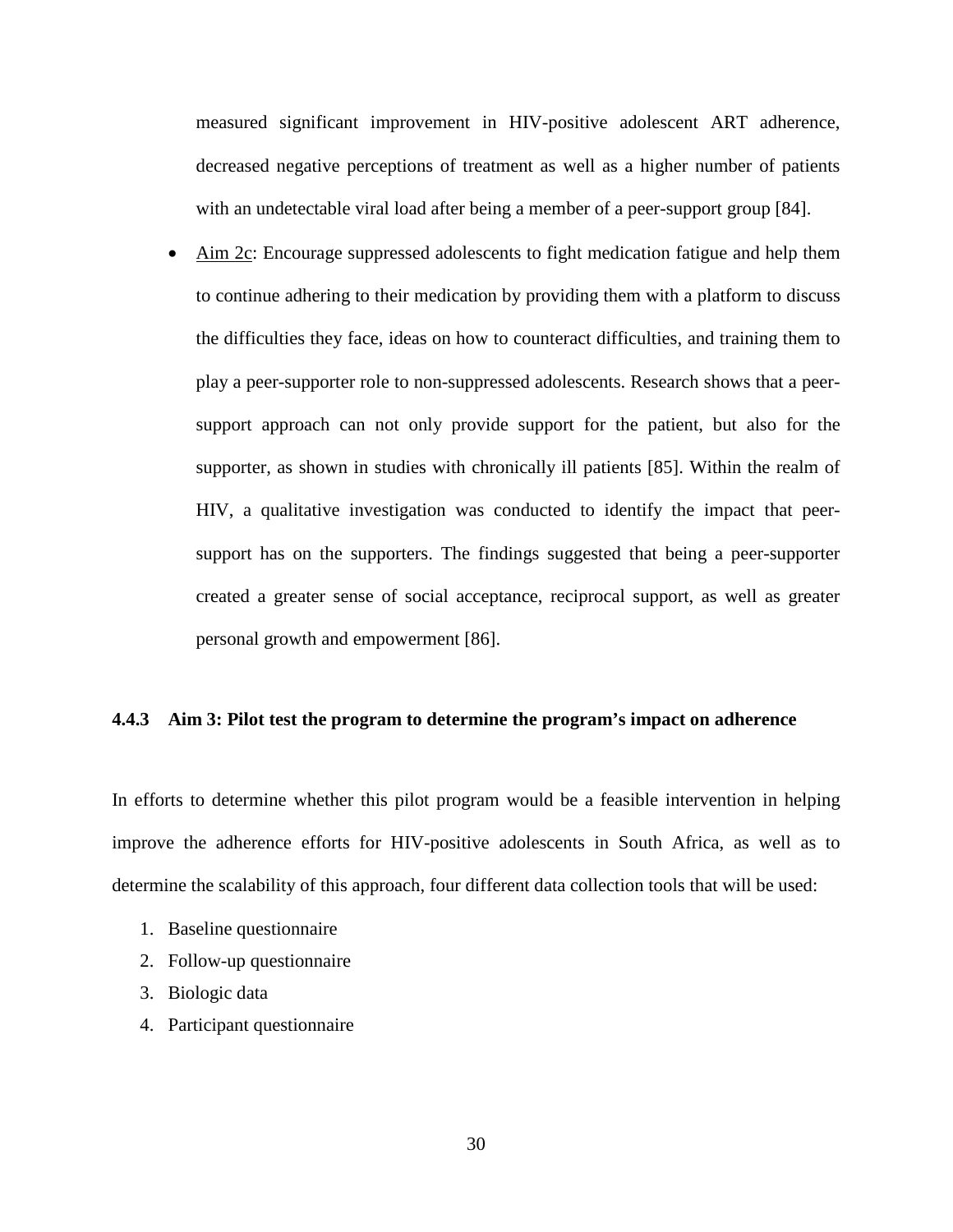## <span id="page-42-0"></span>Baseline and Follow-Up Questionnaires

These two questionnaires will be conducted at the onset and throughout the implementation of the pilot. The primary objective of this pilot is to determine ART adherence for adolescents who currently, or have previously, sought care from MSF's treatment failure clinic; and to determine how participation in the pilot affects levels of adherence. This study has two sides to it – we wish to examine how active participation (i.e. assisting in the movie creation) in the pilot affects adherence, as well as how being a "consumer" (i.e. patients in the clinic who watch the movie) of the project affects adherence.

Data will then be gathered to identify how the project negatively or positively affects the following: 1) Perception of care 2) Mental health 3) Measures of support 4) Caregiver support 5) Treatment knowledge 6) Perceived stigma. The following are the data collection objectives for the project accompanied by their validated measures.

| <b>Study Objective</b>     | Validated Measurement Used <sup>2</sup>  |  |
|----------------------------|------------------------------------------|--|
| Level of ART               | <b>Pediatric AID Clinical Trials</b>     |  |
| Adherence                  | Group[87]                                |  |
| Perception of Care         | <b>Attitudes toward HIV Health Care</b>  |  |
|                            | Provider scale (AHHCP) [88]              |  |
| <b>Youth Mental Health</b> | <b>Strengths and Difficulties</b>        |  |
|                            | Questionnaire <sup>[89]</sup>            |  |
| <b>Measures of Social</b>  | Social Support Survey[90]                |  |
| Support                    |                                          |  |
| <b>Caregiver Support</b>   | <b>Family Support Scale</b> [91]         |  |
| Youth HIV Treatment        |                                          |  |
| Knowledge                  | <b>HIV Treatment Knowledge Scale[92]</b> |  |
| Perceived Stigma           | HIV Stigma Scale[93]                     |  |

**Figure 5. Validated Evaluation Measures**

 $\overline{a}$ 

<span id="page-42-1"></span><sup>2</sup> Adapted from Bhana et al. [5]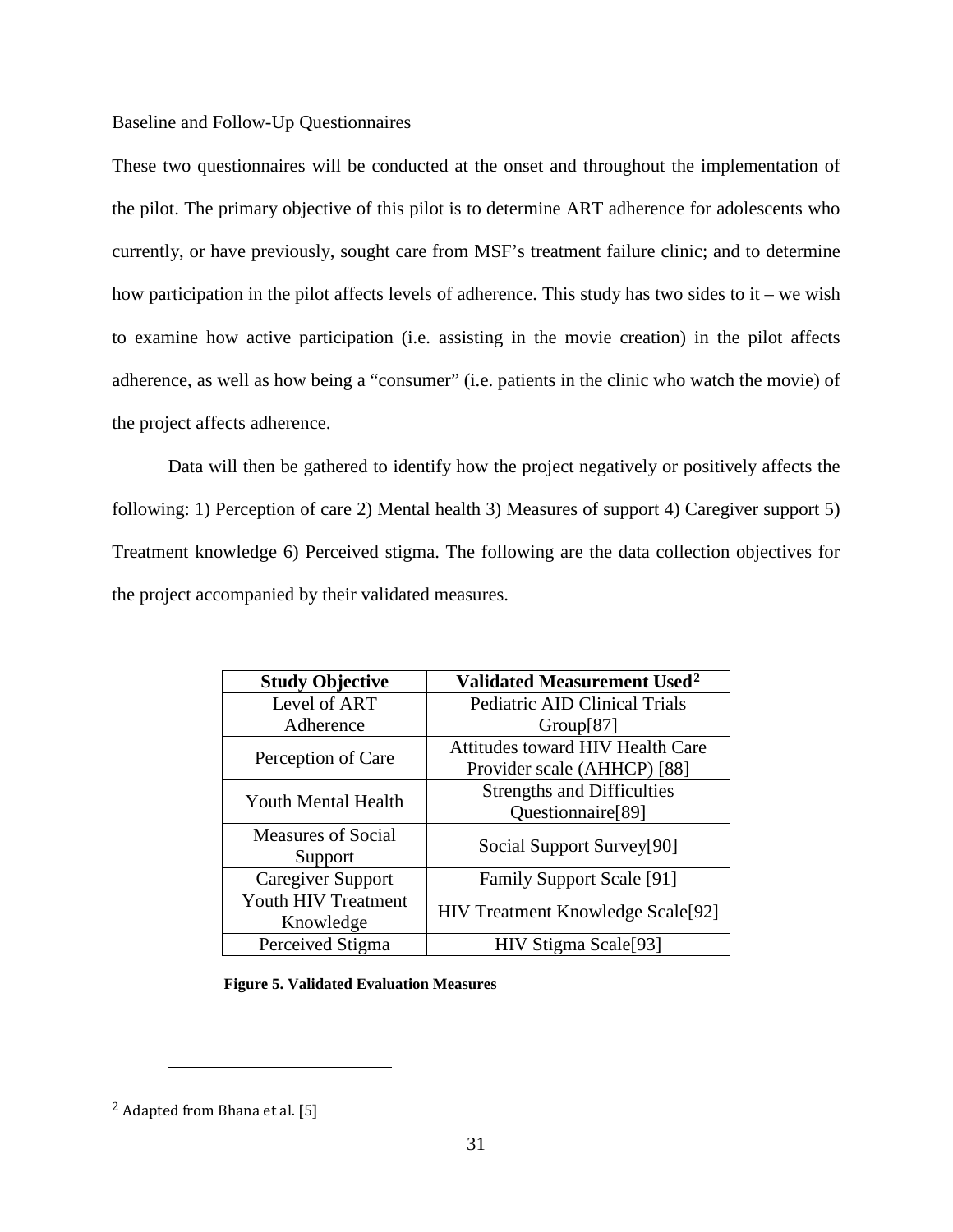#### Biologic Data

The biologic data consists of the results from bloods tests that measure a patients' viral load and CD4 count. Based on the South African guidelines [94], adolescents who are not suppressed are recommended to send their blood for testing every two months, and adolescents who are suppressed are recommended to send their blood in for testing every six months. In order to best compare the groups (those receiving the intervention vs. those not) we have decided to take the blood test of those involved in the pilot once every two months. The results from the tests are put into the patients' medical chart and will be retrieved on a monthly basis by the Project Assistant. Collecting the biologic data is an important component to determine the biological impact that this program is having on the participants as well as to assess the validity of the self-reported adherence questionnaire.

## Participant Assessment

The aim of this questionnaire is to ensure that the pilot is catering well to the target population, as to give us an idea if this is a program that can be scaled to reach other communities. This assessment will be conducted on two levels: firstly, for those who participated in the moviemaking project, and secondly, for those in the clinics who are watching the movies.

The following are sample questions participants will be asked:

- To the movie-making participants:
	- o What did you enjoy about making the movie?
	- o What didn't you enjoy about making the movie?
	- o Do you think that the topics addressed in the movies were relevant to patients in the clinic?
	- o What issues, if any, do you wish the movies addressed?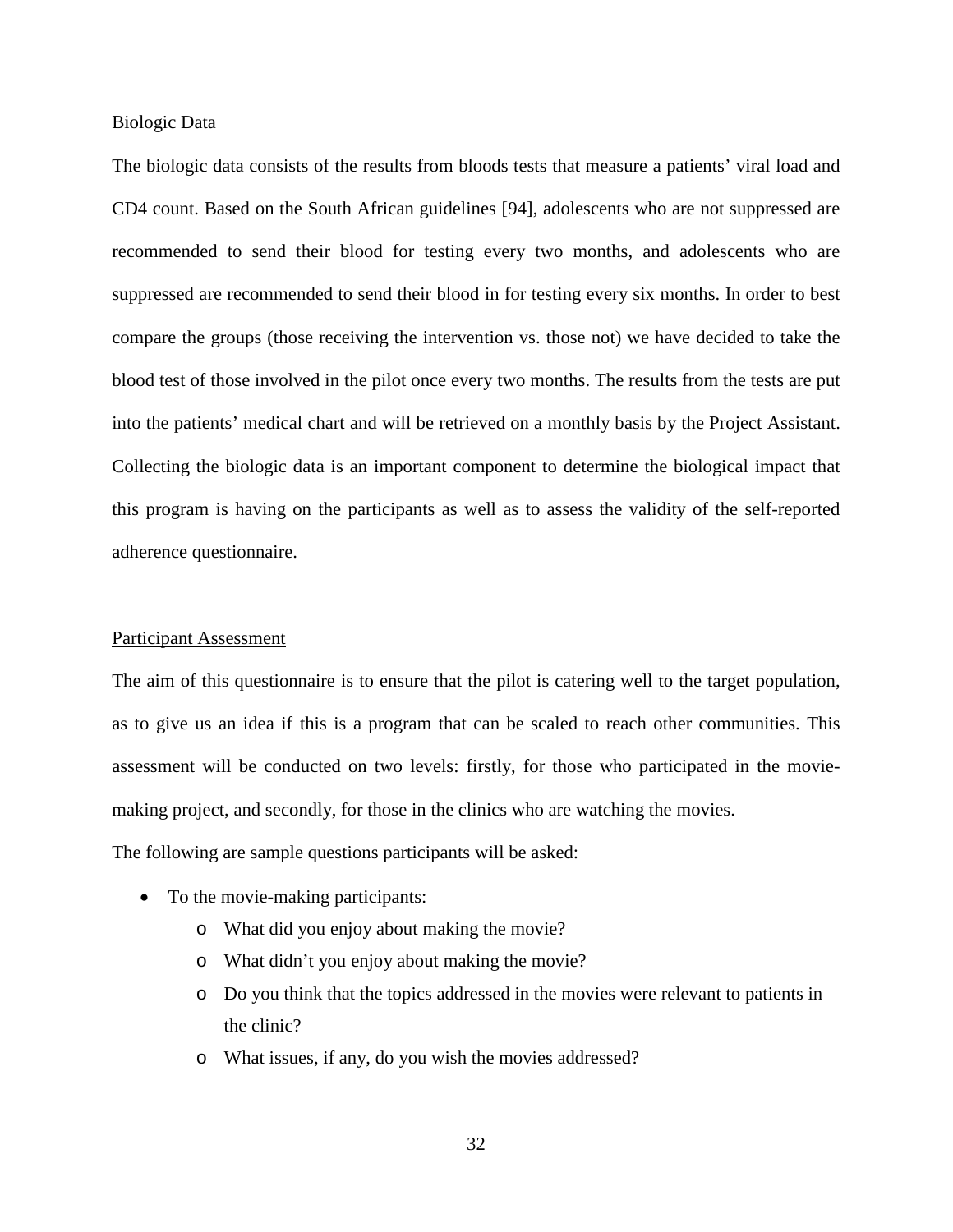- <span id="page-44-1"></span>• To the in-clinic patients watching the movie:
	- o Were the movies relevant to your life?
	- o Did you learn any good problem-solving skills from the movie? If so, what?
	- o Are there topics that you wish were covered in the movies?
	- o Were there any changes you would make to the movies to make them better?

## <span id="page-44-0"></span>**4.4.4 Timeline**

| <b>Month</b> | <b>Activities</b>                                                                   |
|--------------|-------------------------------------------------------------------------------------|
|              | Project Manager creates and tests evaluation material (i.e. baseline and follow-    |
|              | up questionnaire, virological reporting sheet)                                      |
|              | Project manager hires and trains assisting personnel (Project Assistant, Creative   |
|              | Director, Data Analyst)                                                             |
|              | Nurses are trained on administering data collection tools - including               |
| $1 - 5$      | questionnaire and biologic chart data                                               |
|              | Conduct three focus groups, analyze data and determine top three barriers to        |
|              | adherence identified                                                                |
|              | Collect baseline data                                                               |
|              | Begin activities of the <i>Ithemba Club</i> –adolescents meet once a week to create |
|              | (write, product, edit, etc.) short films addressing barriers to adherence           |
|              | Complete three short-films<br>$\bullet$                                             |
| $6 - 18$     | Begin showing films in clinic appointments                                          |
|              | Complete participant assessments for those who participated in making the           |
|              | films                                                                               |
|              | Continue to screen movie series in clinic appointments<br>$\bullet$                 |
| 19-36        | Complete midpoint evaluation                                                        |
|              | Complete participant assessment for those who viewed short films in the clinic      |
|              | Complete final evaluation                                                           |

**Figure 6. Pilot Program Timeline**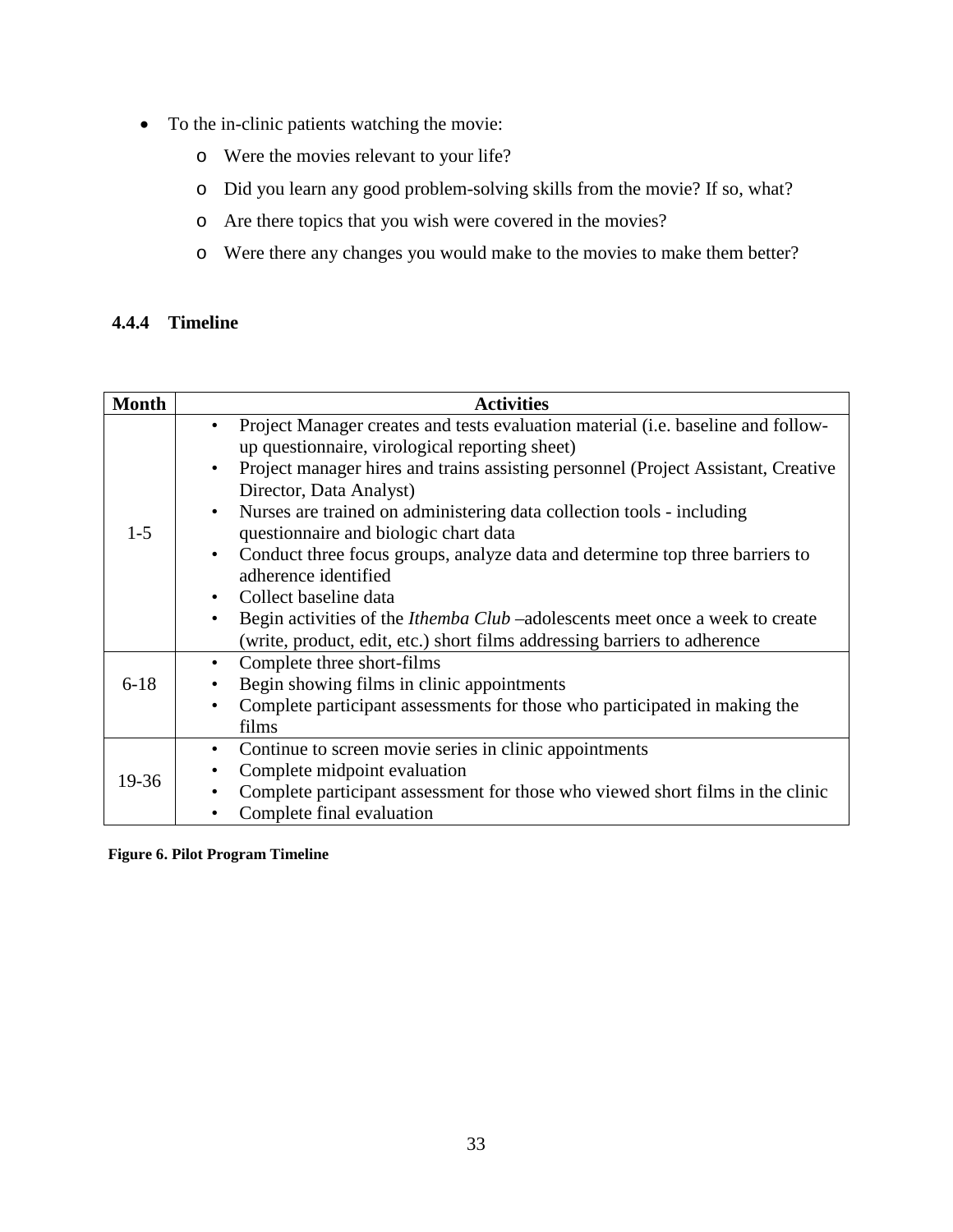## <span id="page-45-1"></span><span id="page-45-0"></span>**4.4.5 Budget**

 $\overline{a}$ 

The following numbers were assessed using an estimation of the standard salaries for individuals working in similar positions living in South Africa<sup>[3](#page-45-2)</sup>. All numbers were converted from the South African Rand to the US Dollar (based on the exchange rate of 1USD = 13.94 Rand).

| <b>Supplies</b>                | <b>Personnel</b>                                  | <b>Percent Full-Time</b><br><b>Effort</b> | <b>Total Costs</b><br>(USD) |
|--------------------------------|---------------------------------------------------|-------------------------------------------|-----------------------------|
|                                | <b>Project Manger</b>                             | 25.43% FTE                                |                             |
|                                | Annual Salary:<br>\$21,600*                       | (Over 36 months)                          | \$16,480.38                 |
|                                | <b>Project Assistant</b><br><b>Annual Salary:</b> | 3.99% FTE                                 |                             |
|                                | \$18,000*                                         | (Over 36 months)                          | \$2,154.81                  |
|                                | <b>Creative Director</b>                          | 7.50% FTE                                 |                             |
|                                | Annual Salary:                                    | (Over 12 months)                          | \$1,260.00                  |
|                                | \$16,800*                                         |                                           |                             |
|                                | Data Analyst (1)                                  | 1.68% FTE                                 |                             |
|                                | Annual Salary:                                    | (Twice during project)                    | \$403.85                    |
|                                | \$24,000*                                         |                                           |                             |
| Printer                        |                                                   |                                           | \$500                       |
| $(\$500/printer)$              |                                                   |                                           |                             |
| Paper for Printer (20 cases)   |                                                   |                                           | \$500                       |
| $(\$25/case)$                  |                                                   |                                           |                             |
| Ink for Printer (10)           |                                                   |                                           | \$900                       |
| \$90/case                      |                                                   |                                           |                             |
| Laptops $(2)$                  |                                                   |                                           | \$400                       |
| \$400/laptop                   |                                                   |                                           |                             |
| Audio Recording Device (1)     | -                                                 |                                           | \$30                        |
| ATLAS.ti Software (1)          |                                                   |                                           | \$1,300                     |
| Misc. Supplies                 |                                                   |                                           | \$200                       |
| Pens, pencils, envelopes, etc. |                                                   |                                           |                             |
| <b>Total Personnel Costs</b>   |                                                   |                                           | \$20,299.04                 |
| <b>Total Supplies Costs</b>    | \$3,830.00                                        |                                           |                             |
| <b>Total Costs</b>             | \$24,129.04                                       |                                           |                             |

## **Table 1. Pilot Program Budget**

<span id="page-45-2"></span><sup>3</sup> Numbers determined based on information from www.mywage.co.za. Part of the Wage Indicator Foundation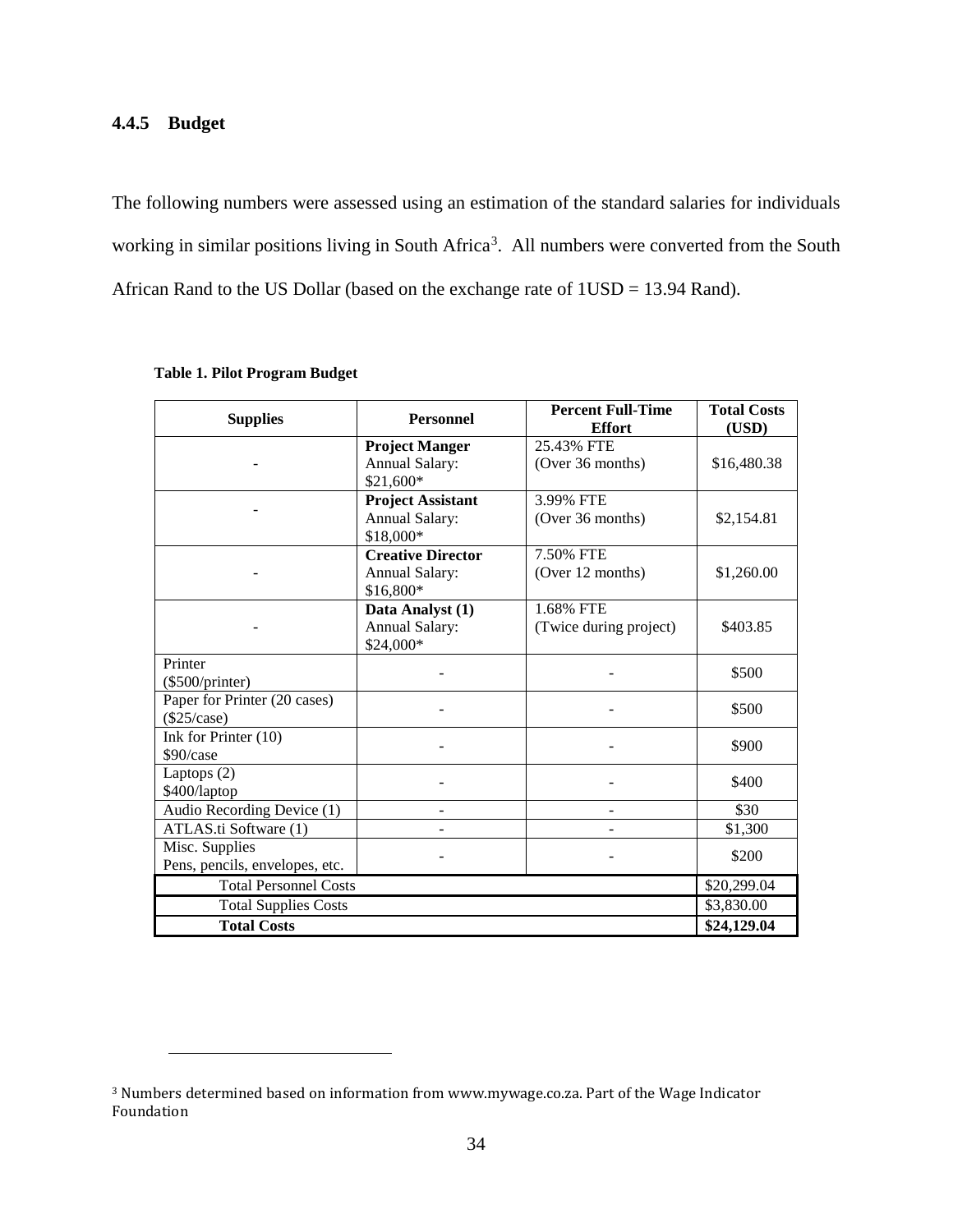## <span id="page-46-0"></span>**4.4.6 Conclusion**

Based on prior research [36, 82-84] we fully believe this intervention has the ability to improve adherence levels for HIV-positive adolescents attending MSF's treatment failure clinic in Khayelitsha, South Africa. This pilot will help us to determine if this approach is a feasible way to reach this population, improve adherence, and determine if this program can be scaled to reach other communities throughout the region. This pilot program fills a gap in the literature and is an innovated applied research approach. With this implementation of this pilot we will be able to better understand the daily struggles that HIV-positive adolescents face with regards to their adherence efforts all while addressing and aiming to overcome the identified barriers.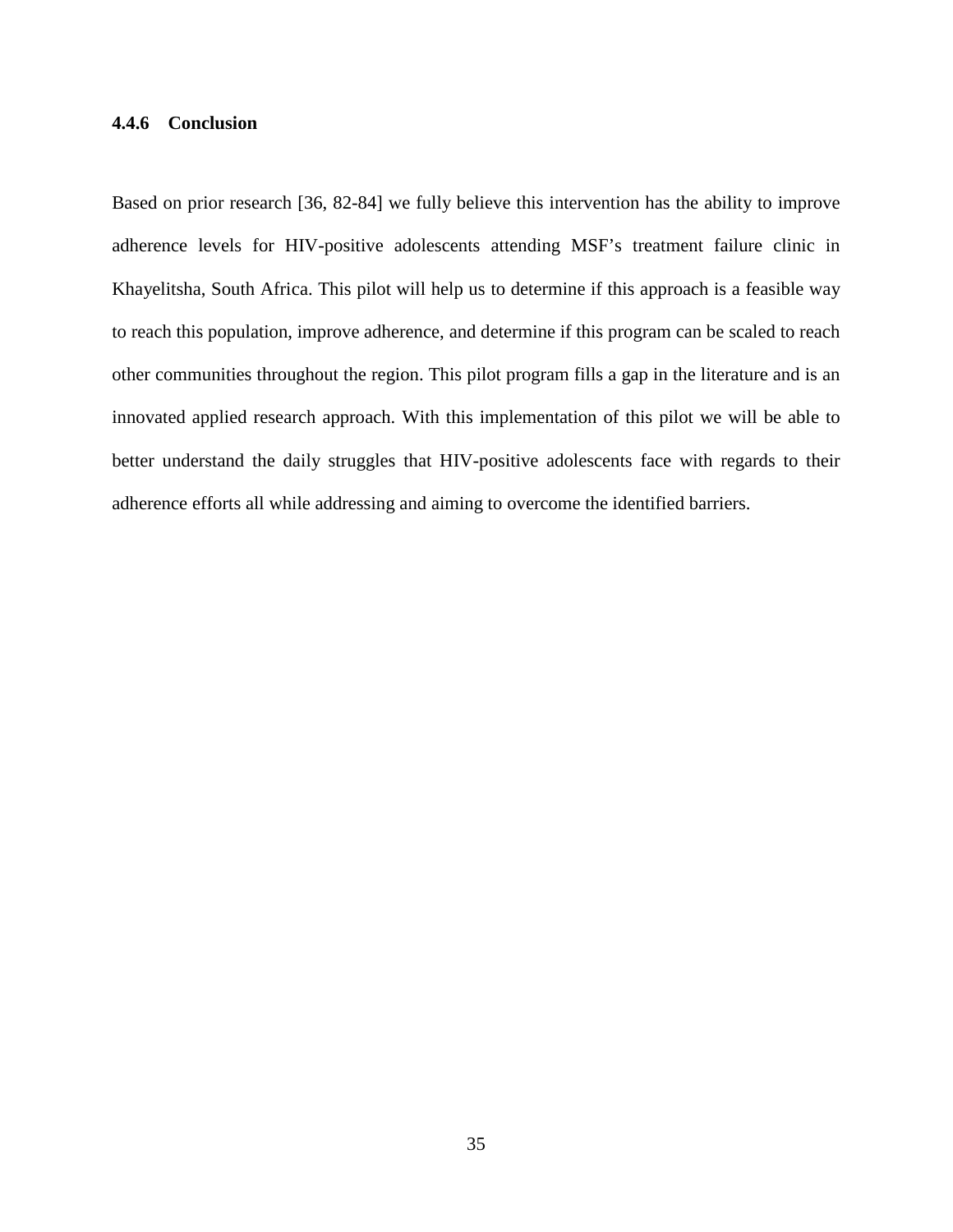# <span id="page-47-0"></span>**APPENDIX A: SEARCH STRATEGY FOR PUBMED, PSYCINFO AND GLOBAL**

## **HEALTH DATABASES**

| <b>Base Term</b>          | <b>Search Term</b>                                                                                                                                                                                                                                                                                                                                                                                                                                                                                                                                                                                                                                                                                                                                                                                                                                                                         |
|---------------------------|--------------------------------------------------------------------------------------------------------------------------------------------------------------------------------------------------------------------------------------------------------------------------------------------------------------------------------------------------------------------------------------------------------------------------------------------------------------------------------------------------------------------------------------------------------------------------------------------------------------------------------------------------------------------------------------------------------------------------------------------------------------------------------------------------------------------------------------------------------------------------------------------|
| Antiretroviral<br>Therapy | <b>PubMed</b><br>("Anti-HIV Agents/therapeutic use"[Mesh]) OR ("Antiretroviral Therapy, Highly Active"[Mesh])<br>OR Antiretroviral therapy[tiab] OR HAART[tiab] OR ART[tiab] OR ARV[tiab] OR ARVs[tiab]<br>OR "Anti-HIV Agent"[tiab] OR "Anti-HIV Agents"[tiab] OR "HIV treatment"[tiab] OR "HIV<br>treatments"[tiab] OR Antiretroviral therapy[ot] OR HAART[ot] OR ART[ot] OR ARV[ot] OR<br>ARVs[ot] OR "Anti-HIV Agent"[ot] OR "Anti-HIV Agents"[ot] OR "HIV treatment"[ot] OR<br>"zidovudine" [MeSH Terms] OR Zidovudine [tiab] OR AZT [tiab] OR Zidovudine [ot] OR AZT [ot]                                                                                                                                                                                                                                                                                                            |
|                           | <b>PsycINFO</b><br>(exp zidovudine/ or exp antiviral drugs/ or exp aids/ or exp hiv/ or Antiretroviral therapy.ti,ab,hw.<br>or HAART.ti,ab,hw. or ART.ti,ab,hw. or ARV.ti,ab,hw. or ARVs.ti,ab,hw. or "Anti-HIV<br>Agent".ti,ab,hw. or "Anti-HIV Agents".ti,ab,hw. or "HIV treatment".ti,ab,hw. or "HIV<br>treatments".ti,ab. or Zidovudine.ti,ab,hw. or AZT.ti,ab,hw.)                                                                                                                                                                                                                                                                                                                                                                                                                                                                                                                    |
|                           | <b>Global Health</b><br>(exp zidovudine/ or exp aids/ or exp hiv/ or Antiretroviral therapy.ti,ab,hw. or HAART.ti,ab,hw.<br>or ART.ti,ab,hw. or ARV.ti,ab,hw. or ARVs.ti,ab,hw. or "Anti-HIV Agent".ti,ab,hw. or "Anti-<br>HIV Agents".ti,ab,hw. or "HIV treatment".ti,ab,hw. or "HIV treatments".ti,ab,hw. or<br>Zidovudine.ti,ab,hw. or AZT.ti,ab,hw. or exp antiviral agents/ or exp treatment/ or exp<br>antiretroviral agents or exp highly active antiretroviral therapy/ or exp multiple drug therapy/ or<br>exp combination therapy/ or exp proteinase inhibitors/ or exp medical treatment)                                                                                                                                                                                                                                                                                       |
| Medication<br>Adherence   | <b>PubMed</b><br>(Medication adherence[Mesh] OR patient compliance [Mesh] OR patient acceptance of health<br>care[Mesh]) OR (medication adherence[ot] OR medication nonadherence[ot] OR medication<br>noncompliance[ot] OR medication non-compliance[ot] OR patient compliance[ot] OR treatment<br>refusal[ot] OR patient acceptance of health care[ot] OR medication compliance[ot] OR<br>retention[ot] OR loss to follow up[ot] OR "adolescent adherence" OR (medication<br>adherence [tiab]) OR (adherence [All Fields] AND medication [tiab]) OR adherence OR medication<br>nonadherence [tiab] OR medication noncompliance [tiab] OR medication non-compliance [tiab] OR<br>patient compliance [tiab] OR treatment refusal [tiab] OR patient acceptance of health care [tiab] OR<br>treatment failure OR medication compliance [tiab] OR retention [tiab] OR loss to follow up [tiab] |
|                           | <b>PsycINFO</b><br>(exp treatment compliance/ or exp intervention/ or exp client attitudes/ or patients.mp. or<br>adherence.hw,ti,ab. or medication nonadherence.hw,ti,ab.<br>medication<br>medication<br><sub>or</sub><br>noncompliance.hw,ti,ab. or medication non-compliance.hw,ti,ab. or patient compliance.hw,ti,ab.<br>or treatment refusal.hw,ti,ab. or patient acceptance of health care.hw,ti,ab. or medication<br>compliance.hw,ti,ab. or retention.hw,ti,ab. or loss to follow up.hw,ti,ab. or "adolescent                                                                                                                                                                                                                                                                                                                                                                      |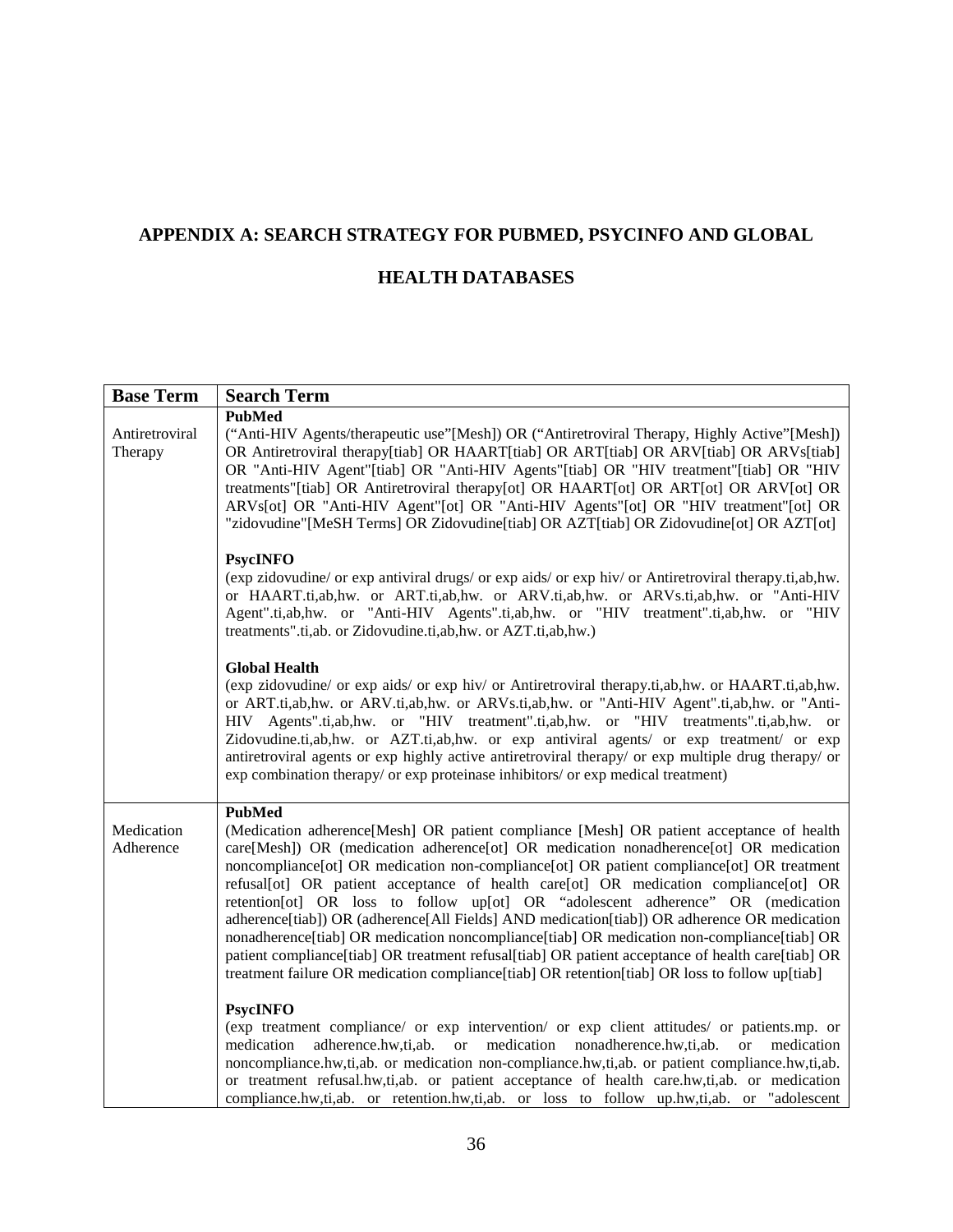|                 | adherence".af. or (adherence.af. and medication.ti,ab.) or adherence.af. or exp treatment<br>outcomes/ or ("treatment" and "failure").af. or "treatment failure".af.)                                                                                                                                                                                                                                                                                                                                                                                                                                                                                     |
|-----------------|-----------------------------------------------------------------------------------------------------------------------------------------------------------------------------------------------------------------------------------------------------------------------------------------------------------------------------------------------------------------------------------------------------------------------------------------------------------------------------------------------------------------------------------------------------------------------------------------------------------------------------------------------------------|
|                 |                                                                                                                                                                                                                                                                                                                                                                                                                                                                                                                                                                                                                                                           |
|                 | <b>Global Health</b><br>(exp intervention/ or patients.mp. or medication adherence.hw,ti,ab. or medication<br>nonadherence.hw,ti,ab.<br>medication<br>noncompliance.hw,ti,ab.<br><b>or</b><br><b>or</b><br>medication<br>non-<br>compliance.hw,ti,ab. or patient compliance.hw,ti,ab. or treatment refusal.hw,ti,ab. or patient<br>acceptance of health care.hw,ti,ab. or medication compliance.hw,ti,ab. or retention.hw,ti,ab. or<br>loss to follow up.hw,ti,ab. or "adolescent adherence".af. or (adherence.af. and medication.ti,ab.) or<br>adherence.af. or ("treatment" and "failure").af. or "treatment failure".af. OR exp patient<br>compliance) |
| <b>HIV/AIDS</b> | <b>PubMed</b><br>(HIV[tiab] OR HIV[ot]) OR (HIV/AIDS) OR (AIDS[mesh] OR AIDS[tiab] OR AIDS[ot]) OR<br>(human immunodeficiency virus[mesh] OR human immunodeficiency virus[tiab] OR human<br>immunodeficiency virus[ot]) OR (acquired immunodeficiency syndrome[tiab] OR acquired<br>immunodeficiency syndrome[ot]) OR (HIV-2[tiab] OR HIV- 2[ot]) OR (HIV-1[tiab] OR HIV-<br>1[ot]) OR (HIV infections [Mesh])                                                                                                                                                                                                                                            |
|                 | <b>PsycINFO</b><br>(HIV.hw,ti,ab. or exp HIV/ or AIDS.ti,ab,hw. or human immunodeficiency virus.ti,ab,hw. or<br>acquired immunodeficiency syndrome.ti,ab,hw. or HIV-2.ti,ab,hw. or HIV-1.ti,ab,hw.)                                                                                                                                                                                                                                                                                                                                                                                                                                                       |
|                 | <b>Global Health</b><br>(HIV.ti,ab,hw. or exp HIV/ or AIDS.ti,ab,hw. or human immunodeficiency virus.ti,ab,hw. or<br>acquired immunodeficiency syndrome.ti,ab,hw. or HIV-2.ti,ab,hw. or HIV-1.ti,ab,hw.)                                                                                                                                                                                                                                                                                                                                                                                                                                                  |
| Adolescent      | <b>PubMed</b><br>(youth[ot] OR youth[tiab] OR youths[ot] OR youths[tiab]) OR (teen[ot] OR teen[tiab] OR<br>teens[ot] OR teens[tiab]) OR (adolescent[tiab] OR adolescent[ot] OR "adolescent"[MeSH Terms]<br>OR adolescents[tiab] OR adolescents[ot]                                                                                                                                                                                                                                                                                                                                                                                                        |
|                 | <b>PsycINFO</b>                                                                                                                                                                                                                                                                                                                                                                                                                                                                                                                                                                                                                                           |
|                 | (exp adolescent attitudes/ or adolescent.mp. or youth.ti,ab,hw. or youths.hw,ti,ab. or teen.hw,ti,ab.<br>or teens.hw,ti,ab. or adolescent.ti,ab,hw. or adolescents.ti,ab,hw.)                                                                                                                                                                                                                                                                                                                                                                                                                                                                             |
|                 | <b>Global Health</b><br>(exp adolescents/ or adolescent.mp. or youth.hw,ti,ab. or youths.hw,ti,ab. or teen.hw,ti,ab. or<br>teens.hw,ti,ab. or adolescent.hw,ti,ab. or adolescents.hw,ti,ab.)                                                                                                                                                                                                                                                                                                                                                                                                                                                              |
| South Africa    | <b>PubMed</b><br>South Africa[tiab] OR South Africa[ot]                                                                                                                                                                                                                                                                                                                                                                                                                                                                                                                                                                                                   |
|                 | <b>PsycINFO</b><br>"South Africa".mp.                                                                                                                                                                                                                                                                                                                                                                                                                                                                                                                                                                                                                     |
|                 | <b>Global Health</b><br>"South Africa".mp.                                                                                                                                                                                                                                                                                                                                                                                                                                                                                                                                                                                                                |

.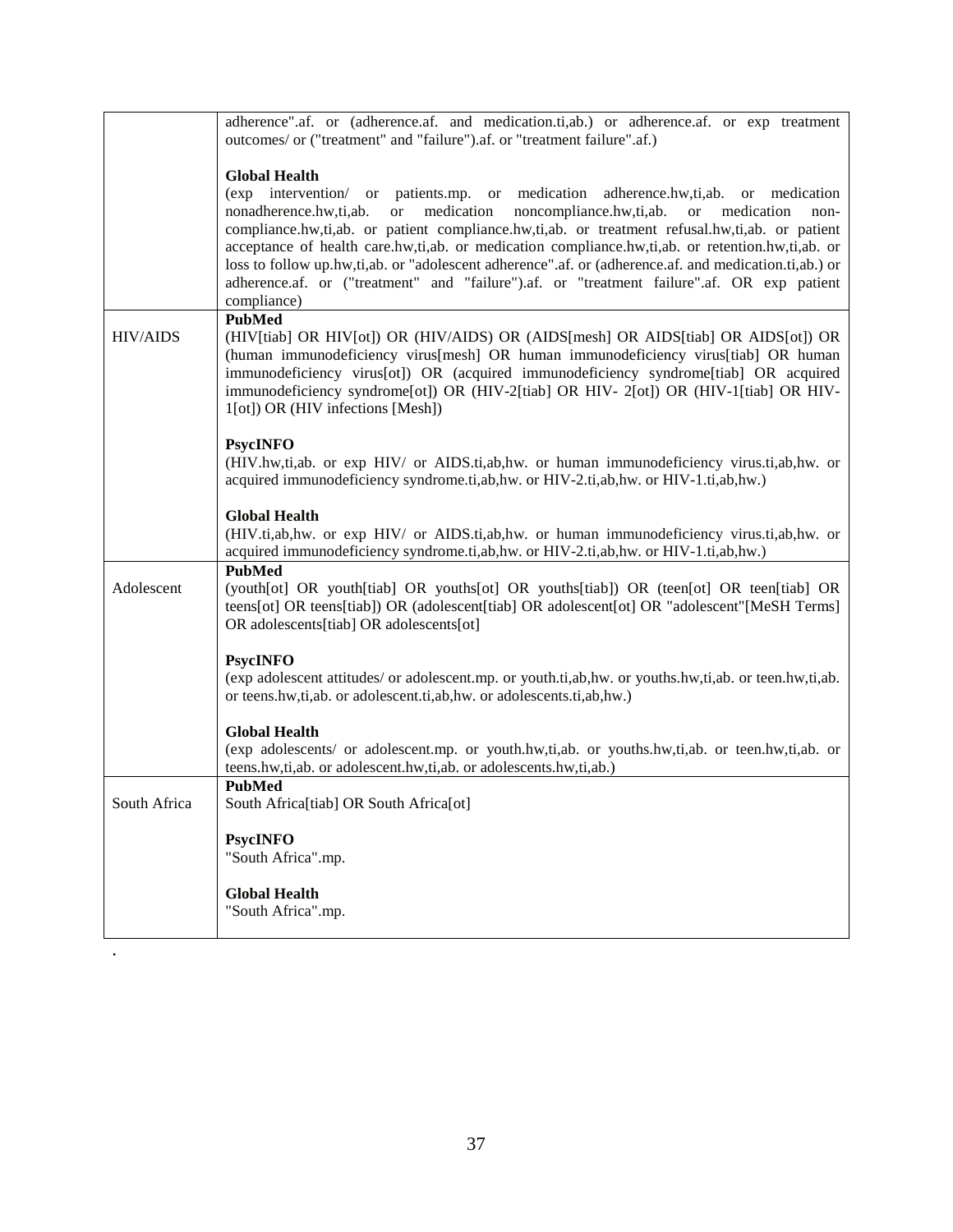# <span id="page-49-0"></span>**APPENDIX B: EXAMPLE INITIAL SORTING GUIDE - PSYCINFO**

| <b>Keep/Pass</b>                                                                                          | <b>Pass – Reasoning</b>                                           | Article Info $(n=47)$                                                                                                                                                                                                                                                  | <b>Abstract</b>                                                                                                                                                                                                                                                                                                                                                                                                                                                                                                                                        |  |
|-----------------------------------------------------------------------------------------------------------|-------------------------------------------------------------------|------------------------------------------------------------------------------------------------------------------------------------------------------------------------------------------------------------------------------------------------------------------------|--------------------------------------------------------------------------------------------------------------------------------------------------------------------------------------------------------------------------------------------------------------------------------------------------------------------------------------------------------------------------------------------------------------------------------------------------------------------------------------------------------------------------------------------------------|--|
| [Readers fill in<br>their decision<br>following<br>reading the<br>article<br>information<br>and abstract] | [If readers decide<br>to pass, they<br>present their<br>reaoning] | Amirfar, S., et al. (2006).<br>"Modeling the Impact of a<br>Partially Effective HIV<br>Vaccine on HIV Infection<br>and Death Among Women<br>and Infants in South Africa."<br><b>JAIDS</b> Journal of Acquired<br><b>Immune Deficiency</b><br>Syndromes 43(2): 219-225. | Objective: To assess the potential impact over 10<br>years of a partially effective HIV vaccine in a<br>cohort of 15-year-old adolescent girls in South<br>Africa in terms of HIV infections and deaths<br>prevented in mothers and infants. Methods: A<br>computer simulation was constructed using a<br>population of all 15-year-old adolescent girls in<br>South Africa followed for 10 years                                                                                                                                                      |  |
|                                                                                                           |                                                                   | Armistead, L., et al. (2014).<br>"Preliminary results from a<br>family-based HIV<br>prevention intervention for<br>South African youth."<br>Health Psychology 33(7):<br>668-676.                                                                                       | Objectives: Approximately 5.6 million South<br>Africans are living with human immunodeficiency<br>virus (HIV; UNAIDS, 2010). Prevalence among<br>Black adolescents and young adults is particularly<br>alarming. This pilot study of an HIV preventive<br>intervention targeting South African youth<br>contributes to the growing body of research on<br>culturally competent family-based interventions.<br>Method: A total of 99 parent-child dyads were<br>enrolled in an experimental repeated measures<br>study, using a wait-list control group |  |
|                                                                                                           |                                                                   | Balfour, L., et al. (2013).<br>"HIV prevention in action<br>on the football field: The<br>Whizzkids United program<br>in South Africa." AIDS and<br>Behavior 17(6): 2045-2052.                                                                                         | The Africaid Trust is a grassroots South African<br>non-profit organization that engages youth in HIV<br>prevention by harnessing the popularity of football<br>(i.e. soccer). WhizzKids United, the organization's<br>primary program, operates a 12-week program in<br>elementary schools in Pietermaritzburg, South<br>Africa, which aims to impart knowledge and life<br>skills critical to HIV prevention. The goal of this<br>research was to compare elementary school youth<br>who received the program to youth who                           |  |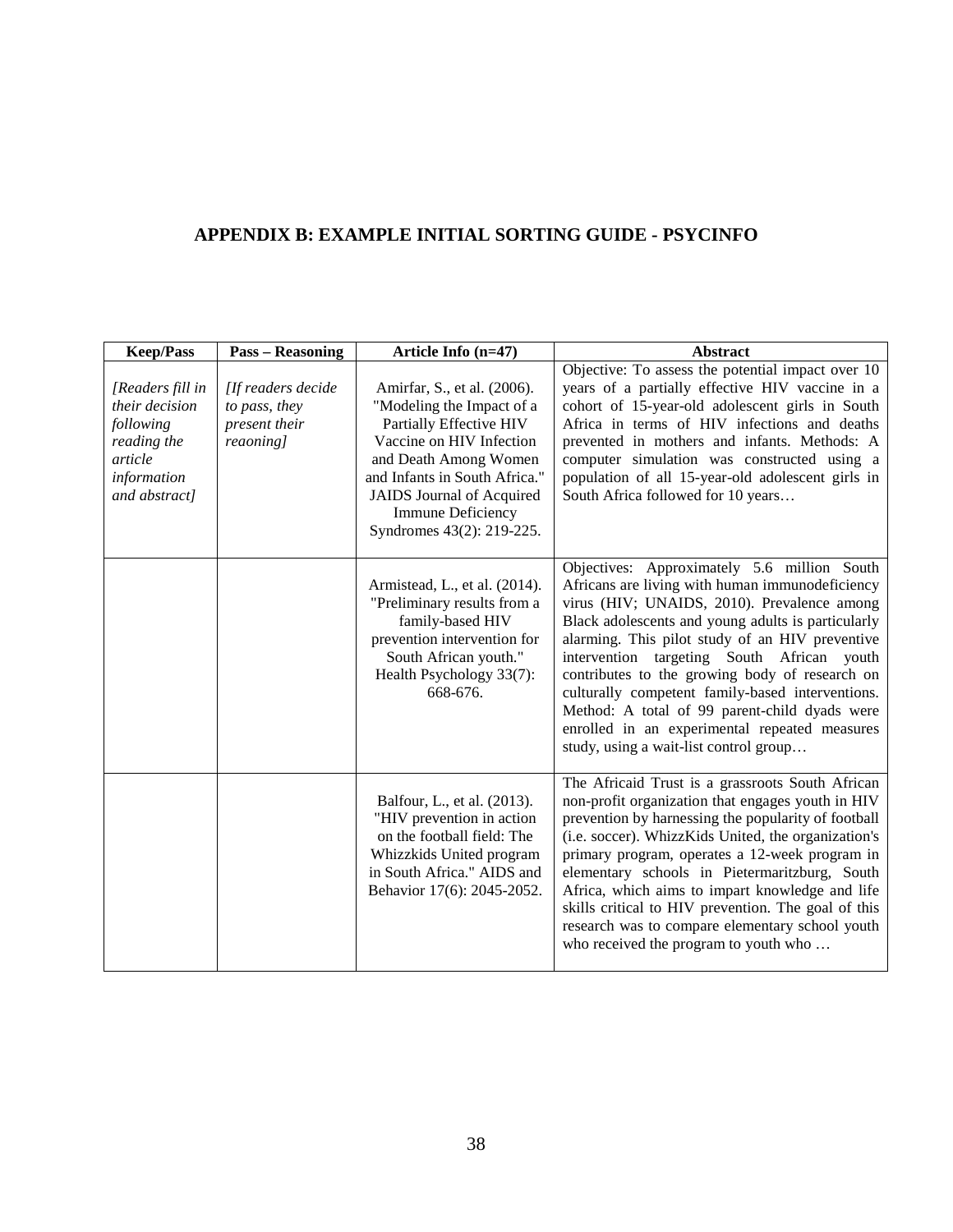## <span id="page-50-0"></span>**APPENDIX C: EXAMPLE READING GUIDE FOR ARTICLES**

| Article info               | Is it a<br>study? | <b>What barriers</b><br>are addressed? | <b>Keep/Pass</b> | <b>Notes</b> | <b>Citations to consider</b> |
|----------------------------|-------------------|----------------------------------------|------------------|--------------|------------------------------|
| Hornschuh, S., et al.      |                   |                                        |                  |              |                              |
| $(2014)$ . "Experiences of |                   |                                        |                  |              |                              |
| HIV-positive adolescents   |                   |                                        |                  |              |                              |
| and young adults in care   |                   |                                        |                  |              |                              |
| in Soweto, South           |                   |                                        |                  |              |                              |
| Africa." Journal of        |                   |                                        |                  |              |                              |
| HIV/AIDS & Social          |                   |                                        |                  |              |                              |
| Services 13(4): 420-435.   |                   |                                        |                  |              |                              |
|                            |                   |                                        |                  |              |                              |
| Li, R., et al. (2010).     |                   |                                        |                  |              |                              |
| "Positive<br>futures:<br>A |                   |                                        |                  |              |                              |
| qualitative study on the   |                   |                                        |                  |              |                              |
| needs of adolescents on    |                   |                                        |                  |              |                              |
| antiretroviral therapy in  |                   |                                        |                  |              |                              |
| South Africa." AIDS        |                   |                                        |                  |              |                              |
| Care 22(6): 751-758.       |                   |                                        |                  |              |                              |
|                            |                   |                                        |                  |              |                              |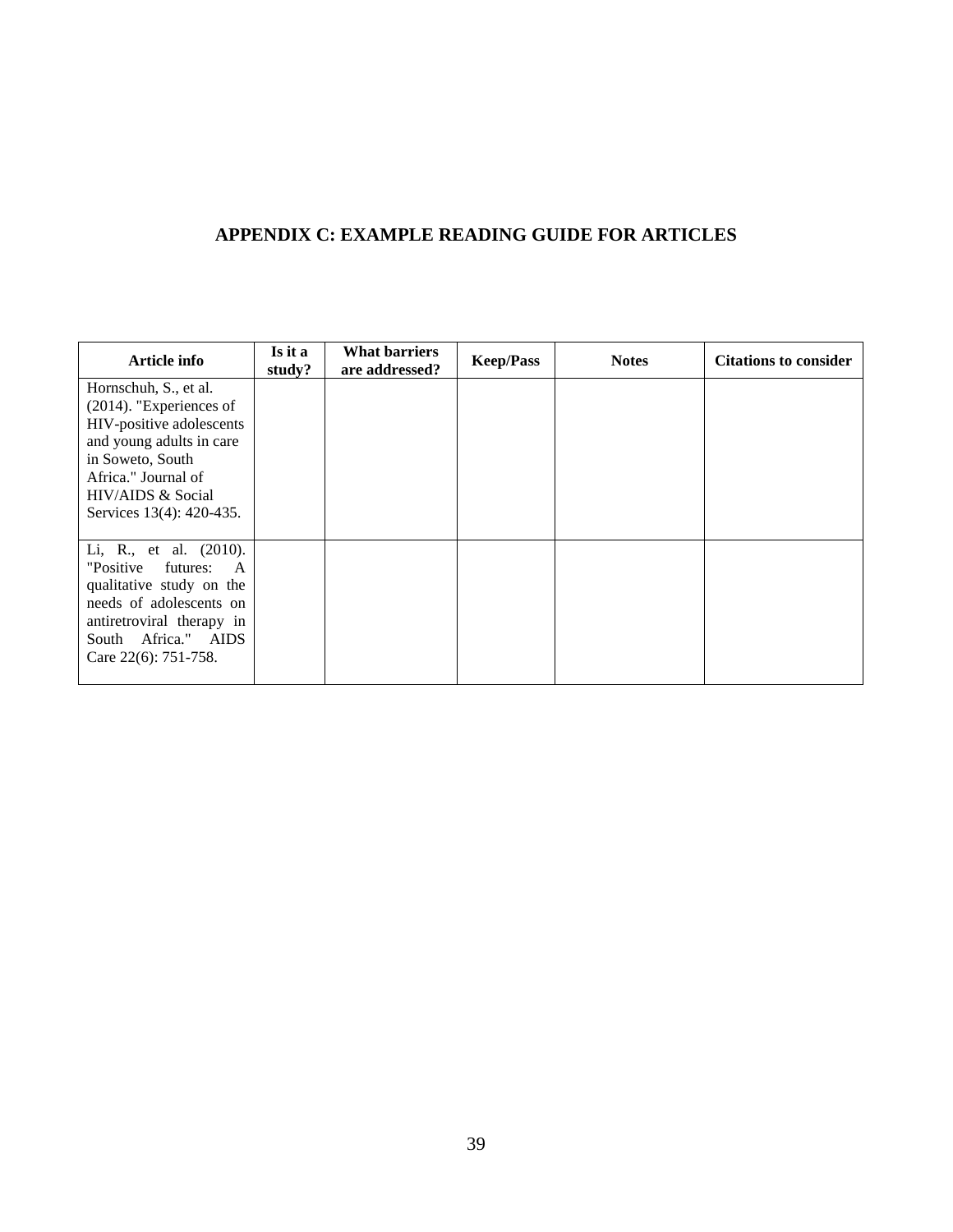## **BIBLIOGRAPHY**

- <span id="page-51-0"></span>1. Organization, W.H. *Global Health Observatory (GHO) data*. HIV/AIDS 2013 November 9, 2015]; Available from: http://www.who.int/gho/hiv/en/.
- 2. UNAIDS, *THE GAP REPORT*. 2014: Switzerland.
- 3. Republic of South Africa, *Millennium Development Goals: Country Report 2015*. 2015, Statistics South Africa: Pretoria.
- 4. Health, S.A.D.o., *The National Strategic Plan on HIV, STIs and TB, 2012-2016*.
- 5. World Health Organization. *HIV/AIDS: Treatment and care*. November 10, 2015]; Available from: http://www.who.int/hiv/topics/treatment/en/.
- 6. Jochelson, K., M. Mothibeli, and J.-P. Leger, *Human immunodeficiency virus and migrant labor in South Africa.* International Journal of Health Services, 1991. **21**(1): p. 157-173.
- 7. Ras, G., et al., *Acquired immunodeficiency syndrome.* S Afr Med J, 1983. **64**: p. 140-142.
- 8. Sher, R., *Acquired immune deficiency syndrome (AIDS) in the RSA.* South African Medical Journal, 1986: p. 23-6.
- 9. Karim, Q.A. and S.S.A. Karim, *The evolving HIV epidemic in South Africa.* International Journal of Epidemiology, 2002. **31**(1): p. 37-40.
- 10. Department of Health, *Summary Report: National HIV and Syphilis Sero-Prevalence Survey of Women Attending Public Antenatal Clinics in South Africa*. 2001, Republic of South Africa.
- 11. Simelela, N., et al., *A Political and Social History of HIV in South Africa.* Curr HIV/AIDS Rep, 2015. **12**(2): p. 256-61.
- 12. Baleta, A., *South Africa's AIDS care thrown into confusion.* Lancet, 1999. **354**(9191): p. 1711.
- 13. *Minister of Health v Treatment Action Campaign (TAC).* . 2002.
- 14. Honermann, B.H., Mark *A judgement that saved a million lives*. 2012.
- 15. Palmisano, L. and S. Vella, *A brief history of antiretroviral therapy of HIV infection: success and challenges.* Ann Ist Super Sanita, 2011. **47**(1): p. 44-8.
- 16. Pujol, G. *HAART Turns 10*. 2006 [cited 2015 September 21]; Available from: http://www.thebody.com/content/art32412.html.
- 17. Chigwedere, P., et al., *Estimating the lost benefits of antiretroviral drug use in South Africa.* J Acquir Immune Defic Syndr, 2008. **49**(4): p. 410-5.
- 18. Bateman, C., *Time to 'Stop pedalling backwards'--Motsoaledi.* S Afr Med J, 2009. **99**(11): p. 778-9.
- 19. Adam, M.A. and L.F. Johnson, *Estimation of adult antiretroviral treatment coverage in South Africa.* S Afr Med J, 2009. **99**(9): p. 661-7.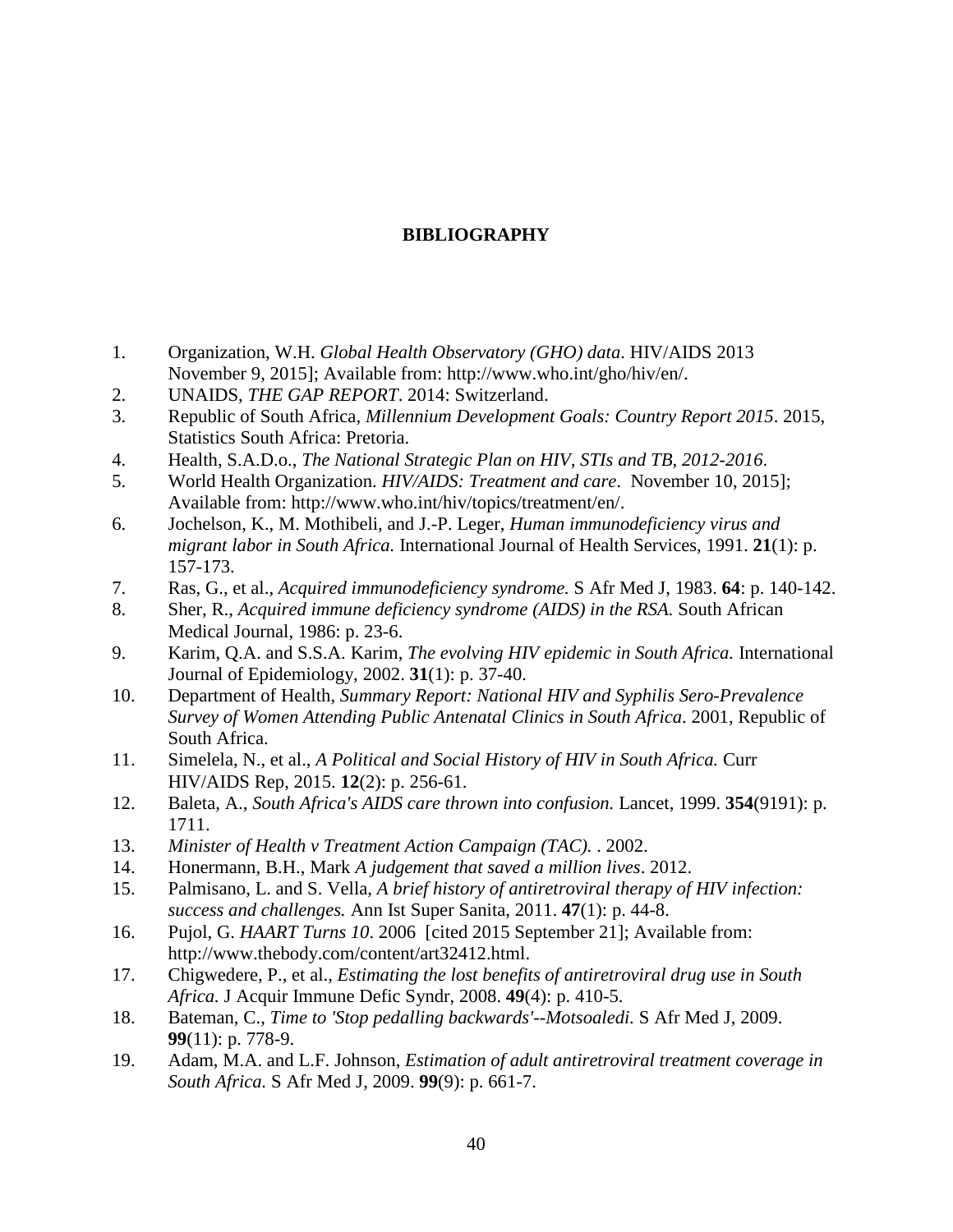- 20. AIDS Info. *Guidelines for the Use of Antiretroviral Agents in Pediatric HIV Infection*. 2015 March 5, 2015 November 10, 2015]; Available from: https://aidsinfo.nih.gov/guidelines/html/2/pediatric-arv-guidelines/438/recognizing-andmanaging-antiretroviral-treatment-failure.
- 21. World Health Organization. *Consolidated ARV guidelines, June 2013*. 7.3 Monitoring response to ART and the diagnosis of treatment failure 2013 [cited 2015 October 5]; Available from:

http://www.who.int/hiv/pub/guidelines/arv2013/art/artmonitoring/en/index3.html.

- 22. Bhattacharya, M. and A.P. Dubey, *Adherence to antiretroviral therapy and its correlates among HIV-infected children at an HIV clinic in New Delhi.* Ann Trop Paediatr, 2011. **31**(4): p. 331-7.
- 23. *Life expectancy of individuals on combination antiretroviral therapy in high-income countries: a collaborative analysis of 14 cohort studies.* The Lancet. **372**(9635): p. 293- 299.
- 24. Palella, F.J., et al., *Declining Morbidity and Mortality among Patients with Advanced Human Immunodeficiency Virus Infection.* New England Journal of Medicine, 1998. **338**(13): p. 853-860.
- 25. AIDS Info. *HIV Overview: The Stages of HIV Infection*. 2015 November 15, 2015]; Available from: https://aidsinfo.nih.gov/education-materials/fact-sheets/19/46/the-stagesof-hiv-infection.
- 26. Agwu, A.L. and L. Fairlie, *Antiretroviral treatment, management challenges and outcomes in perinatally HIV-infected adolescents.* Journal of the International AIDS Society, 2013. **16**(1).
- 27. World Health Organization. *Health topics: Adolescent Health*. November 10, 2015]; Available from: http://www.who.int/topics/adolescent\_health/en/.
- 28. Cluver, L.D., et al., *'HIV is like a tsotsi. ARVs are your guns': associations between HIVdisclosure and adherence to antiretroviral treatment among adolescents in South Africa.* AIDS, 2015. **29**: p. S57-S65.
- 29. Rudy, B.J., et al., *Prevalence and interactions of patient-related risks for nonadherence to antiretroviral therapy among perinatally infected youth in the United States.* AIDS Patient Care STDS, 2010. **24**(2): p. 97-104.
- 30. Sherr, L., et al., *Self-reported non-adherence to ART and virological outcome in a multiclinic UK study.* AIDS Care, 2010. **22**(8): p. 939-45.
- 31. Nachega, J.B., et al., *Antiretroviral therapy adherence, virologic and immunologic outcomes in adolescents compared with adults in southern Africa.* J Acquir Immune Defic Syndr, 2009. **51**(1): p. 65-71.
- 32. Buchacz, K., et al., *Delayed onset of pubertal development in children and adolescents with perinatally acquired HIV infection.* J Acquir Immune Defic Syndr, 2003. **33**(1): p. 56-65.
- 33. Brackis-Cott, E., et al., *Brief report: language ability and school functioning of youth perinatally infected with HIV.* J Pediatr Health Care, 2009. **23**(3): p. 158-64.
- 34. Brackis-Cott, E., et al., *The impact of perinatal HIV infection on older school-aged children's and adolescents' receptive language and word recognition skills.* AIDS Patient Care STDS, 2009. **23**(6): p. 415-21.
- 35. Nozyce, M.L., et al., *A behavioral and cognitive profile of clinically stable HIV-infected children.* Pediatrics, 2006. **117**(3): p. 763-70.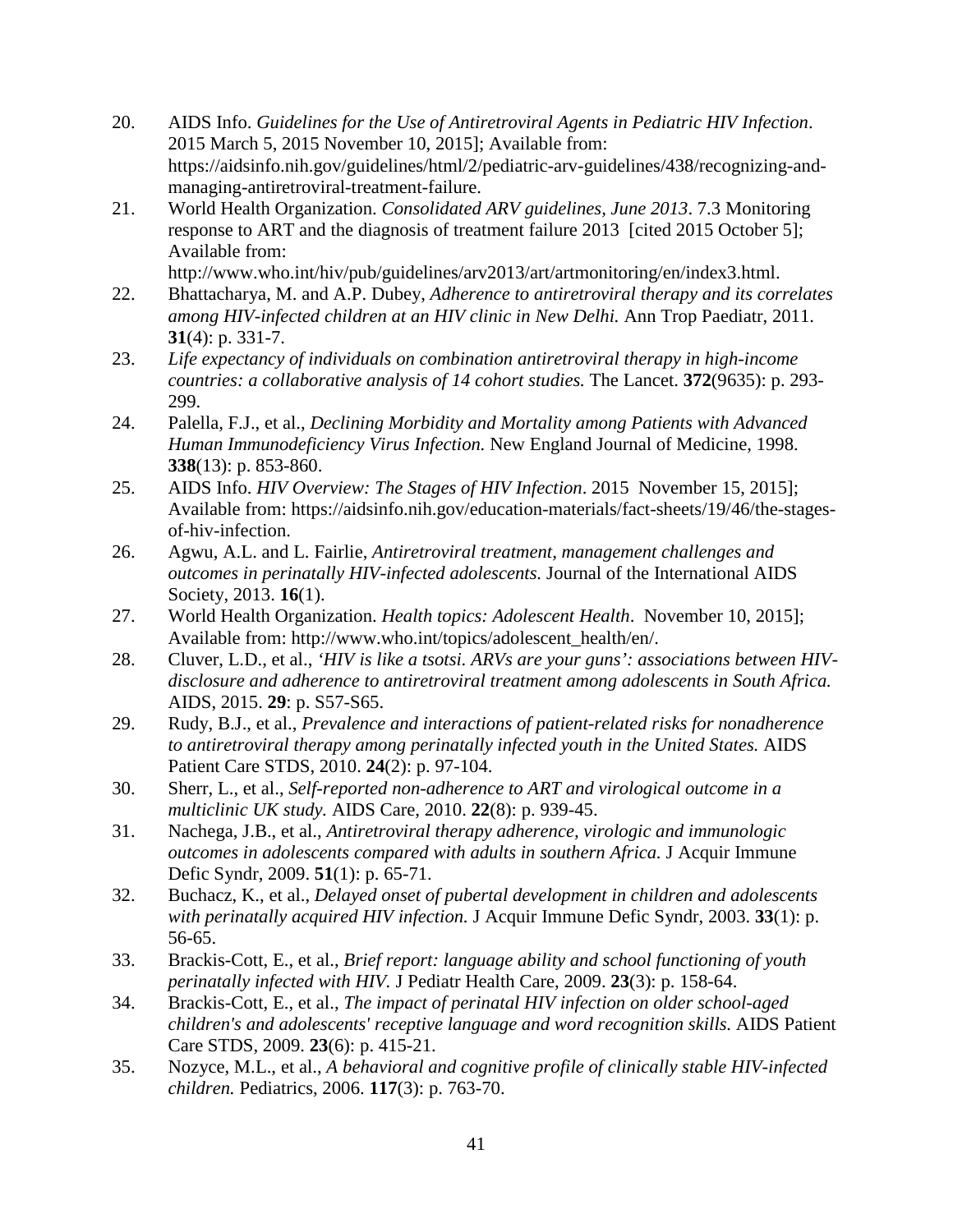- 36. Bhana, A., et al., *The VUKA family program: piloting a family-based psychosocial intervention to promote health and mental health among HIV infected early adolescents in South Africa.* AIDS Care, 2014. **26**(1): p. 1-11.
- 37. Bernheimer, J.M., et al., *Paediatric HIV treatment failure: a silent epidemic.* J Int AIDS Soc, 2015. **18**(1): p. 20090.
- 38. UNAIDS, *Global Report: UNAIDS report on the global AIDS epidemic 2013*. 2013.
- 39. UNAIDS, *HIV prevention, treatment, care and support for adolescents and youth*, in *Guidance Note*. 2014.
- 40. Hornschuh, S., et al., *Experiences of HIV-positive adolescents and young adults in care in Soweto, South Africa.* Journal of HIV/AIDS & Social Services; 2014 13(4):420-435 28 ref, 2014.
- 41. Pienaar, L. and M.J. Visser, *An exploration of the experiences of adolescents living with HIV.* Vulnerable Children and Youth Studies, 2012. **7**(1): p. 66-74.
- 42. Petersen, I., et al., *Psychosocial challenges and protective influences for socio-emotional coping of HIV+ adolescents in South Africa: a qualitative investigation.* AIDS Care, 2010. **22**(8): p. 970-978.
- 43. Li, R.J., et al., *Positive futures: a qualitative study on the needs of adolescents on antiretroviral therapy in South Africa.* AIDS Care, 2010. **22**(6): p. 751-8.
- 44. Snyder, K., et al., *Preliminary results from Hlanganani (Coming Together): A structured support group for HIV-infected adolescents piloted in Cape Town, South Africa.* Children and Youth Services Review, 2014. **45**: p. 114-121.
- 45. Hornschuh, S., et al., *Experiences of HIV-positive adolescents and young adults in care in Soweto, South Africa.* Journal of HIV/AIDS & Social Services, 2014. **13**(4): p. 420- 435.
- 46. Mellins, C., et al. *Predictors of non-adherence in perinatally HIV-infected youths*. in *NIMH/IAPAC International Conference on HIV Treatment and Adherence*. 2006.
- 47. Usitalo, A., et al., *Relationship between viral load and self-report measures of medication adherence among youth with perinatal HIV infection.* AIDS Care, 2014. **26**(1): p. 107-15.
- 48. Lesch, A., et al., *Paediatric HIV/AIDS disclosure: towards a developmental and processoriented approach.* AIDS care, 2007. **19**(6): p. 811-816.
- 49. John-Stewart, G.C., et al., *Prevalence, perceptions, and correlates of pediatric HIV disclosure in an HIV treatment program in Kenya.* AIDS care, 2013. **25**(9): p. 1067-1076.
- 50. Lowenthal, E.D., et al., *Disclosure of HIV status to HIV-infected children in a large African treatment center: Lessons learned in Botswana.* Children and Youth Services Review, 2014. **45**: p. 143-149.
- 51. Duong, M., et al., *Evaluation of the Patient Medication Adherence Questionnaire as a tool for self-reported adherence assessment in HIV-infected patients on antiretroviral regimens.* HIV clinical trials, 2001. **2**(2): p. 128-135.
- 52. Roberts, K.J., *Physician-patient relationships, patient satisfaction, and antiretroviral medication Adherence among HIV-infected adults attending a public health clinic.* AIDS Patient Care STDS, 2002. **16**(1): p. 43-50.
- 53. García, P.R. and J.K. Côté, *Factors Affecting Adherence to Antiretroviral Therapy in People Living with HIV/AIDS.* Journal of the Association of Nurses in AIDS Care, 2003. **14**(4): p. 37-45.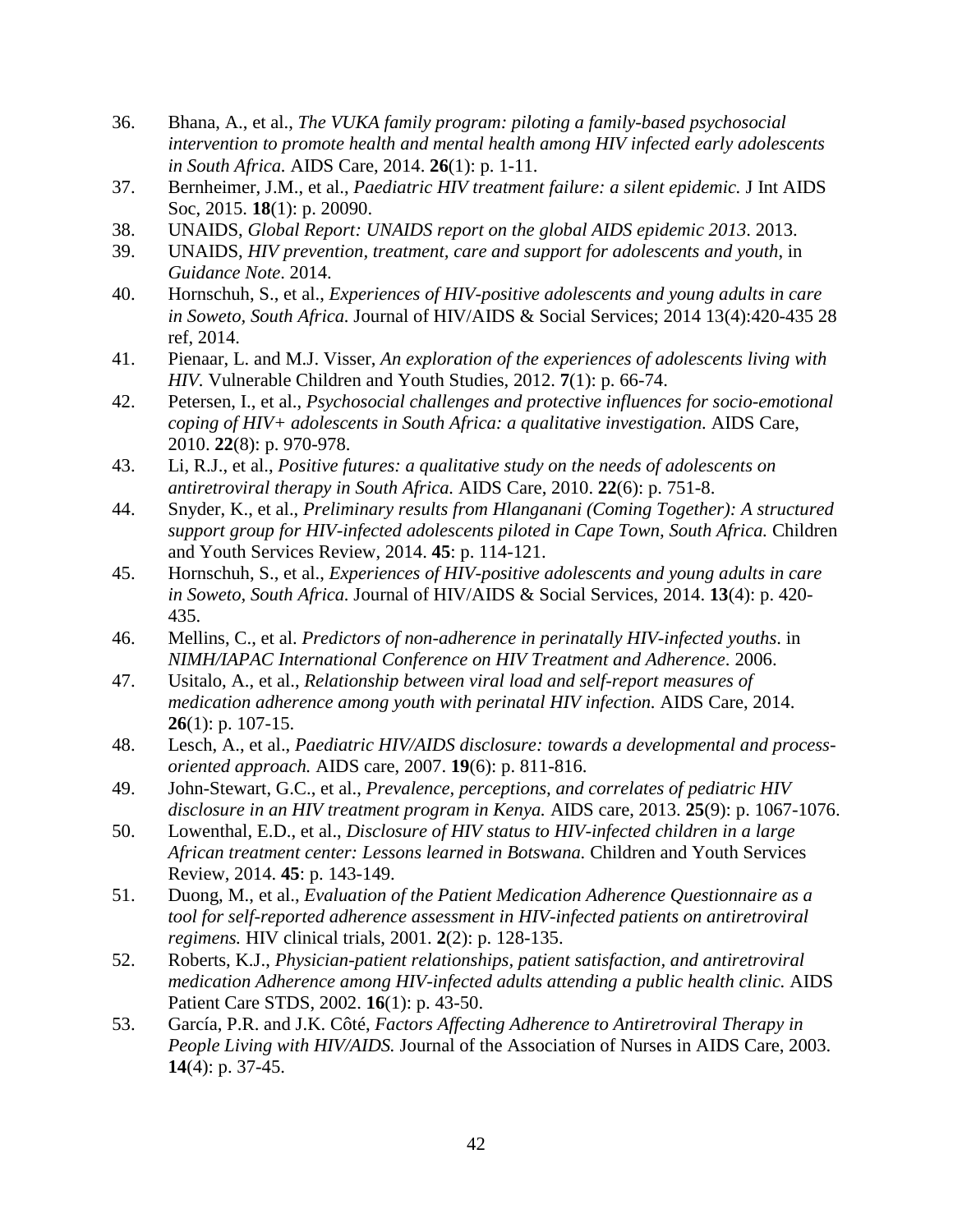- 54. Erlen, J.A. and M.P. Mellors, *Adherence to combination therapy in persons living with HIV: balancing the hardships and the blessings.* Journal of the Association of Nurses in AIDS Care, 1999. **10**(4): p. 75-84.
- 55. Stone, V.E., et al., *HIV/AIDS patients' perspectives on adhering to regimens containing protease inhibitors.* Journal of General Internal Medicine, 1998. **13**(9): p. 586-593.
- 56. Ungvarski, P.J., *Improving patient compliance with HIV treatment regimens.* Jama, 1998. **280**(20): p. 1745-1745.
- 57. Vijayan, T., et al., *We never thought this would happen: transitioning care of adolescents with perinatally acquired HIV infection from pediatrics to internal medicine.* AIDS Care, 2009. **21**(10): p. 1222-9.
- 58. Goudge, J., et al., *Affordability, availability and acceptability barriers to health care for the chronically ill: longitudinal case studies from South Africa.* BMC Health Serv Res, 2009. **9**: p. 75.
- 59. UNICEF, *The State of the World's Children*. 2011: New York.
- 60. Whetten, K., et al., *Trauma, mental health, distrust, and stigma among HIV-positive persons: implications for effective care.* Psychosomatic medicine, 2008. **70**(5): p. 531- 538.
- 61. Williams, P.L., et al., *Predictors of adherence to antiretroviral medications in children and adolescents with HIV infection.* Pediatrics, 2006. **118**(6): p. e1745-57.
- 62. Gordillo, V., et al., *Sociodemographic and psychological variables influencing adherence to antiretroviral therapy.* Aids, 1999. **13**(13): p. 1763-1769.
- 63. Mugavero, M., et al., *Barriers to antiretroviral adherence: the importance of depression, abuse, and other traumatic events.* AIDS Patient Care & STDs, 2006. **20**(6): p. 418-428.
- 64. Pence, B.W., et al., *Psychiatric illness and virologic response in patients initiating highly active antiretroviral therapy.* JAIDS Journal of Acquired Immune Deficiency Syndromes, 2007. **44**(2): p. 159-166.
- 65. UNICEF, *Towards and AIDS-Free Generation*, in *Children and AIDS: Sixth Stocktaking Report*. 2013: New York.
- 66. Rotheram-Borus, M.J., et al., *Adolescent adjustment before and after HIV-related parental death.* J Consult Clin Psychol, 2005. **73**(2): p. 221-8.
- 67. Futterman, D., et al., *Mamekhaya: a pilot study combining a cognitive-behavioral intervention and mentor mothers with PMTCT services in South Africa.* AIDS Care, 2010. **22**(9): p. 1093-100.
- 68. Ncama, B.P., et al., *Social support and medication adherence in HIV disease in KwaZulu-Natal, South Africa.* International journal of nursing studies, 2008. **45**(12): p. 1757-1763.
- 69. Nischal, K.C., U. Khopkar, and D.G. Saple, *Improving adherence to antiretroviral therapy.* Indian J Dermatol Venereol Leprol, 2005. **71**(5): p. 316-20.
- 70. World Health Organization, *Guideline on HIV disclosure counselling for children up to 12 years of age*, in *HIV/AIDS Programme*. 2011: Genevia, Switzerland.
- 71. Reisner, S.L., et al., *A review of HIV antiretroviral adherence and intervention studies among HIV-infected youth.* Top HIV Med, 2009. **17**(1): p. 14-25.
- 72. Atwine, B., E. Cantor-Graae, and F. Bajunirwe, *Psychological distress among AIDS orphans in rural Uganda.* Soc Sci Med, 2005. **61**(3): p. 555-64.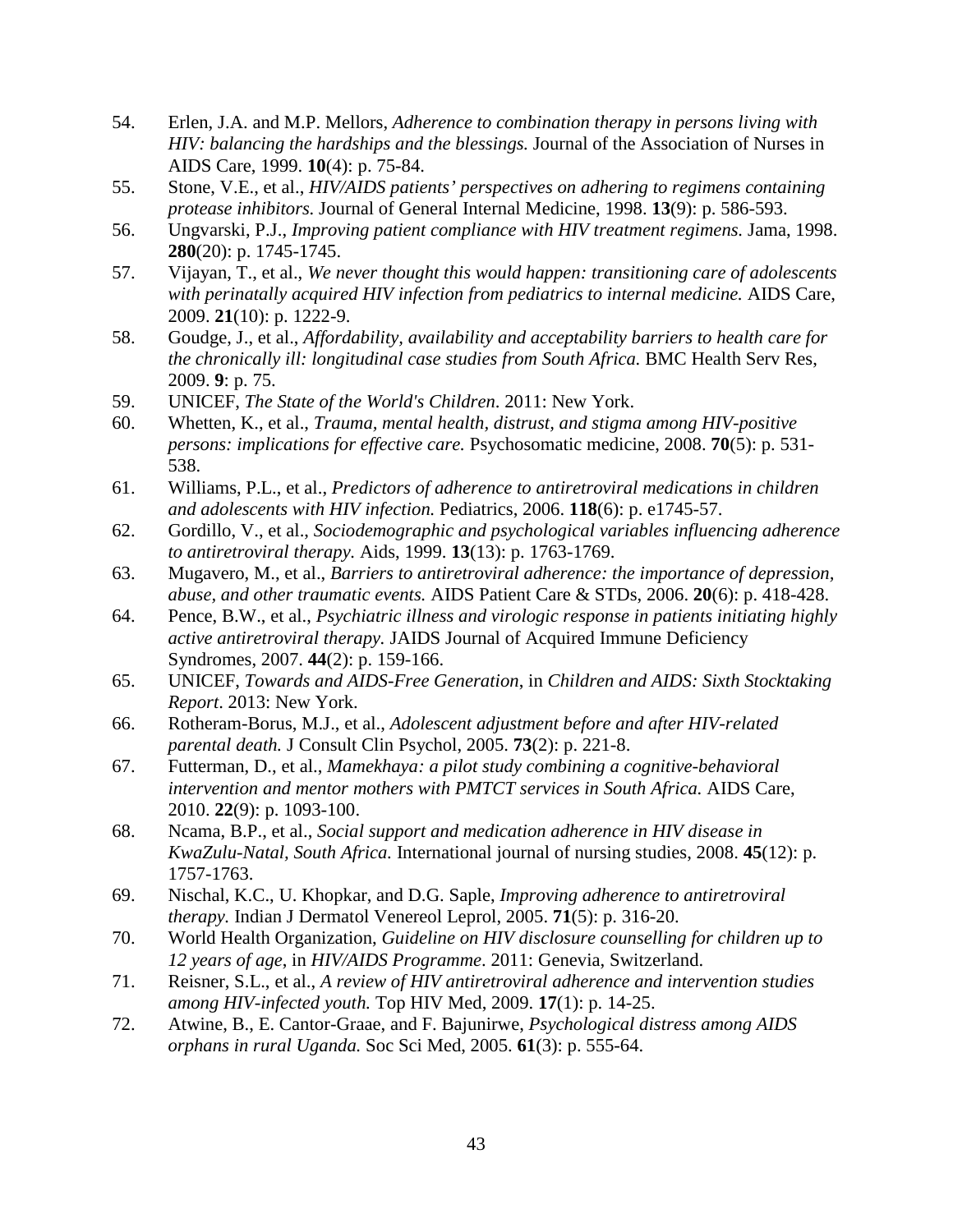- 73. Bikaako-Kajura, W., et al., *Disclosure of HIV status and adherence to daily drug regimens among HIV-infected children in Uganda.* AIDS and Behavior, 2006. **10**(1): p. 85-93.
- 74. National Department of Health, S.A., *The 2012 National Antenatal Sentinel HIV & Herpes Simplex Type-2 Prevalence Survey in South Africa*. 2013: Pretoria.
- 75. Campion, E.W., *Treating millions for HIV—the adherence clubs of Khayelitsha.* New England Journal of Medicine, 2015. **372**(4): p. 301-303.
- 76. City of Cape Town, *CITY HEALTH HIV, Aids, STI and TB PLAN 2012/2013*. 2013.
- 77. Town, C.o.C., *City of Cape Town – 2011 Census Suburb Khayelitsha*, S.D.I.a.G.D. (SDI&GIS), Editor. 2013.
- 78. The Housing Development Agency (HDA), *South Africa: Informal settlement status*. 2012.
- 79. Seekings, J., *Economy, society and municipal services in Khayelitsha*. 2013, Centre for Social Science Research: Cape Town.
- 80. Ndegwa, D., D. Horner, and F. Esau, *The Links between Migration, Poverty and Health: Evidence from Khayelitsha and Mitchell's Plain.* Social Indicators Research, 2007. **81**(2): p. 223-234.
- 81. Bernheimer, J.v.C., Gilles; Patten Gem; Moyo, Faith; Japhet, Clare; Azevedo de, Virginia; Cox, Vivian, *Managing Children and Adolescents with HIV Treatment Failure: Results from a Pilot Project in Khayelitsha*. 2015, Medecins Sans Frontiers, City of Cape Town.
- 82. Centers for Disease Control and Prevention (CDC), *Compendium of Evidence-Based Interventions and Best Practices for HIV Prevention: Medication Adherence (MA) Chapter*, in *Managed Problem Solving (MAPS)*, R. Gross, Editor. 2015.
- 83. Wong, I.Y., et al., *Development and assessment of an innovative culturally sensitive educational videotape to improve adherence to highly active antiretroviral therapy in Soweto, South Africa.* J Acquir Immune Defic Syndr, 2006. **43 Suppl 1**: p. S142-8.
- 84. Funck-Brentano, I., et al., *Evaluation of a peer support group therapy for HIV-infected adolescents.* aids, 2005. **19**(14): p. 1501-1508.
- 85. Whittemore, R., et al., *The peer advisor experience providing social support.* Qualitative Health Research, 2000. **10**(2): p. 260-276.
- 86. Marino, P., J.M. Simoni, and L.B. Silverstein, *Peer support to promote medication adherence among people living with HIV/AIDS: The benefits to peers.* Social Work in Health Care, 2007. **45**(1): p. 67-80.
- 87. Pediatric AIDS Clinical Trials Group. *Adolescent Adherence Questionnaire*. 2006 November 4, 2015]; Available from: https://www.fstrf.org/apps/cfmx/apps/common/QOLAdherenceForms/resources/impaact/ forms/english/ql5022.pdf.
- 88. Bodenlos, J.S., et al., *Attitudes toward HIV Health Care Providers scale: development and validation.* AIDS Patient Care STDS, 2004. **18**(12): p. 714-20.
- 89. Goodman, R. *Strengths and Difficulties Questionnaire*. 2005 November 5, 2015]; Available from: http://www.sdqinfo.com/py/sdqinfo/b3.py?language=Englishqz(USA).
- 90. Rand Health. *Social Support Survey: RAND Medical Outcomes Study*. November 5, 2014]; Available from: http://www.rand.org/health/surveys\_tools/mos/mos\_socialsupport.html.